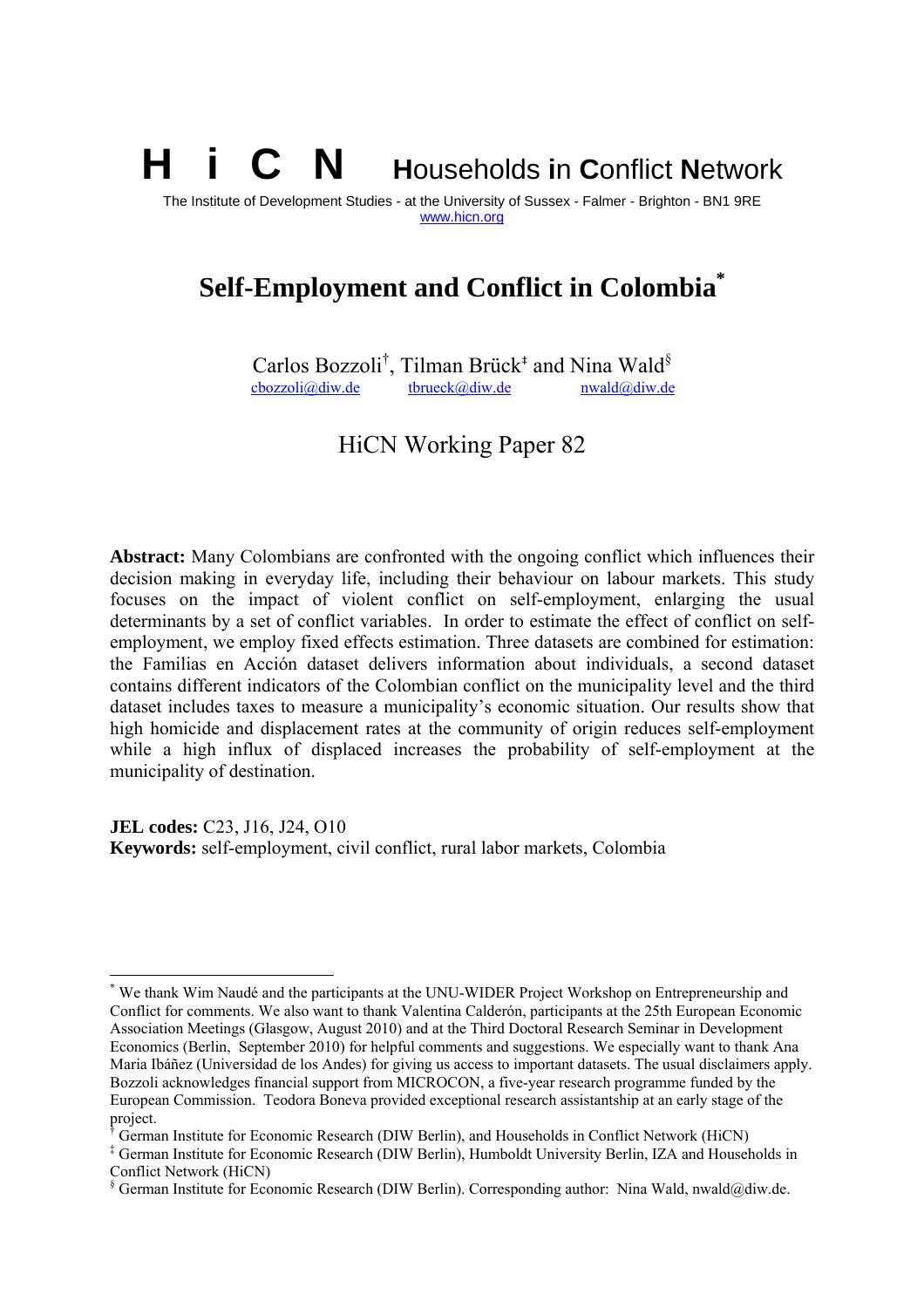# **1. Introduction**

Do violent conflicts have an impact on the share of (informal) self-employed workers in developing countries? To the best of our knowledge, there is no study yet, which deals especially with the effects of civil war on self-employment. For this reason our aim is to make a contribution to bridge this research gap by analyzing the effect of conflict on the probability to be self-employed.

We will investigate this topic for rural Colombia, a country that has all the ingredients for that kind of study: on the one hand it has suffered a violent conflict for a substantial amount of time and on the other hand the share of self-employed within the employed has increased from 20 to 30% over the last 20 years. Last, but not least, very detailed datasets on the microlevel are available for different years allowing us to make use of panel data estimation techniques.

Our results show that the effects of conflict on self-employment vary by type of conflict indicator: high rates of displacement lower the probability to be self-employed at the community at origin and increase the share of self-employed at the municipality of destination. This finding implies that conflict – or to put it more accurately the consequences of conflict – has a geographically different impact on self-employment. Furthermore, it means that conflict not only has an impact on the self-employed living in direct-affected communities but also on self-employment shares of communities which experience the consequences of conflict but not the conflict itself. Additionally, we found some genderspecific differences: current and past homicide rates do have a strong negative impact on men, but not for women.

The results of our study contribute to two strands of literature, namely the self-employment and the conflict literature. The literature in these areas has grown rapidly in the past few years. Most research in self-employment focuses on the impact of earnings, access to capital as well as individual characteristics like gender, education, labor market experience and attitude to risk, but none of these studies has ever investigated the effect of conflict on selfemployment.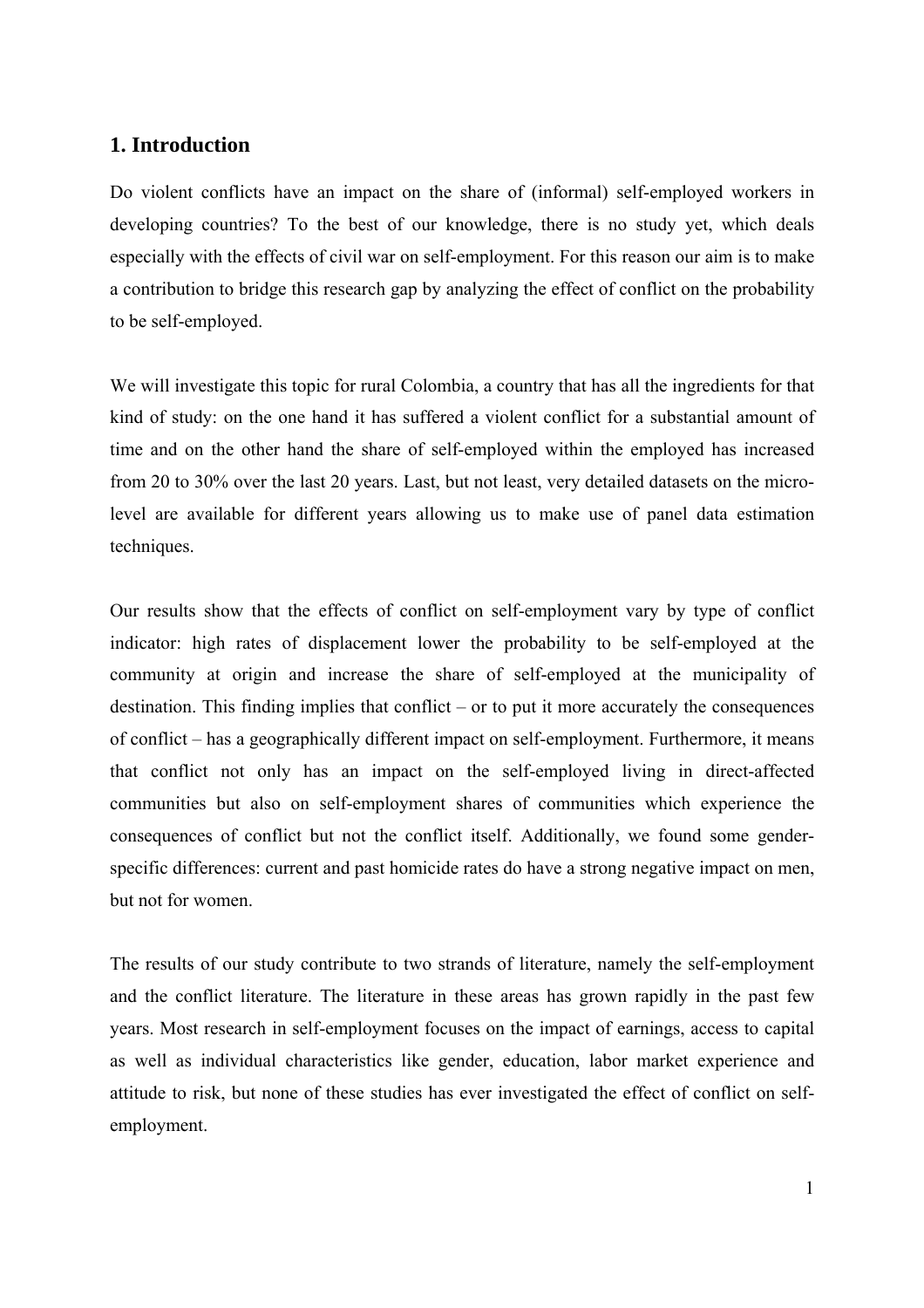The conflict literature concentrates mainly on the impact of conflict on poverty, education, migration, health, household welfare and consumption (Justino and Verwimp 2006; Grun 2008; Ibáñez and Vélez 2008; Shemyakina 2006; Bundervoet et al. 2009; Rodríguez and Sánchez 2009). Research on the effects of civil conflict on labor markets, especially at the micro-level, is almost not existent with the following notable exceptions: Deininger (2003) detects that violent conflict leads to a reduction in investment of non-agricultural enterprises in Uganda. Kondylis (2007) finds a higher unemployment rate for displaced men in Bosnia-Herzegowina. Results of Calderón and Ibáñez (2009) suggest that a large number of internal refugees leads to an expansion of the informal economy at the community of destination, accompanied by a significant decrease in earnings in this sector.

The remainder of this paper is organized as follows. The next section gives an overview of the self-employment literature and introduces some background on Colombia's economy and its conflict. In the third and forth section we describe the datasets and present some descriptive statistics on the main variables of interest. The econometric results are presented and discussed in the fifth and sixth section. Section seven briefly concludes.

#### **2. Motivation**

#### **A. Related Literature**

In the specialized literature, self-employed workers are defined as individuals who are not remunerated by a wage or a salary but who gain their income by working on their own account and bearing their own risk (Parker 2004). According to the definition, the selfemployed comprise a highly heterogeneous group of workers: on the one hand there is the successful entrepreneur who runs a profitable business, invents new products and is constantly looking for new market opportunities. On the other hand, self-employment is a survival strategy for those who are not able to find a job as an employee. In practice, most data on self-employment rely on labour force and household surveys where individuals are asked to report their employment status.

The core question in that area of research is: what makes an individual to become selfemployed? From an economist's point of view, an individual will make a rational choice decision and prefers self-employment over the alternatives wage-employment, unemployment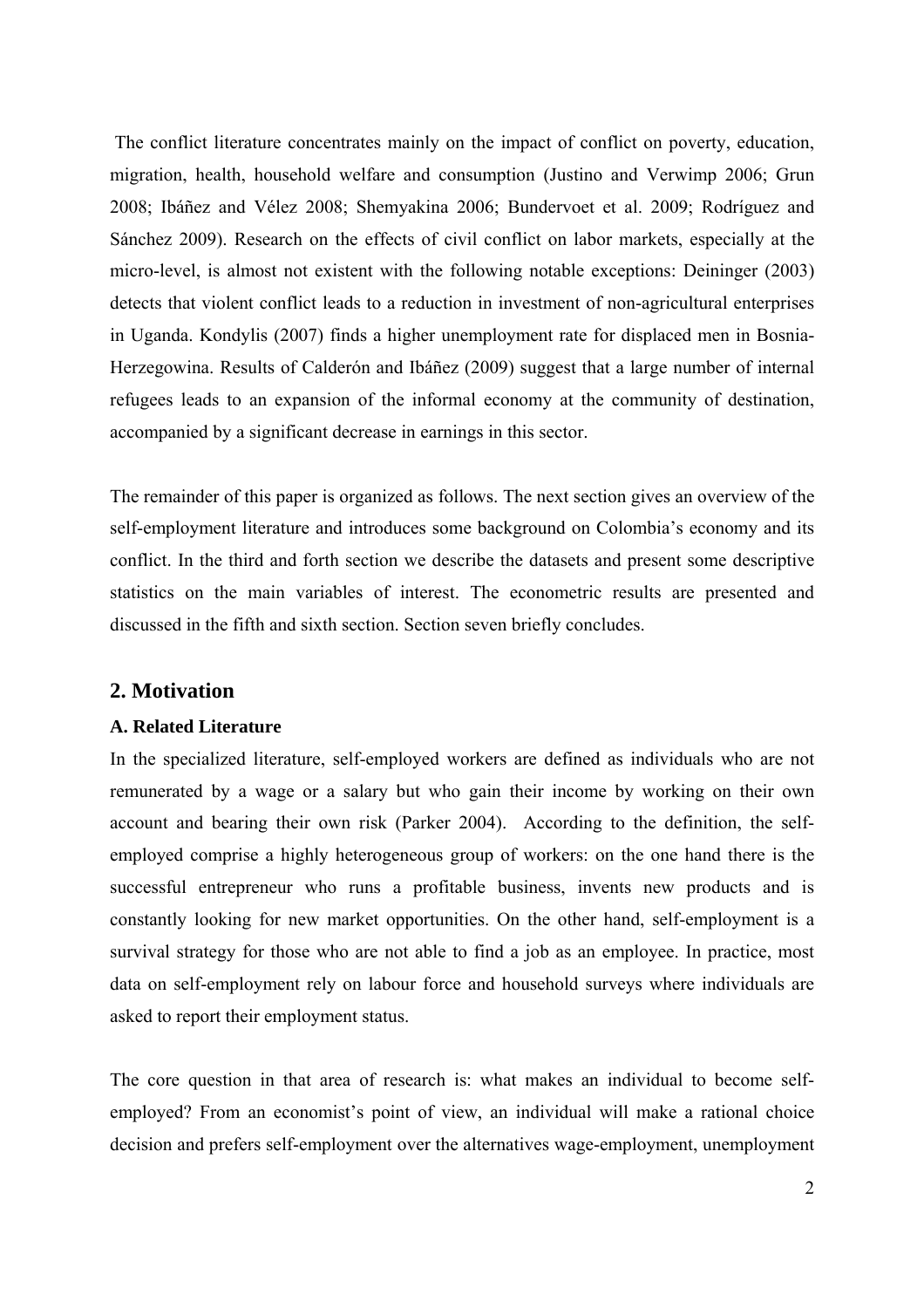or being economically inactive if the expected utility from being self-employed is higher than the utility from the alternative:

E{U\_self-employment(X)}>E{U\_wage-employment(X)}

E{U\_self-employment(X)} $\geq E$ {U\_unemployment(X)}

E{U\_self-employment(X)}>E{U\_inactive(X)}

In industrialized countries, the utility of self-employment is often compared to the utility of wage-employment assuming implicitly that a person has the possibility of taking a job as an employee anytime. However, Haile (2008) pointed out that this can not be taken for granted in developing countries. Citizens of these countries, especially if they just have low levels of education, in many cases only have the possibility to choose between self-employment and unemployment. As there are no unemployment benefits in the majority of low and middle income countries the expected utility of being unemployed is supposed to be zero and thus people favour self-employment over unemployment anytime. The choice between selfemployment and being economically inactive is mostly relevant for spouses and children of households. Leibovich et al. (2006) observed that in Colombia secondary household members retire from labor markets when the head of household earns more.

The rational choice approach can be linked with a reduced-form model where different factors have been postulated as determinants of self employment. These can be grouped in three categories, namely (i) monetary parameters, (ii) individual abilities, tastes and preferences and (iii) institutions and macroeconomic conditions. Perhaps one of the most prominent arguments of the first category is the so-called earnings differential, which states that people choose to be self-employed if their expected income is higher than it would be with wage employment. Empirical evidence for this hypothesis is provided in Bernhardt (1994) for Canada, Taylor (1996) for the UK, Johansson (2000) for Finland, and Destre and Henrard (2004) for Colombia, who find evidence of negative selection into self-employment. Evidence against this hypothesis can be found in Hamilton (2000), who argues that self-employed earn a lower initial income and earnings grow at a lower rate than for paid employment hence there must be non-pecuniary benefits as well.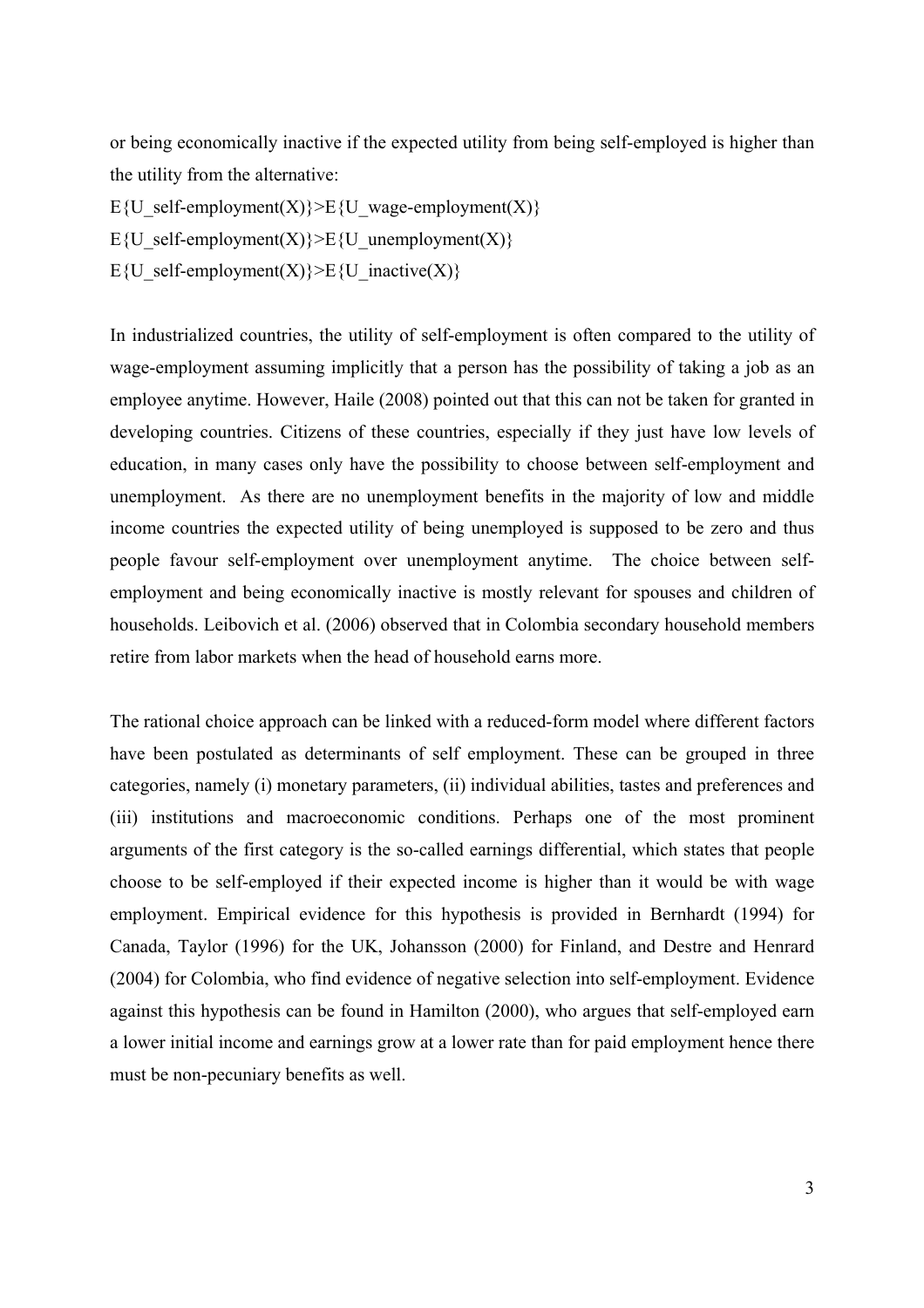Other monetary parameters which have been mentioned in the literature of self-employment are initial wealth distribution (Banerjee and Newman 1993; Mesnard and Ravaillon 2001; Demirguc-Kunt et al. 2009) as well as access to credit and capital (Evans and Jovanovic 1989; and Bernhardt 1994).

Individual abilities, tastes and preferences comprise attitude to risk, education, labor market experience, family background, personal characteristics, preference for autonomy and genderspecific differences.Empirical evidence on these factors is mixed. On the one hand, a number of studies find that being white, male and married, having labor market experience and a selfemployed parent increase the probability to become self-employed (Hundley 2000; Eren and Sula 2009). On the other hand, researchers came to the conclusion that women, often without substantial labor market experience, tend to favor self-employment since it can be more easily combined with household chores and looking after children than wage employment (González and Villarreal 2006). A positive attitude to risk and preference for autonomy favours selfemployment over wage employment (Hundley 2000; Hamilton 2000; Cramer et al. 2002; Fairlie 2002; and Kan and Tsai 2006). Possibly the most controversial role is the influence of education on the probability to become self-employed. Some argue that education enhances managerial ability which increases probability of entrepreneurship while others point out that higher levels of education generate better options in wage employment reducing selfemployment with rising levels of education. On the contrary, in models where informal selfemployment is considered as state of last resort, it is the least educated who (involuntarily) choose this occupation (see Jacobs (2007) for a theoretical model and van der Sluis et al. (2005) for an overview of empirical studies for developing countries).

The impact of age is not clear-cut as age affects the probability to become self-employed through various channels. With rising age, individuals accumulate physical and human capital which makes it easier to become self-employed successfully in a challenging environment. Yet, it has also been observed that older people who have become unemployed and do not have a real chance to get another job in the formal labor market choose to engage in selfemployment activities to earn their living.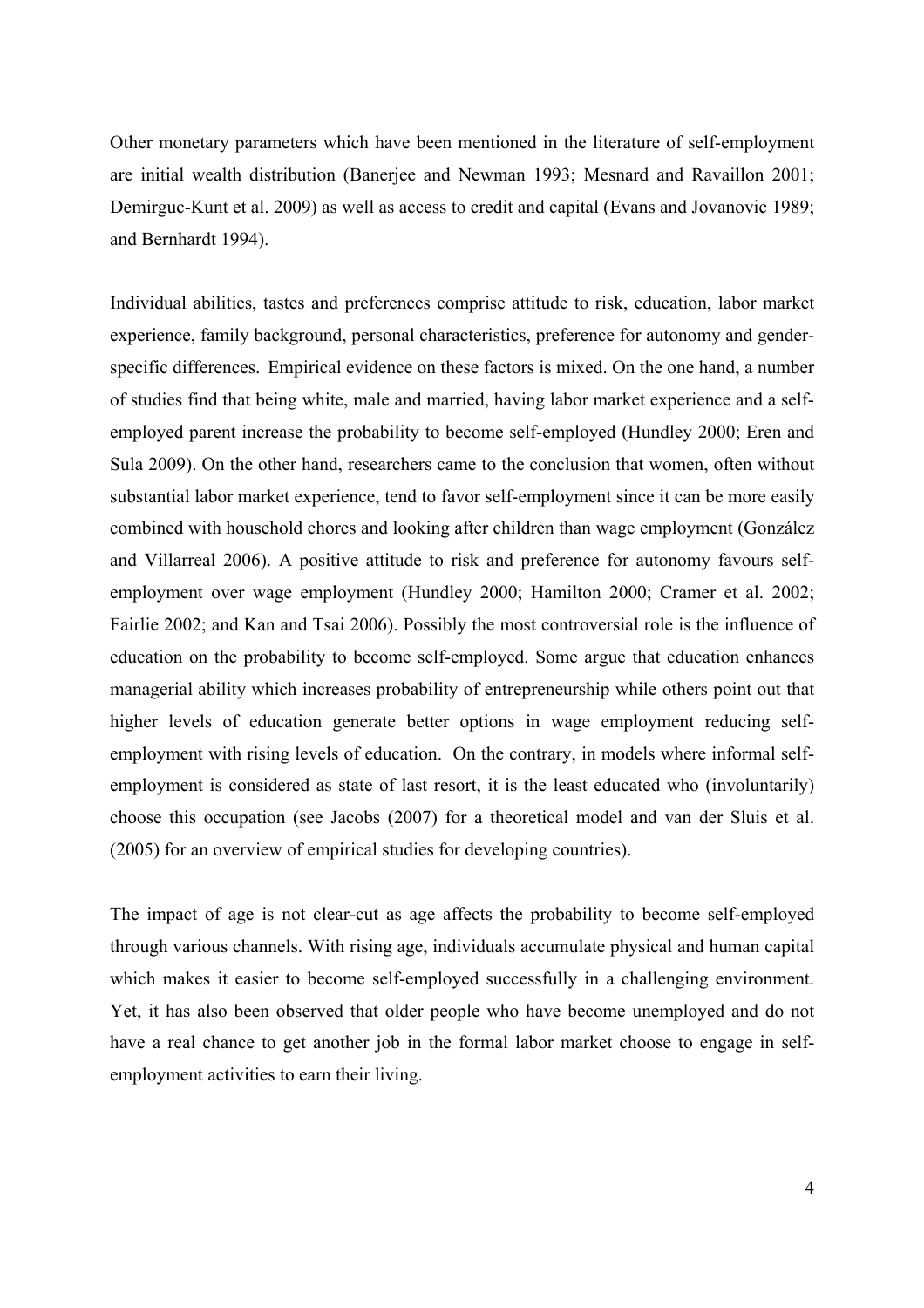However, the relationship between conflict and self-employment in affected communities remains where more researched is needed. Deininger (2003) investigates the link between civil strife and non-agricultural micro-enterprises in Uganda, concluding that violent conflict leads to a reduction in investment and the establishment of non-agricultural enterprises. Additionally, there are two papers which deal with the effect of displacement on labor market outcomes: Kondylis (2007) compares displaced to stayers in post-war Bosnia-Herzegowina and finds a higher unemployment rate for displaced men. Calderón and Ibáñez (2009) investigate the impact of internal refugees on labor markets at destination for urban areas in Colombia. They report that wages in the informal sector decrease due to an influx of additional labor, but it remains constant in the formal sector because of a binding minimum wage. Moreover, the surge in labor supply due to the influx of displaced population in urban areas increases the likelihood to become employed in the informal sector.

We also expect violent conflict not only to have an impact on wages and unemployment but also on the probability to become self-employed and/or to exit self-employment. There are various channels through which conflict may influence self-employment depending on the intensity, type and consequences of conflict. The direction of the impact depends not only on the conflict, but also on the economic structure of the municipality and whether the community is affected directly by the conflict or in a more indirect manner. A municipality is directly affected if it is attacked by illegally armed groups and suffers high homicide rates. As a consequence, parts of the population start leaving the municipality and relocate to other municipalities. These municipalities receiving internally displaced persons are those which are indirectly affected by a country's conflict. Thus, the effects of conflict are not equal across the country but there exist geographical differences. In the following, some possible effects of conflict on self-employment will be discussed:

#### **I. For direct-affected communities**

Hypothesis 1: Conflict is likely to reduce self-employment activities in directly affected communities with a predominant (informal) subsistence economy through two channels. As soon as conflict reaches a municipality, the public order deteriorates in most cases. As a consequence of the worsening security situation, a certain share of individuals decides to leave the municipality. Moreover, some families might not be able to move but come to the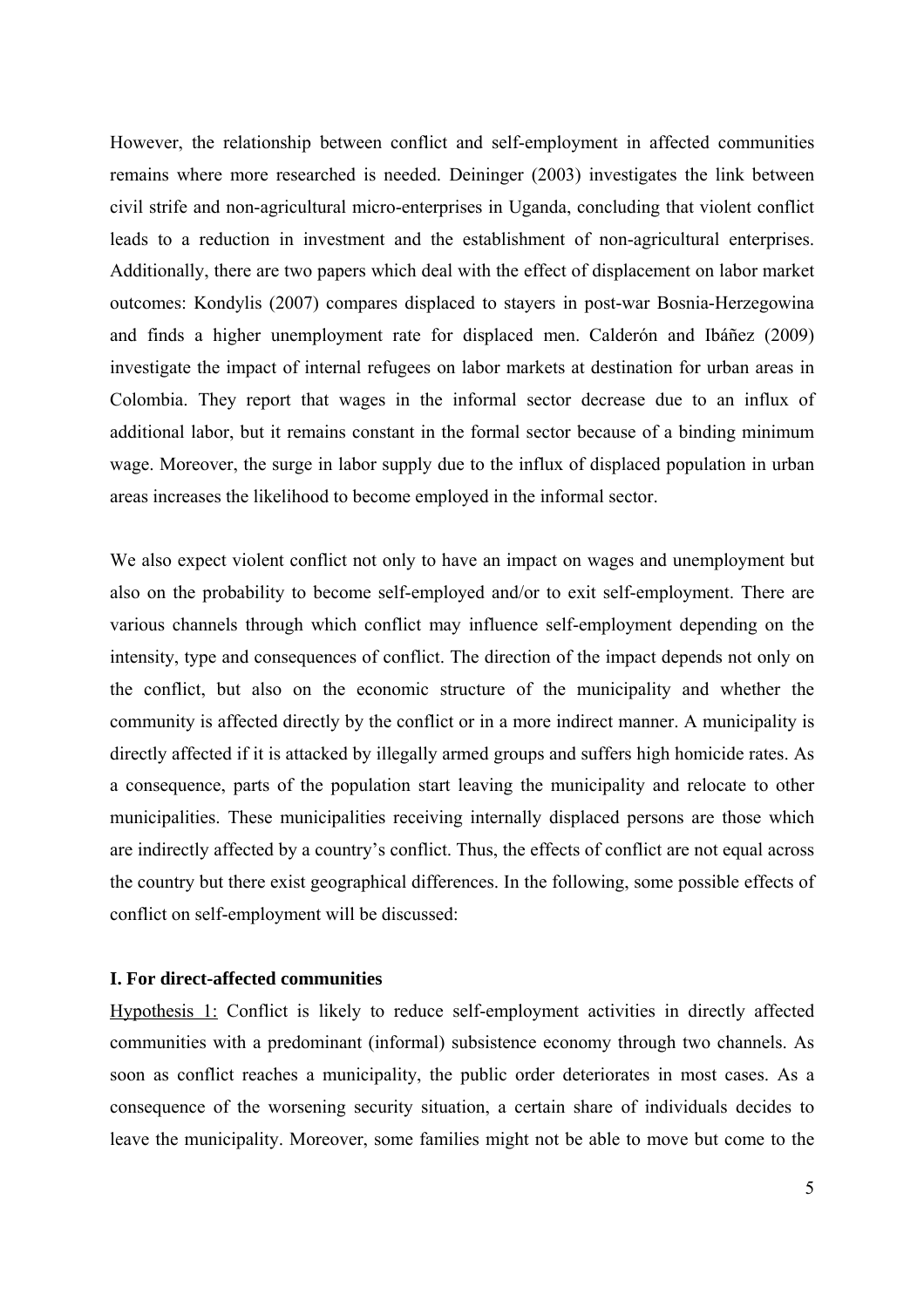conclusion that it is better if secondary household members stop working because protection from conflict is better at home than at the working place. In developing countries, selfemployment in agriculture or certain types of services might be especially risky in times of conflict. The consequence is a *decrease* in the share of self-employment relative to other forms of employment.

Hypothesis 2: There is no clear effect of conflict on self-employment in communities which are not only characterized by subsistence activities but also dispose over a formal sector. On the one hand, we might observe all the effects mentioned in hypothesis 1 leading to a decrease of self-employment. On the other hand, firms of the formal sector could close due to an unstable environment leaving workers unemployed. Some of these workers, especially if they are the head of household and/or are not in a position to move to other municipalities, might take a job in the self-employment sector to earn a living for their family. This behaviour leads to an *increase* in self-employment in conflict-affected communities. Which effect prevails, is an empirical matter and cannot be determined easily in advance.

#### **II. For indirect-affected communities**

Hypothesis 3: Conflict increases the share of self-employment in indirect-affected communities living on subsistence activities. This is due to an influx of people which has two effects. First, for internally displaced persons reaching the community it is a necessity to find a job in order to survive since in developing countries state benefits for this group are limited. Second, for the inhabitants of the community, the influx of people may represent an opportunity to gain some extra income by satisfying the increased demand for certain goods. This, in turn, leads to an *increase* in self-employment, assuming that jobs mainly emerge in the informal sector.

Hypothesis 4: Conflict has an ambiguous impact on communities which not only experience an influx of people but also a relocation of firms from conflict-affected regions. These municipalities undergo the same changes as in hypothesis 3 but additionally relocated firms will create new jobs. This causes an increase in formal sector employment. The total effect depends on the share of internally displaced persons and the number of jobs created.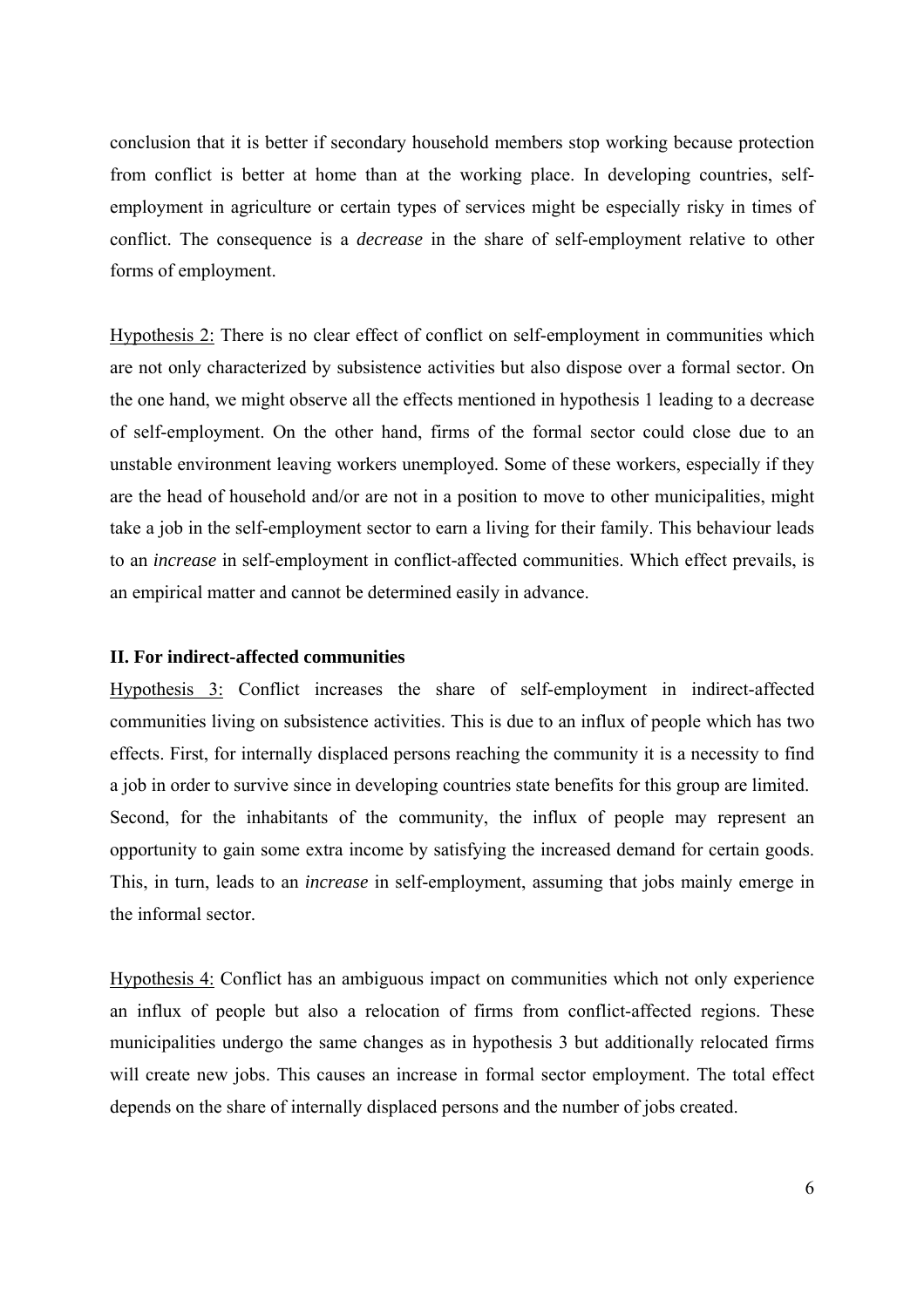#### **B. Colombia**

#### **I. Economics**

In 1999, Colombia experienced the most severe recession in the  $20<sup>th</sup>$  century, with GDP shrinking by 4.5%, and with unemployment rates (urban areas) nearing 20% (CEPAL 2000). As pointed out by Peña and Mondragón-Vélez (2008) self-employment rises with unemployment but does not diminish when unemployment decreases. As a result of the economic crises, the share of non-wage earners within the working population increased to more than 40% since 2000.

Self-employed tend to be less educated, are older and earn less than paid workers. Most selfemployed are concentrated in the agricultural and services sector. Around 80% of Colombia's self-employed individuals are active in the informal sector (i.e. not contributing to the health system). Peña and Mondragón-Vélez (2008) conclude that self-employment in Colombia is not an initial step towards entrepreneurship, but that it is instead a subsistence activity. During our period of study (2002-2006) the Colombian economy recovered from a recession and grew at an average annual rate of 5% (National Administrative Department of Statistics). At the same time, extreme poverty in rural areas fell by 13% from 34.7% in 2002 to 21.5% in 2006 (Perfetti 2009).

Growth rates during the same period were highly heterogeneous across departments, ranging from -17% to more than 6%. Meléndez and Harker (2008) describe a link between economic growth and conflict: regions whose coca plantations have been eradicated display the lowest growth rates while those where coca cultivation has been relocated and/or paramilitaries are present are among those regions with the highest rates. With respect to the firm-level, the reestablishment of public order due to a termination of paramilitary violence favors investment.

#### **II. Conflict**

The Colombian conflict has its roots in the unequal distribution of land and wealth and was fuelled by the establishment of two left wing guerrilla groups in the 1960s (Guigale et al. 2002). As to protect themselves against these groups, the landowners and drug lords founded right wing paramilitary groups. In the second half of the 1980s violence related to the narcotics business increased. In the 1990s, the guerrilla became involved in the drug business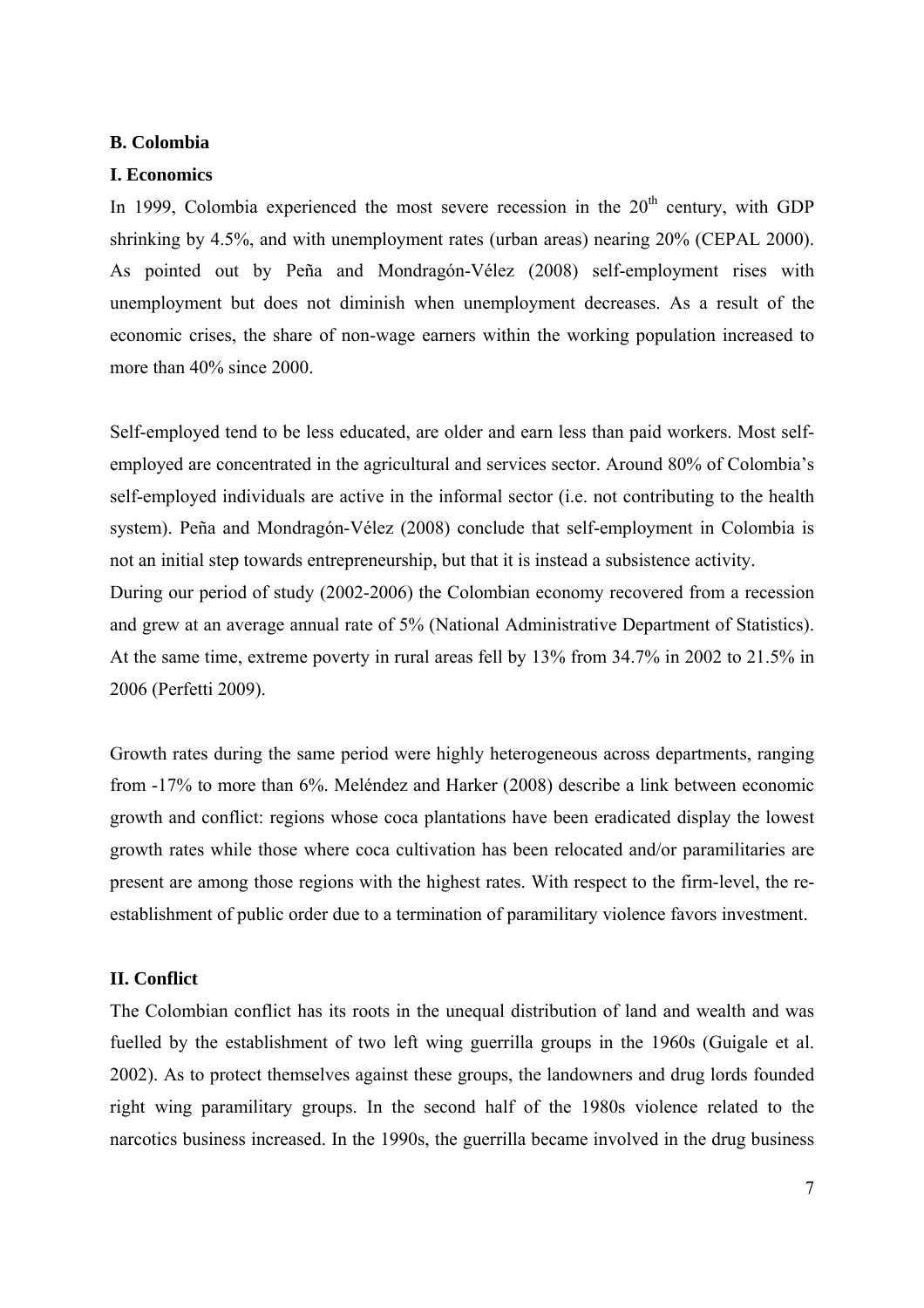as well which intensified the ongoing conflict once again (Meléndez and Harker 2008). As one result of the conflict there are 4.2 million internally displaced persons between 1998 and 2008, representing about 10% of the population (Calderón and Ibáñez 2009).

In the year 2002, the beginning of our period of study, Uribe was elected president of Colombia. He put an emphasis on democratic security policy to regain state control over the Colombian territory. This aim was reached by increasing military spending, expanding police presence to all municipalities, eradicating coca cultivations, fighting the guerrilla and demobilizing the paramilitaries. Results of this policy are mixed: on the one hand the number of kidnappings, homicides and paramilitaries were reduced significantly but on the other hand newly emerging armed groups as well as increasing armed contacts are a signal that the war is still ongoing (International Crisis Group 2003; Presidencia de la República and Ministerio de Defensa Nacional 2003).

#### **3. The Data**

We use three types of data: (i) a household survey coming from the Familias en Acción program, (ii) a municipality level dataset on violence and conflict and (iii) a dataset describing the economic situation of municipalities. The first dataset was established in order to analyze the effects of a Conditional Cash Transfer (CCT) program on nutrition, health and education of children aged 0-17 implemented by the Colombian government, the World Bank and the Inter-American Development Bank. The baseline survey was conducted in 2002, the first follow-up was carried out in 2003 and the second follow-up took place in 2005 or 2006, respectively. We used the first and the sixth module of the survey for our analysis. In these modules information about the socio-economic structure of the household, housing conditions, household assets, education, access to infrastructure, usage of healthcare services, household consumption, labor supply, income and transfers were collected.

 The second dataset, assembled by Universidad de los Andes' Center of Economic Development Studies (CEDE for its acronym in Spanish), includes information about violence and conflict intensity (which will be discussed in more detail later) and it also contains municipality characteristics. These characteristics include the department the municipality is located in, the total inhabitants of each municipality as well as the share of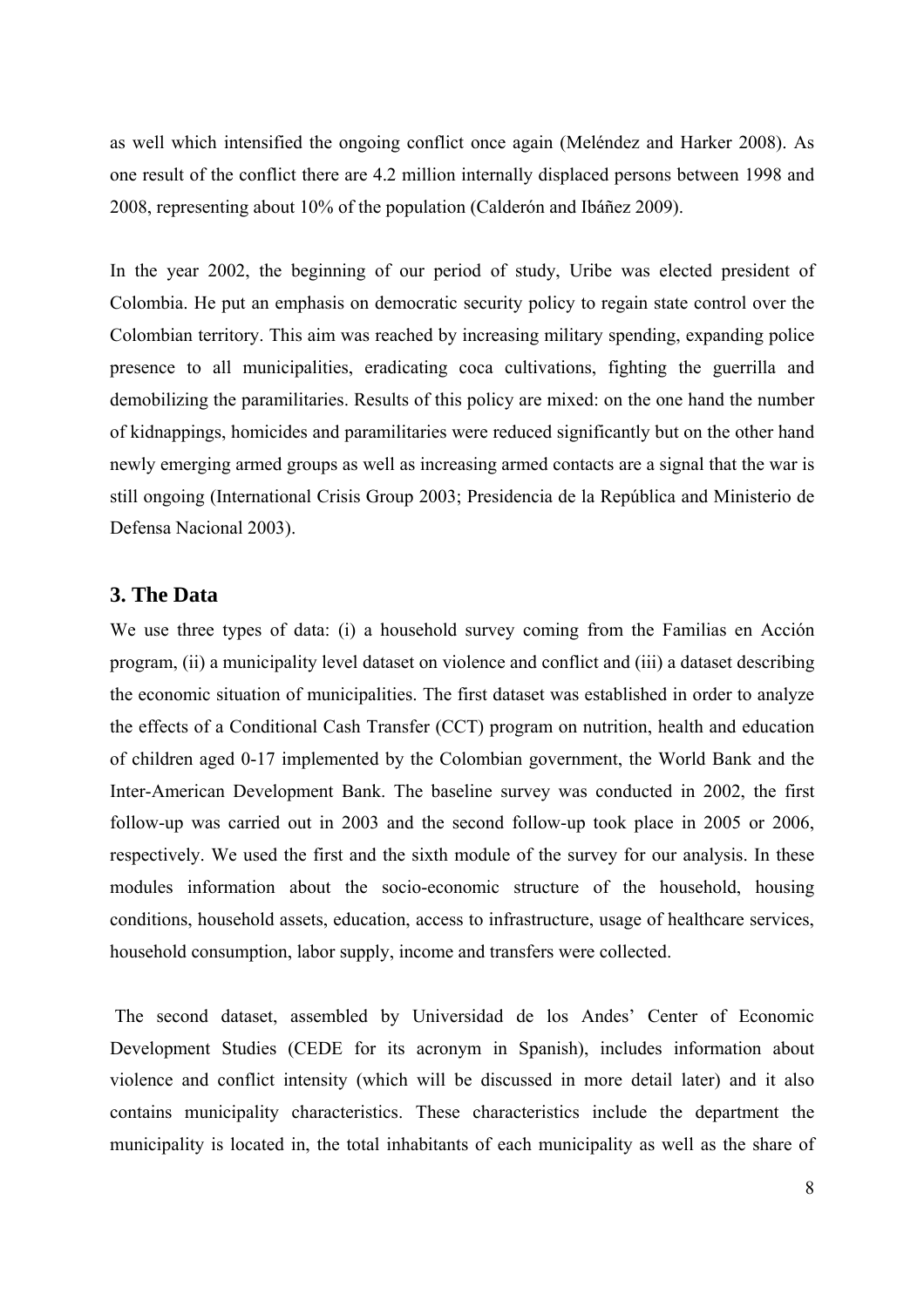urban and rural population at municipality level. Since the homicide rates are missing for the years 2005 and 2006, we complemented this dataset with data on homicide rates obtained from the National Administrative Department of Statistics (DANE for its acronym in Spanish) and the National Police.

The third dataset comes from Colombia´s National Planning Department (DNP for its acronym in Spanish) and comprises information on the municipality´s industrial and commercial taxes (ICA for its acronym in Spanish). Since taxes were indicated in current Colombian pesos we converted them into real Colombian pesos using the Consumer Price Index (CPI) calculated by DANE. Tax collection indicators capture the municipality´s economic situation, which affects labor demand and may also have an impact on the level of violence.

# **4. Descriptive Statistics**

### **A. Self-Employment**

The household survey data coming from Familias en Acción dataset includes information on 57.764 individuals living in 9.526 households in 121 municipalities (baseline figures). Of these individuals, 68% are ten years or older in at the baseline survey, meaning that they belong to the working age population according to the Colombian definition for rural areas (Martínez 1998). Table 1 shows basic summary statistics on households.

[Insert Table 1 here]

The average household consists of six members. The mean age of the sample is 23.8 years. About 18% of the sample population is head of the household, 13% is the spouse and approximately 52% are sons or daughters of the head of household. Looking at the age group 10 years or older, about 15% of household members have no education, while 60% have some primary education (incomplete/complete), and 27% have some secondary education (incomplete/complete).

In what follows, we study labor market outcomes of the working age population in the sample. For this purpose, we created two indicators: one describing the individual's labor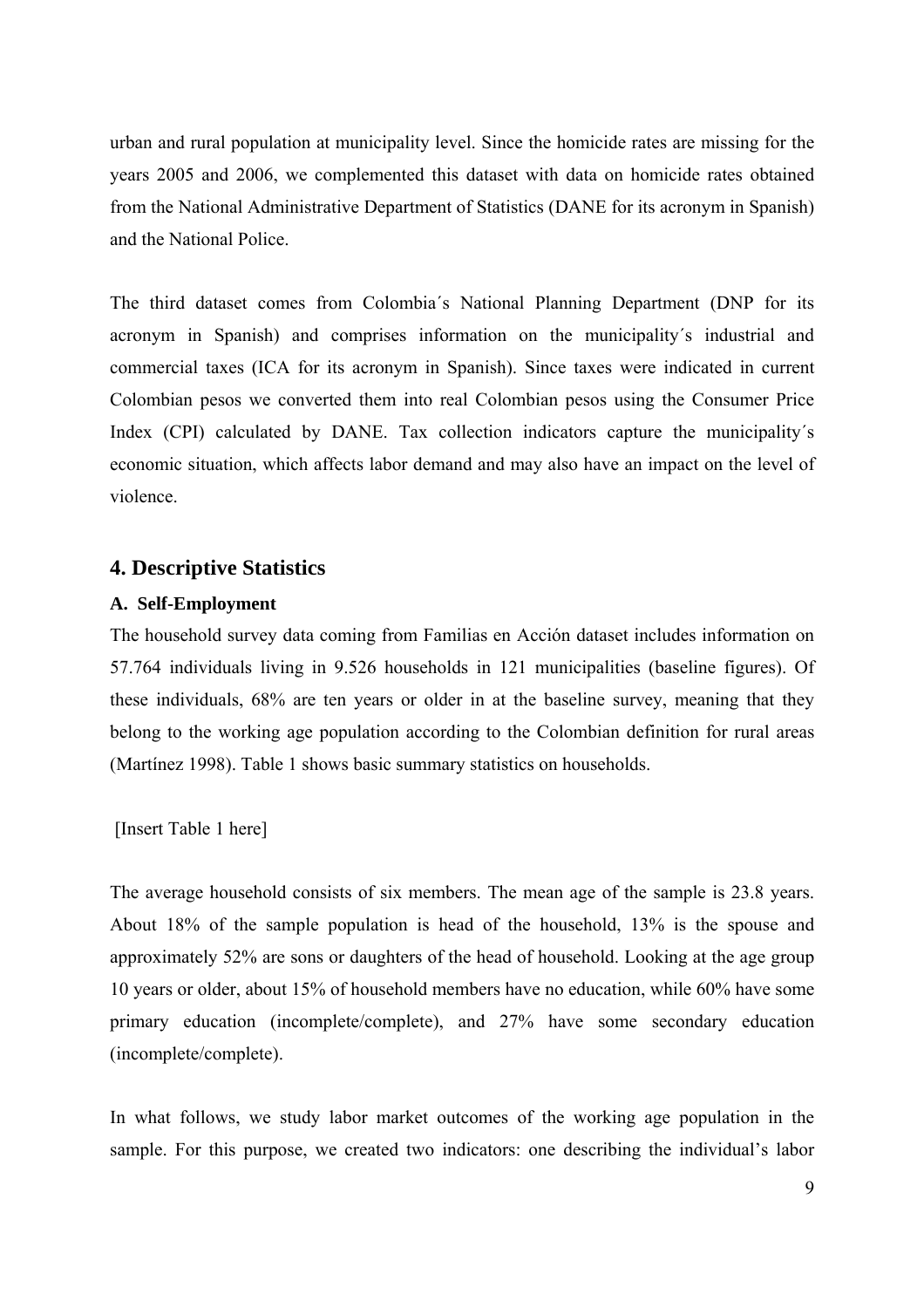market status, and the second describing his employment status (only for employed individuals). The labor market status comprises three categories according to the DANE definition (Martínez 1998): working, being unemployed and being economically inactive. Working is defined as (i) having worked the last week or (ii) the individual did not work during the last week but has a job or (iii) the person participated in an activity in exchange for money or (iv) the household member worked in a family / friend's enterprise without payment at least 15 hours per week. Being unemployed is defined as having searched for a job during the last week (and not having a current job). The category of "economically inactive" individuals includes pensioners, students, individuals doing housework, living from rents or being disabled. The economically active population contains both working and unemployed individuals.

#### [Insert Table 2 here]

Only between 2.4% and 2.8% of the labor force is unemployed. This is substantially lower than the average national unemployment rate during that period. One possible explanation for this low unemployment rate is given in Attanasio et al. (2004) who pointed out that in Familias en Acción's case unemployment is defined as being unemployed or looking for a job only in the last week and excludes people who were looking for a job the weeks before. Perfetti (2009) mentions two possible factors for the low unemployment rate in rural areas of Colombia: on the one hand, many people are underemployed instead of unemployed meaning that they do not appear in unemployment statistics and on the other hand there are methodological problems of measuring unemployment rates in rural areas correctly.

There is a shift from having a job to pursuing other activities across the waves, see table 2. There are two possible explanations for this. First, the economy recovered from a recession during the period of study which improves the economic situation of households. Leibovich et al. (2006) points out those household members other than the head of household withdraw from the labor market when the head of household earns a higher wage which is likely the case when there is a period of economic recovery. Spouses return to take care of the children and to concentrate on household chores, while sons and daughters continue schooling instead of working. A second point is that the subsidy received by the program also makes the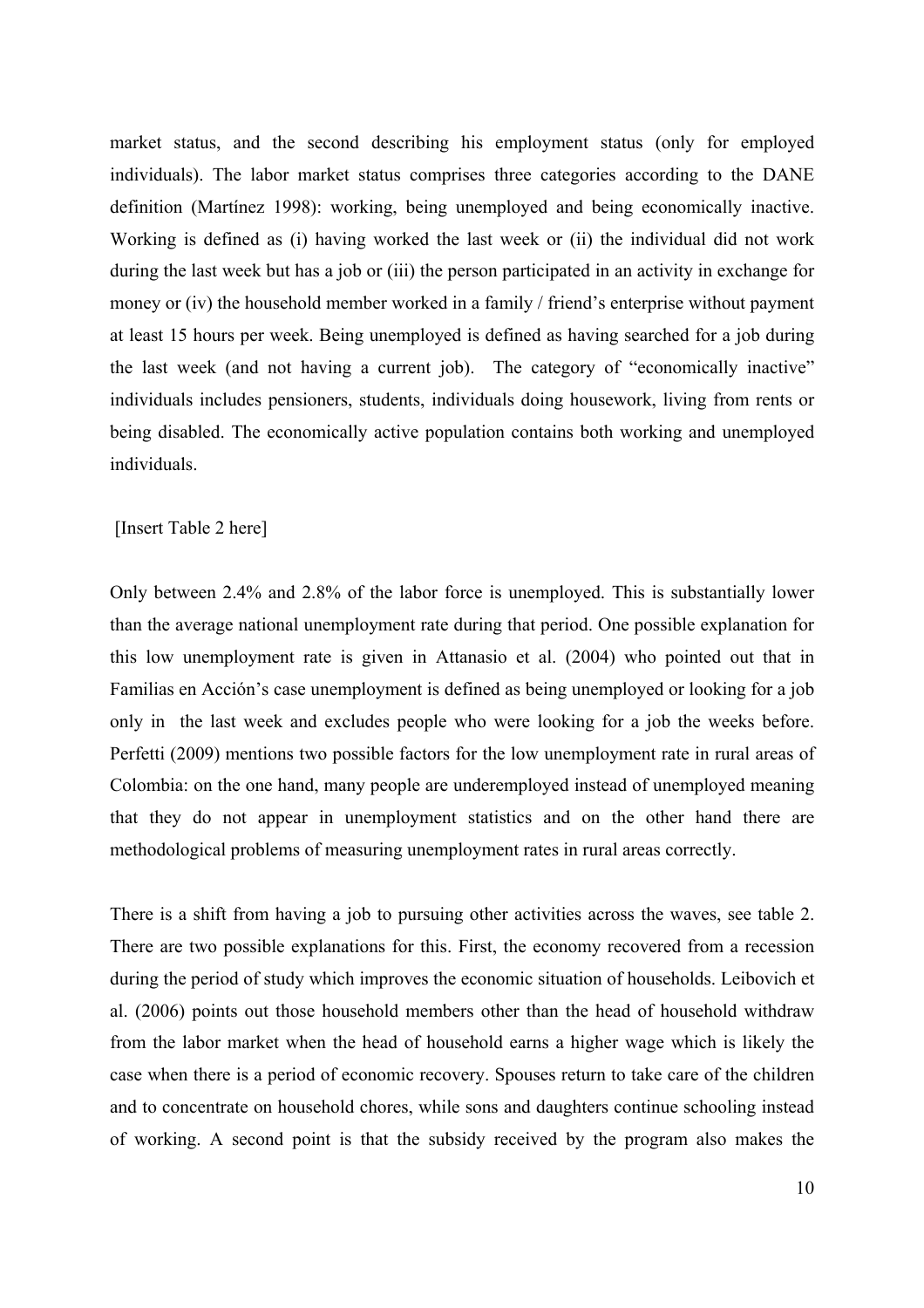households better off financially which rises the probability of a spouse staying at home. Furthermore, an explicit aim of the Familias en Acción conditional cash-transfer program is that older children return to school.

We classify employed individuals in three categories: having a paid job, working on one's own account or being an unpaid family worker. All categories require that an individual is employed. Workers who report having a paid job are wage earners and domestic employees. In contrast, working on one's own account includes the subcategory of independent workers or as well as those having a small business or participating as a partner in such a type of business. In what follows, the terms self-employment and self-employed, respectively, will be used as interchangeably for working on one´s own account. Analogously, the terms employees and employed are used for paid workers.

#### [Insert Table 3 here]

Table 3 describes the employment categories described above. In the baseline and the firstfollow up, 52% are employed, and 43% declare to work on their own account, respectively. Approximately 5% of employed individuals are unpaid family workers. Looking at the second-follow up, we detect that the share of self-employed has fallen to 37% which is significantly less than in the first follow-up and in the baseline, while at the same time the share of paid workers has risen to 60%. This pattern might be explained by the recovery of the economy during the period of study, which causes people to switch from own account to paid work. In fact, a recent survey by Perry et al. (2007) has shown that only 41% of the independent workers in Colombia prefers that type of employment to a paid work, being therefore voluntarily active in that sector.

#### [Insert Table 4 here]

Table 4 shows the transition between being self-employed, employed or inactive between baseline and second follow-up. About 44% have been self-employed in both waves, 23% switched from self-employment to being economically inactive and the remaining 33% changed from working on their own account to being a paid worker. Only 11% of those being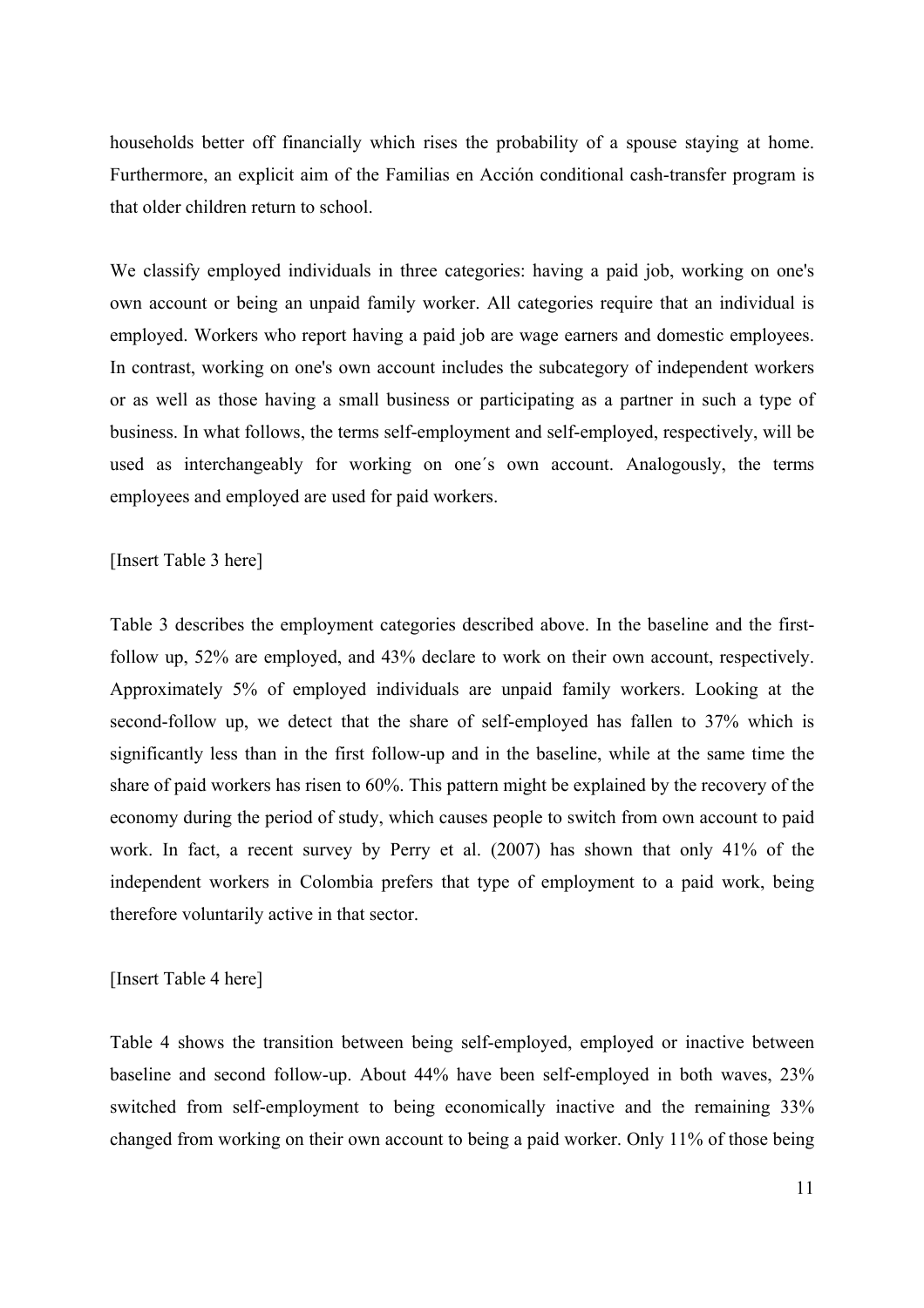economically inactive in the first wave decided to pursue self-employment in the third wave and approximately 20% left its job as an employee to become self-employed. Persistence of self-employment is lower compared to being inactive (69%) or employed (56%). This supports the finding that self-employment is not the preferred activity for Colombians.

#### [Insert Table 5 here]

Table 5 indicates that self-employment rises steadily with age: while among individuals aged 10-20 only 14-20% are self-employed, this indicator increases to a range of between 59 and 65% for individuals aged 60 or above. Several explanations are possible for this finding. First, it may be the case that younger people do not have sufficient physical and human capital to run a shop or a restaurant. Second, it is also important to take into account that a great share of self-employment is in agriculture. Thus, parents may own the farm and be self-employed in the agricultural sector while their children are employed either at their parent´s farm or are working for other firms and farms, respectively. When the parents retire, they pass their farm to their children, and these change from employment to self-employment.

 A third explanation is that it may be more difficult for older people to find a job as an employee once they became unemployed. As a result of unemployment at a older individuals often have no other choice than to become self-employed. Additionally, many people in Colombia, especially those of the poor population working in the informal sector, do not contribute to a pension fund meaning that people have to earn their living up to old age. In our survey, employment does overwhelmingly take place in the informal sector: none of the selfemployed workers is associated to a pension fund and only 8.8% of the salaried employees are.

Concerning the working hours, about one third of the own account workers works 30 hours per week or less, around 40% work 30-50 hours per week and the remaining 27% more than 50 hours per week. Self-employed men work more than self-employed women: whereas more than 50% of the women work 30 hours per week or less, more than half of the men work 40 hours or more.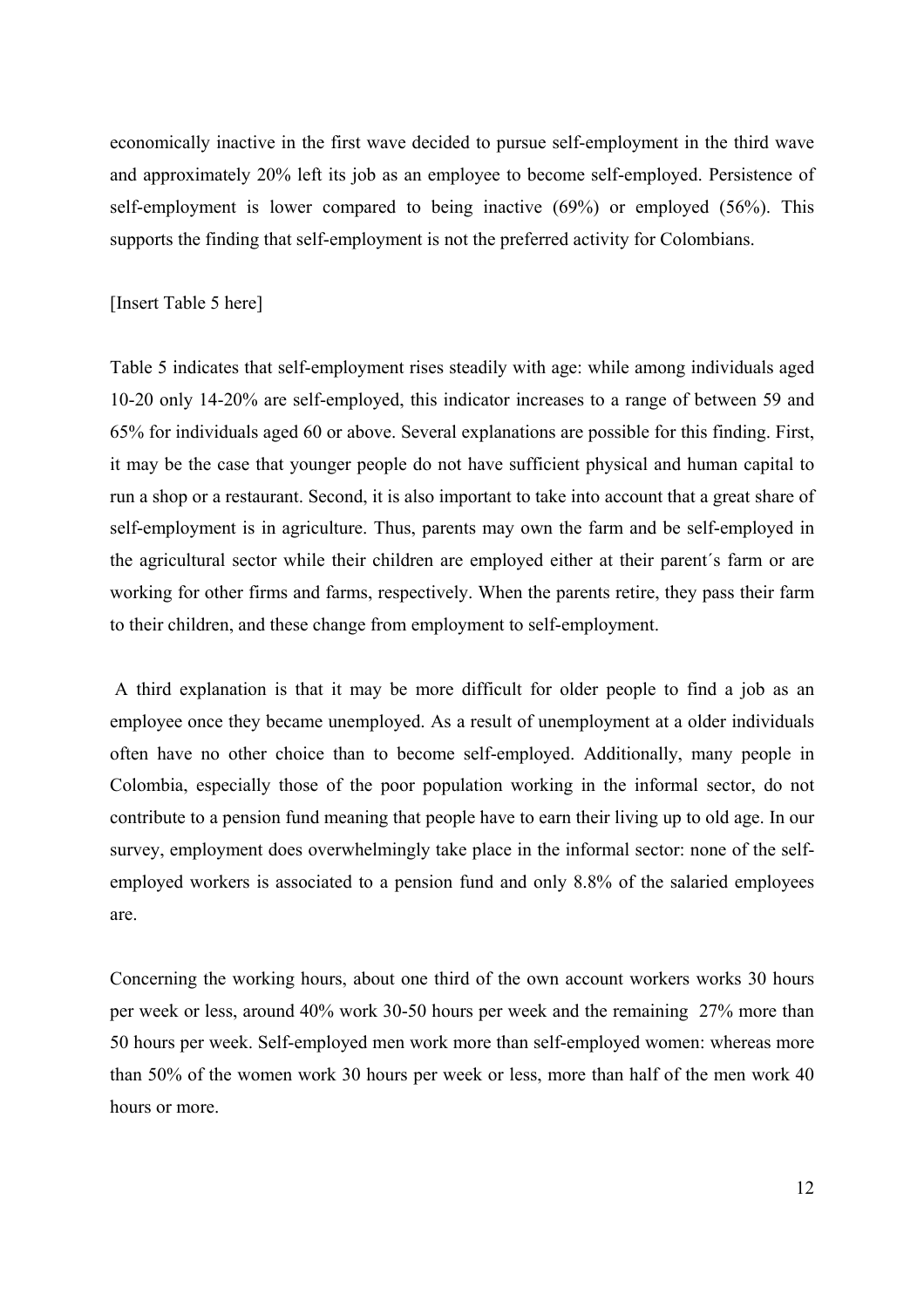The monthly income of self-employed workers is low: more than 70% only have an income less than 300.000 pesos in the first wave which equal 123 US dollars using the average annual exchange rate in the year 2002. This figure is slightly below the minimum wage in Colombia which was fixed at 309.000 pesos in 2002 (resp. 127 US dollars). However, it has been pointed out by Attanasio et al. (2004) that consumption expenditure is estimated at a higher level than income. Likewise, it might be the case that respondents did not indicate their true level of income since they might have feared to be excluded from the program. Perfetti (2009) argues as well that it is difficult to measure income of the rural population adequately.

#### [Insert Table 6 here]

Table 6 shows further disaggregation of self-employment in different categories: 41% to 49% of the self-employed have a farm or land to cultivate, depending on the round in which the information was collected. Approximately 30-35% of the self-employed people work on their own account in the services sector. This share includes those having a shop, a restaurant or a sewing room. The industrial sector plays only a minor role with 5% working there. More than 50% of self-employed men are active in agriculture but only about 10-14% of self-employed women are. Women tend to be more active in the services sector, have a small shop or a restaurant or work in the industrial sector.

#### **B. Violence and Conflict**

There is a variety of conflict and violence indicators available in the case of Colombia. For our analysis we only use the homicide rate, displacement rate by receiving and expulsing municipality and the number of attacks against civilians committed by armed groups displayed in table 7. The first indicator for violence we used is the homicide rate. One have to bear in mind however, that it is not the most appropriate indicator for conflict since about 80% of the homicides in Colombia are the result of common violence and drug trafficking (Restrepo et al. 2003; and Grun 2008). Other indicators, which can be traced back directly to the conflict in most cases, are displacement and attacks against the civil population.

[Insert Table 7 here]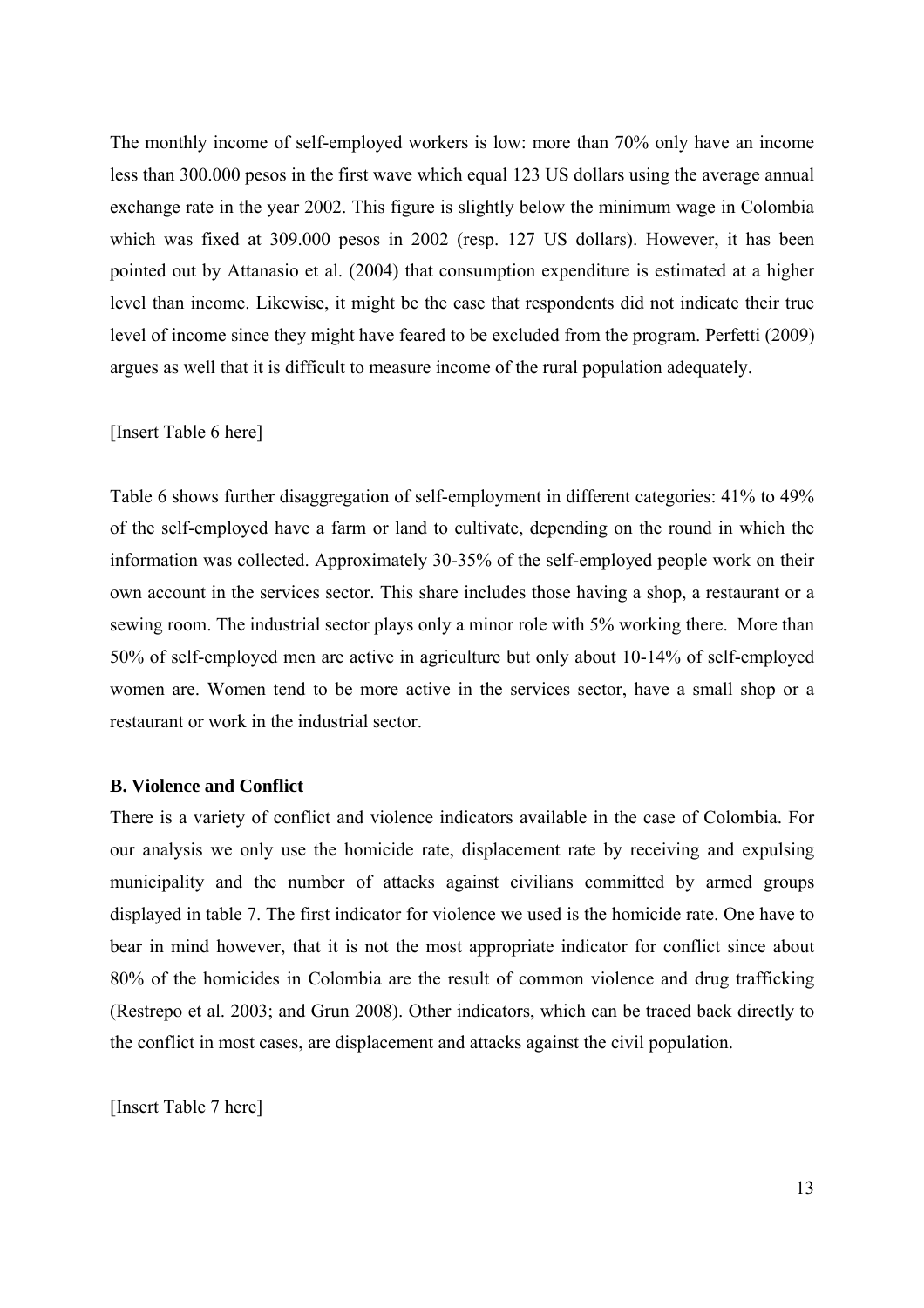The homicide rate is measured as number of homicides per 100.000 inhabitants. The average homicide rate in our sample is 44, the minimum being 0 and the maximum 683. The median is below the mean with 28 homicides per 100.000 inhabitants and in 99% of the cases the homicide rate is below 300 homicides, displaying a highly skewed distribution. The homicide rate consistently decreases across waves which can be at least partly attributed to the implementation of Uribe's democratic security policy.

Displacement is divided into two categories: by expulsing and by receiving municipality. From CEDE's displacement and population data, we calculated the displacement rate per 100.000 inhabitants. As displayed in table 7, there is a large difference between the mean and the median of displacement rates meaning that some municipalities experienced very high rates of displacement, while the majority of municipalities experienced modest displacement. Only 5% of municipalities did not lose inhabitants through displacement and about 7.5% did not receive displaced people.

About 33% of the municipalities have experienced at least one attack against the civilian population during the period of study. On average, a municipality suffers one attack by an armed group per year. The Revolutionary Armed Forces of Colombia (FARC for its Spanish acronym) is the leading armed group committing attacks followed by the United Self-Defence Forces (AUC for its acronym in Spanish) and the National Liberation Army (ELN for its Spanish acronym).

#### **C. Conflict and Self-Employment**

Table 8 displays the share of self-employed individuals in high and low level conflict areas using the indicators mentioned above. A municipality belongs to the "high" category if its homicide or displacement rate is above the median or if the municipality has suffered at least one attack per year.

[Insert Table 8 here]

Self-employment rates are lower in municipalities which experience a high number of homicides and/or at least one attack against civilians. This result is in line with our hypotheses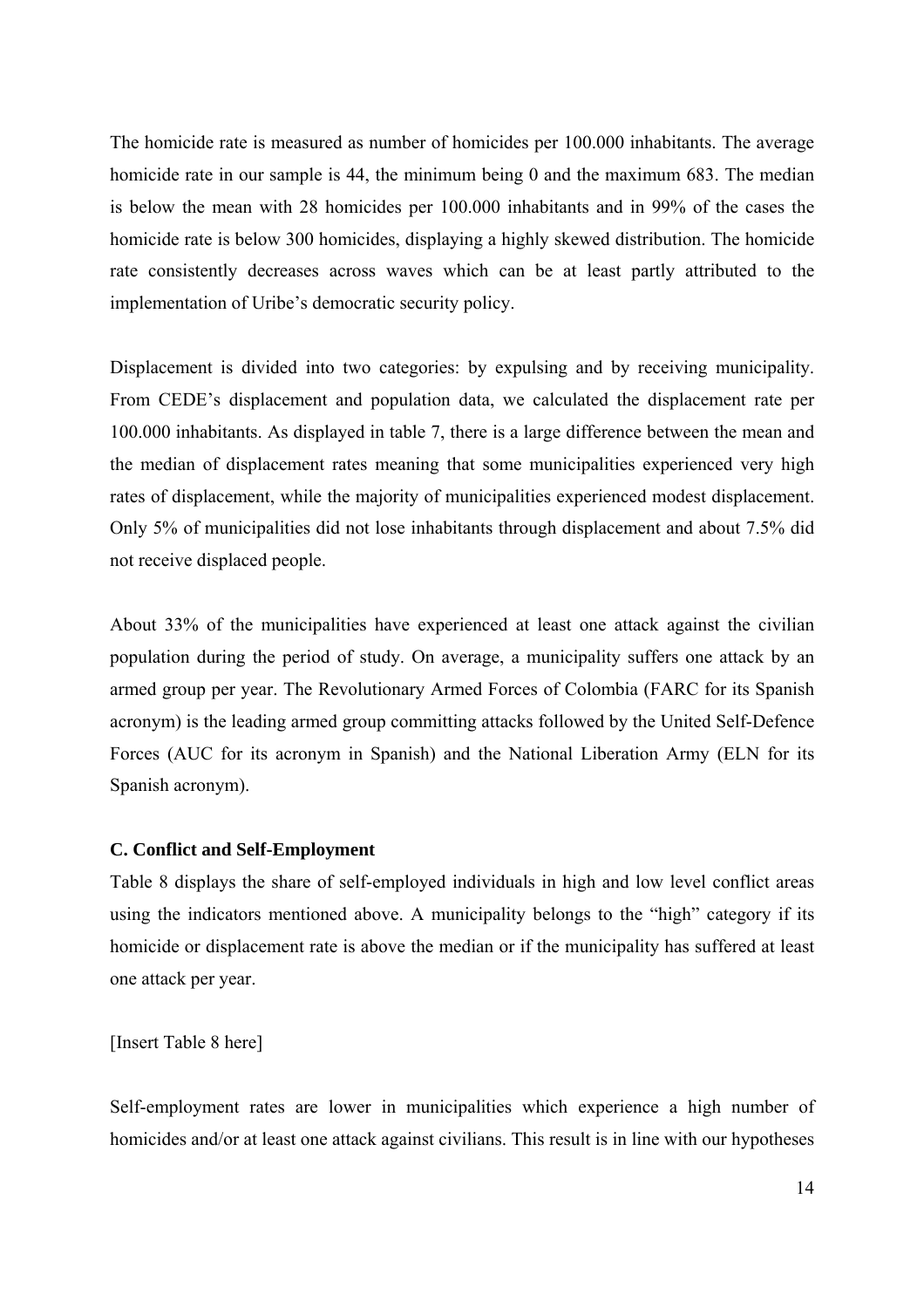for the informal subsistence economy of table 1. The relationship concerning displacement and self-employment is not that clear, however. Communities which have lost many inhabitants due to displacement exhibit a significantly lower share of self-employed than municipalities with low displacement in the first wave, but higher shares of own-account workers in the second and third wave. In the baseline, there is no difference in selfemployment shares for communities receiving a high number of displaced persons compared to municipalities only receiving some refugees. In the first follow-up, there are significantly less people self-employed in municipalities which experienced a high influx of displaced compared to municipalities with low rates of displacement. By contrast, there are significantly more people working on their own-account in high displacement-affected (receiving) municipalities than in communities affected to a lesser extent by displacement.

[Insert Table 9 here]

Table 9 displays the shares of economically inactive, self-employed and employed individuals for different levels of displacement for the baseline and the second follow-up in order to observe whether changes in the displacement level lead to changes in self-employment shares. Self-employment tends to be higher in the first wave than in the third wave for all levels of displacement. Self-employment drops strongly in those municipalities which received displaced in the first wave, but did not experience high levels of displacement in the third wave.

#### **5. Estimation Strategy**

In this section, we investigate the impact of conflict on self-employment. We use fixed effects estimation to exploit the fact that panel data allows us to control for time-invariant individual heterogeneity, which may bias cross sectional results. We run regressions of the form

$$
y_{it} = \beta_0 + X_{it}\beta + C_{it}\gamma + \alpha_i + \beta_t + u_{it}
$$

where  $y_{it}$  is an indicator of self-employment,  $X_{it}$  is a vector of individual, household and municipality characteristics,  $C_{it}$  includes our vector conflict variables,  $\alpha_i$  captures a timeinvariant unobserved individual effect,  $\beta_t$  captures systematic variation across time (time fixed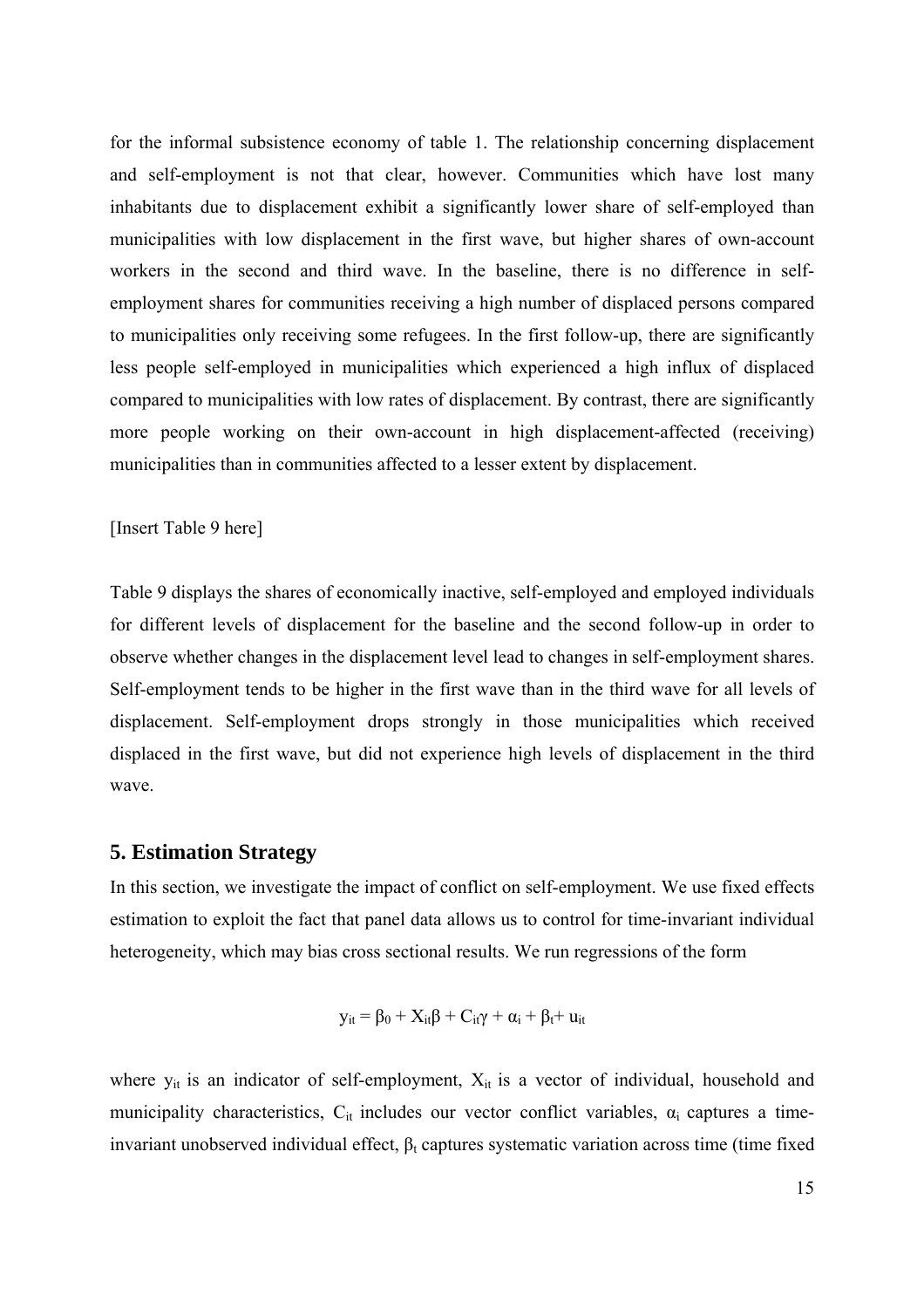effect), and u<sub>it</sub> is the usual error term. Standard errors are robust to heteroskedasticity. The sample is restricted to individuals aged 10 years and above and to communities which have experienced conflict directly or indirectly.

We use two different indicators for self-employment: in tables 10, 12 and 13 the dependent variable takes the value 1 if the individual is self-employed and 0 for all remaining activities (including those that are not active in the labor market). In tables 11 and 14-16 we restrict the sample to the working population that is to say, that the dummy is 1 for an own-account worker and 0 for paid employees or unpaid family workers, respectively. We run 7 different specifications: in the first column of tables 10 and 11 all covariates and conflict variables are included, specification 2 drops individual and household characteristics, in column 3 municipality characteristics are excluded, columns 4-6 each leaves out one of the conflict variables and in the last specification only conflict variables are included. In order to observe if certain groups of the population are especially sensitive for the impact of conflict on selfemployment, we interacted displacement rates with age groups, gender, household position and educational level. Additionally, we run all specifications separate for men and women to account for gender-specific differences. Moreover, we did some robustness-checks by running the regressions for different age groups.

# **6. Discussion of Results**

[Insert Tables 10 and 11 here]

Looking at tables 10 and 11, regardless of the definition of the dependent variable and other variables, the homicide and the displacement rate by expulsing community always have a negative impact on self-employment. The magnitude of this effect is constant across specifications and is of the same order for both independent variables. This result reinforces the observation that in regions with high homicide rates there are less own-account workers. Some explanations were given in section 2: when security and public order worsen, secondary household members might prefer to stay at home than doing risky activities in selfemployment. At the same time, some households with self-employed members might decide to leave the municipality and migrate to safer areas. This behavior reduces the share of selfemployed at the location of origin.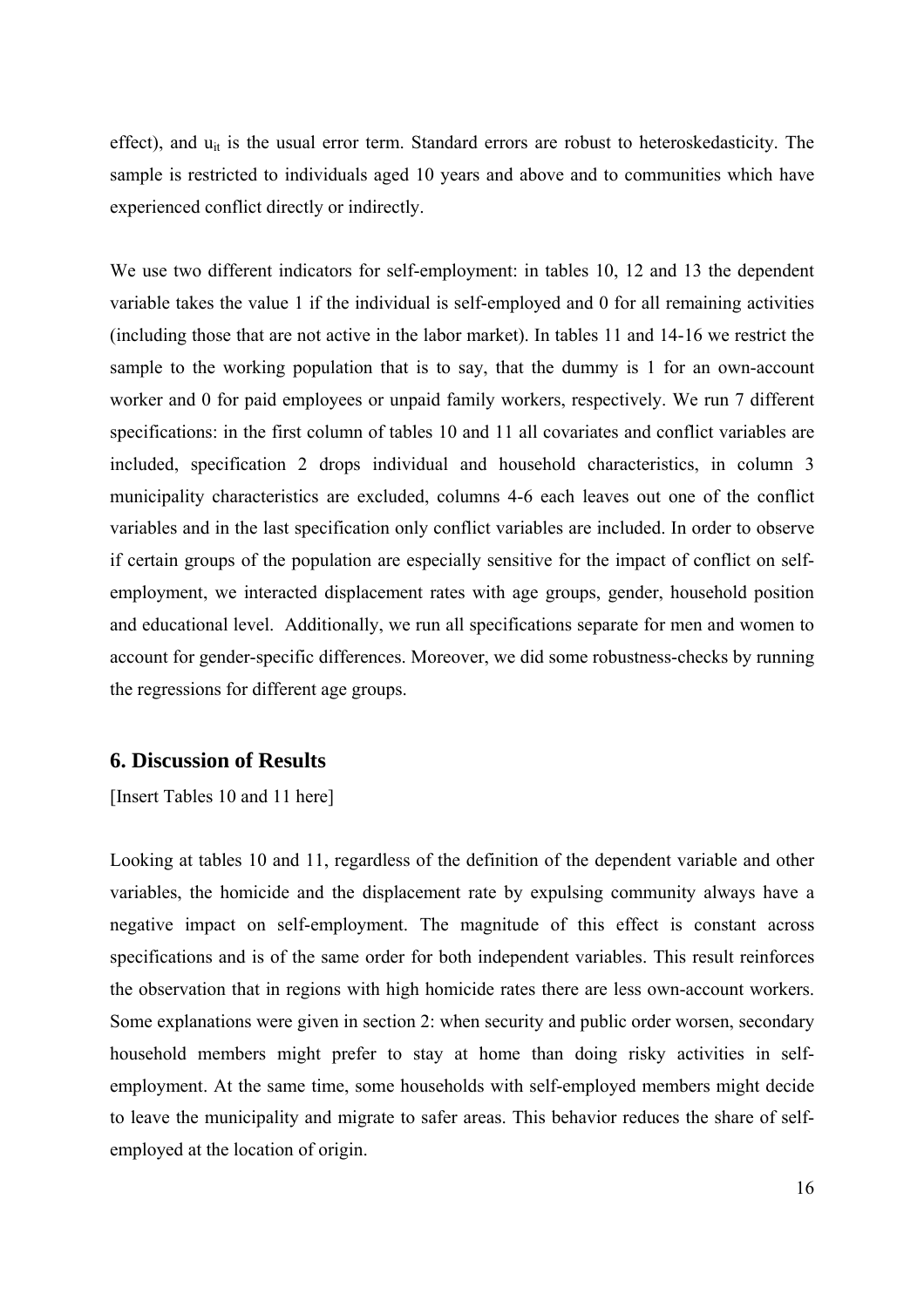Displacement by receiving community has a positive impact on the probability of selfemployment. This means that in those municipalities which receive a large number of internal refugees the share of self-employed increases. As mentioned in hypothesis 3 in section 2, there are two possible causes for this effect: on the one hand it might be the displaced exercising self-employment in the municipality of destination. On the other hand, it could be that inhabitants exploit the opportunity of rising demand for some goods switching from being inactive or employed to self-employment activities.

#### [Insert Tables 12-15 here]

As we can observe in tables 12-15, there are gender-specific differences: for men, homicide rates have a negative impact on the probability to be self-employed. For women, however, this effect vanishes almost completely. The homicide rate plays no role for being selfemployed within the group of economically active women. For the entire female population (aged 10 and above) higher homicide rates in the past reduce the probability to be selfemployed today. This difference between men and women can be explained by the fact that it is mostly men who are directly affected by homicides. Some self-employment activities might be more exposed to being the victim of a homicide. As a consequence, men try to avoid these activities. This behavior decreases the share of self-employed men.

Women, on the other hand, might be more affected by the indirect effects of a high homicide rate. High homicides rate could undermine public order in the long run. Due to the deteriorating security situation, women prefer to stay at home and exit self-employment. However, if women are reliant on working (as in the case of female headed households) it makes no difference for them whether they are self-employed or an employee.

Displacement rates, both by receiving and expulsing municipality, have the aforementioned effects for men and women, with the impact being strongest for the group of employed women.

#### [Insert Table 16 here]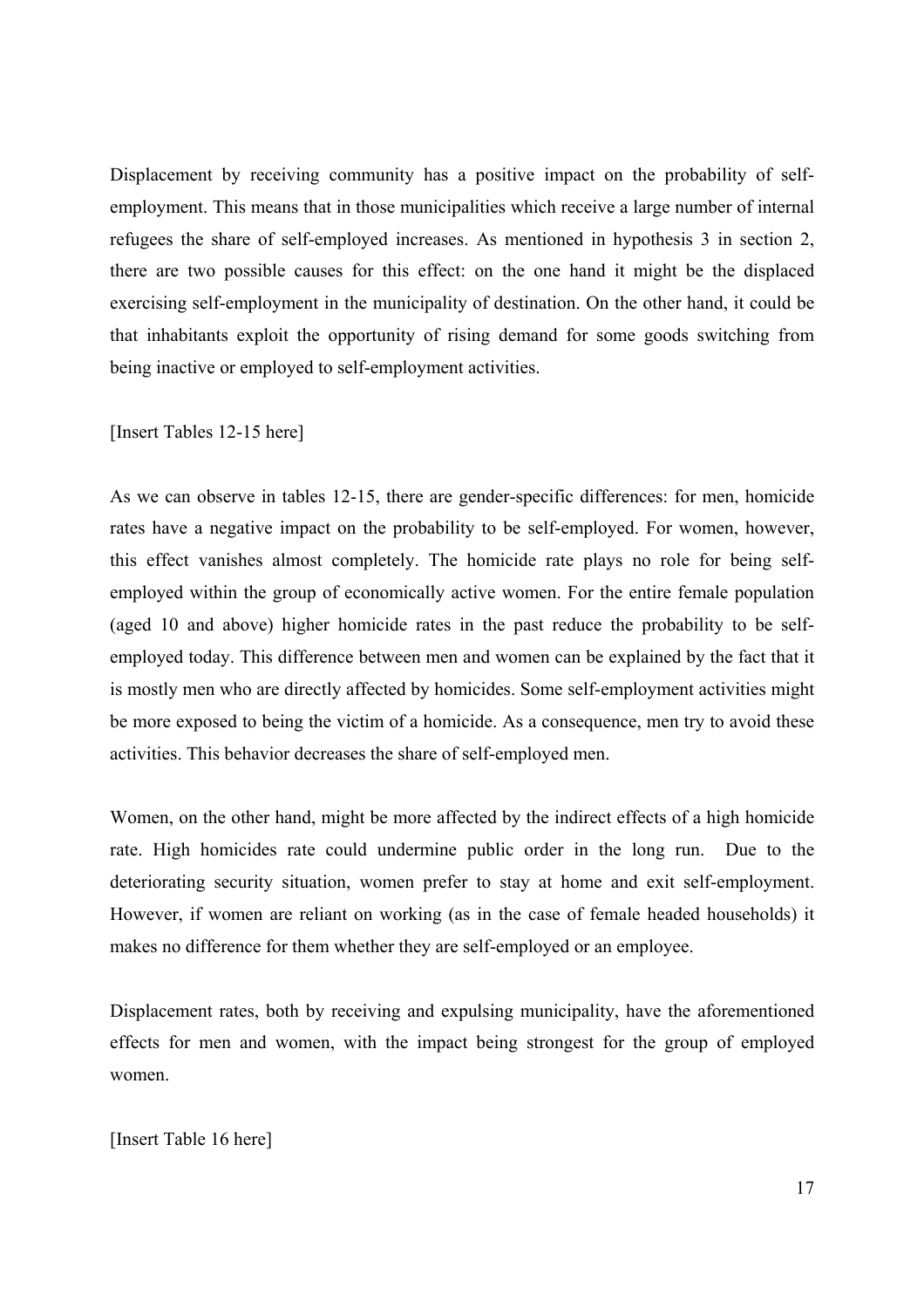Table 16 shows regression results for interacting displacement rates with age groups, gender, household position and educational level. By including these interaction variables we wanted to know if certain groups of our sample are more susceptible to the (in-)direct effect of conflict on self-employment. There is a trend that self-employment activities of 25 to 40 yearolds and spouses is more affected by displacement than for other age groups and household positions, respectively. We checked whether these differences are statistically significant by performing an F-test. Results indicate that there is no significant difference for any of the groups. One explanation could be that our sample only comprises the poorest households which are all equally vulnerable to conflict.

#### **Control variables**

We only could include time-variant control variables due to fixed effects estimation. As a consequence we were not able to include control variables like education, gender and household position as in the cross-section studies mentioned in section 2, since they have a very reduced within-individual variability, in fact measurement error (and the problems related to it) may be magnified by the fixed effect strategy. However, our estimation method controls for both observable and unobservable differences between individuals that are timeinvariant, which is not possible with cross-sectional data. In our specifications we included age, squared age, household's dependency ratio, household size, population, an indicator that the person lives in the municipality's capital city (*cabecera*) to account for rural-urban differences, industrial and commercial taxes per capita that control for geographic variation in economic activity, and a treatment dummy to indicate whether an individual participated in the Familias en Acción program (which may affect our outcomes of interest). Most of the controls, especially municipality characteristics are insignificant which might be a result of fixed effects absorbing most of the overall variance. When significant, age has a positive effect on self-employment, a finding which is supported in other empirical studies about this subject. Household size has a negative impact on self-employment for men, but is insignificant for women. This difference might be explained by the fact that in most households the man as head of household is still the breadwinner of the family and working as an employee generally implies higher income than being self-employed.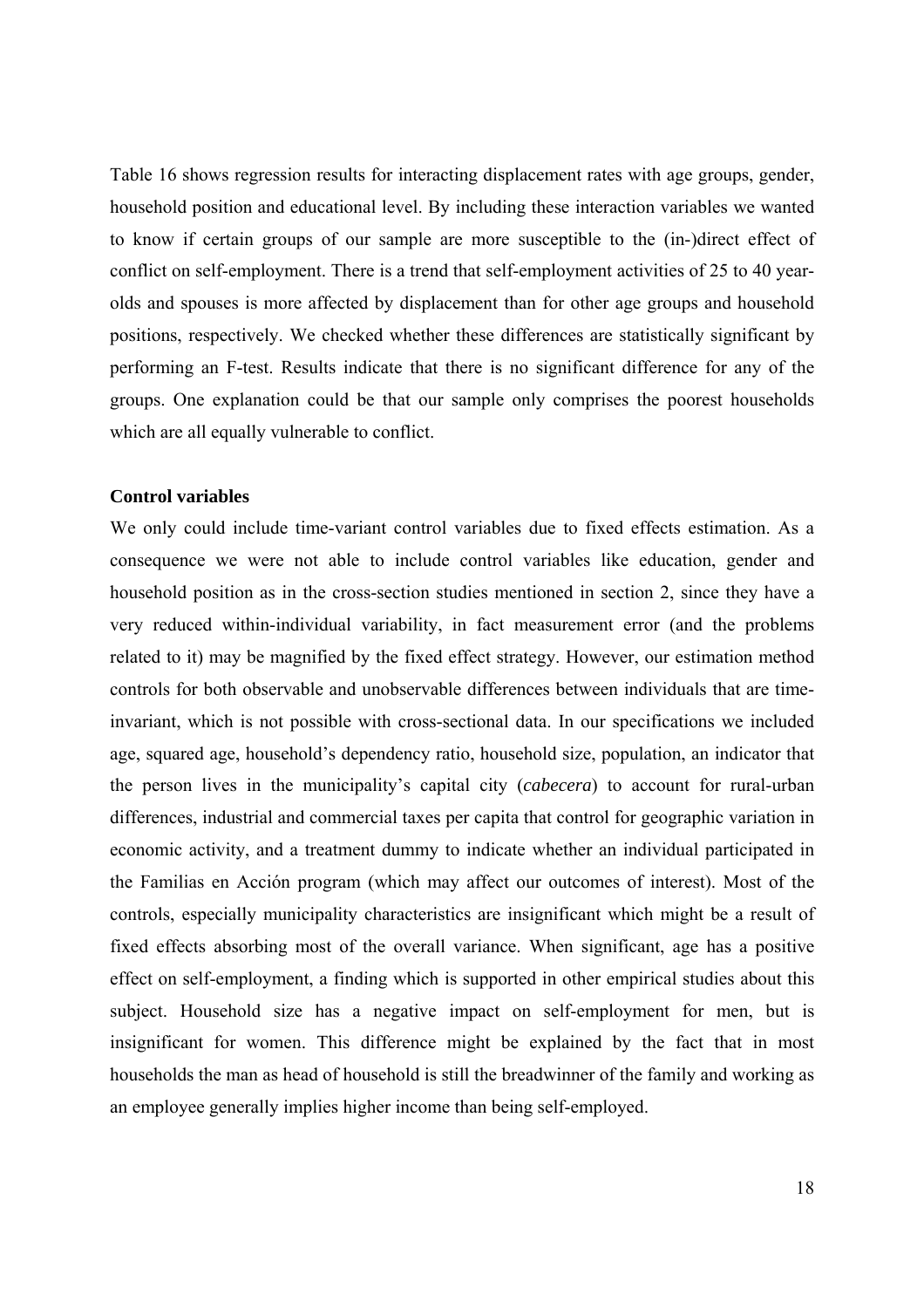### **7. Conclusion**

Do violent conflicts have an impact on (informal) self-employed workers in developing countries? Our aim was to make a first contribution to solve this question by analyzing the effects of conflict on the probability to be a self-employed worker in rural Colombia.

In order to reach this goal, we compiled a panel making use of three already existing datasets to get information on individuals, households, municipalities on the one hand and conflict information on the other hand. As conflict variables, we included homicide rates, displacement rates and the number of attacks of illegal armed groups. Our results show that high homicide and displacement rates at the community of origin reduced self-employment while a high influx of displaced increased the probability of self-employment at the municipality of destination. Additionally, we detected some gender-specific differences with respect to the homicide rates.

There are three possible explanations for a decreasing share of self-employment workers in municipalities with high rates of homicides and/or displacement. First, if many people of a municipality get displaced, there is less demand for certain goods which might be produced or sold by self-employed individuals before. As a consequence, some stop being self-employed and start looking for other employment opportunities, resume studying or just stay at home. Second, some of the self-employed are directly affected by displacement and cannot carry on with their former activity. An example for this case is self-employment in agriculture: at their municipality of origin the family had a small piece of land to cultivate but when being displaced, family members have to look for other occupations. Third, high homicide rates lead to a public order disruption. Men and women are affected in different ways: some selfemployment activities bear a higher risk to be a homicide victim than other employment opportunities. This is especially true for men who represent the majority of homicides. Thus, they switch immediately to other forms of employment in order not to be assassinated which decreases the share of self-employed men in regions displaying high homicide rates. Women, in turn, suffer from the municipality's worsening security and stay at home when possible.

In a nutshell, the answer to the question posed above is: yes, conflict has an impact on selfemployed workers. This influence, however, depends on the geographical location of the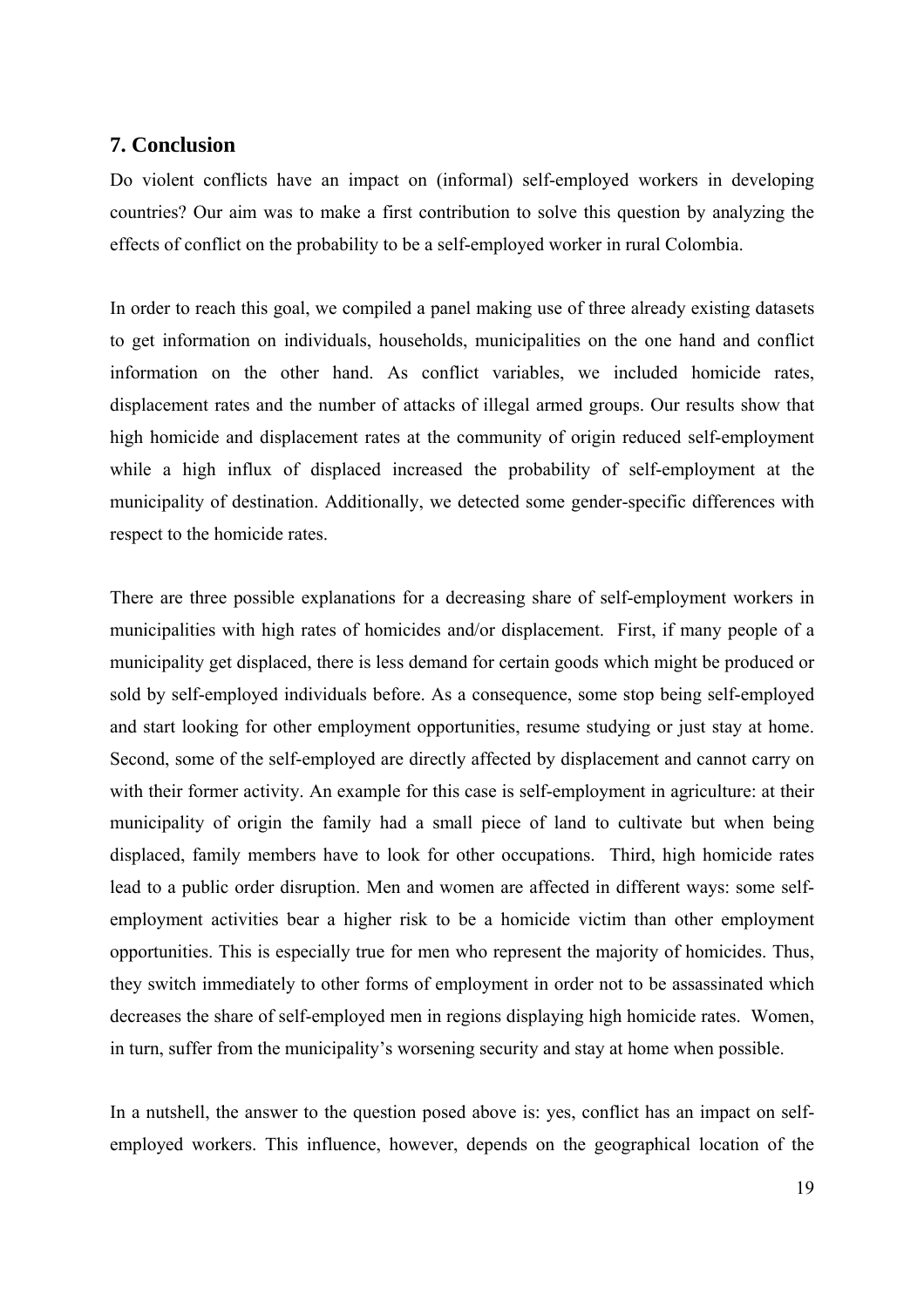community: conflict has a different impact on direct-affected municipalities than on only indirect affected ones.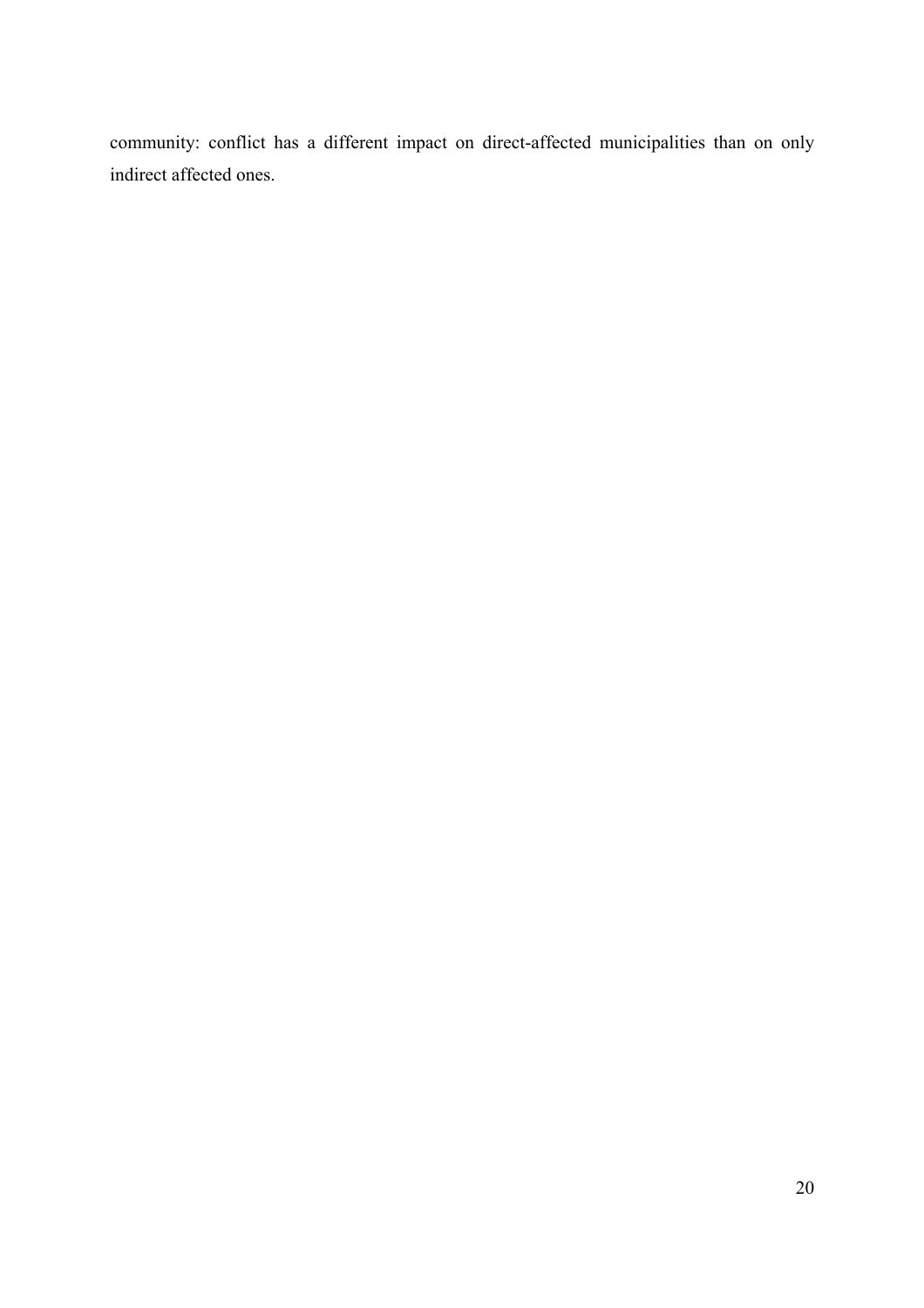### **7. References**

Attanasio, O., Meghir, C. and M. Vera-Hernandez. 2004. Baseline report on the evaluation of Familias en Acción. *IFS Reports*. London: Institute for Fiscal Studies.

Banerjee, A. and A. Newman. 1993. Occupational Choice and the Process of Development. *Journal of Political Economy* 101(2): 274-98.

Bernhardt, I. 1994. Comparative Advantage in Self-Employment and Paid Work. *Canadian Journal of Economics* 27(2): 273-89.

Bundervoet, T., Verwimp, P. and R. Akresh. 2009. Health and Civil War in Rural Burundi. *Journal of Human Resources* 44(2): 536-563.

Calderón, V. and A. Ibáñez. 2009. Labor Market Effects of Migration-Related Supply Shocks: Evidence from Internal Refugees in Colombia. *Documentos CEDE* No. 2009-14. Bogotá: Universidad de los Andes.

Comisión Económica para América Latina, *Economic Survey of Latin America and the Caribbean.* Santiago de Chile: CEPAL, 2000.

Cramer, J., Hartog, J., Jonker, N. and M. Van Praag. 2002. Low risk aversion encourages the choice for entrepreneurship: an empirical test of a truism. *Journal of Economic Behavior & Organization* 48(1): 29-36.

Deininger, K. 2003. Causes and consequences of civil strife - micro-level evidence from Uganda. *Policy Research Working Paper Series* 3045. Washington D.C.: The World Bank.

Demirguc-Kunt, A., Klapper, L. and G. Panos. 2009. Entrepreneurship in post-conflict transition : the role of informality and access to finance. *Policy Research Working Paper Series* 4935. Washington D.C.:The World Bank.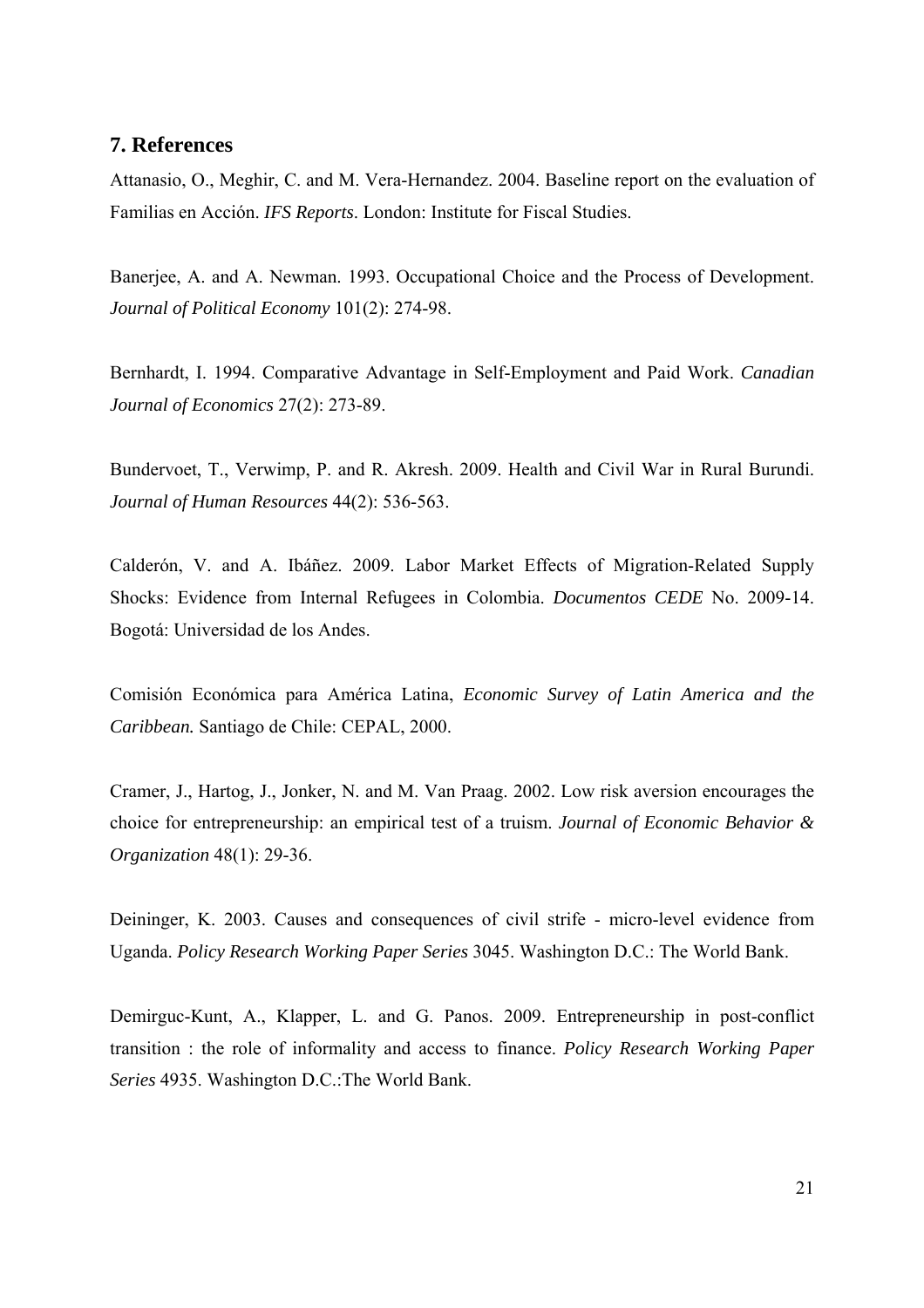Destré, G. and V. Henrard. 2004. The determinants of occupational choice in Colombia: an empirical analysis. *Cahiers de la Maison des Sciences Economiques*. Paris : Université Panthéon-Sorbonne (Paris 1).

Eren, O. and O. Sula. 2009. The Effect of Ability on Young Men's Self-Employment Decision: Evidence from the NELS*. Working Papers* 0913. Las Vegas: University of Nevada, Department of Economics.

Evans, D. and B. Jovanovic. 1989. An Estimated Model of Entrepreneurial Choice under Liquidity Constraints. *Journal of Political Economy* 97(4): 808-27.

Fairlie, R. 2002. Drug Dealing and Legitimate Self-Employment. *Journal of Labor Economics*. 20(3): 538-567.

Giugale, M., Lafourcade, O. and C. Luff, eds. 2002 *Colombia: the economic foundation of peace.* Washington D.C.: The World Bank.

González, S. and H. Villarreal. 2006. More Pushed than Pulled: Self-employment in rural Mexico ten years after NAFTA. *Working Papers* 20063. Monterrey: Escuela de Graduados en Administración Pública y Políticas Públicas.

Grun, R. 2008. Household investment under violence - the Colombian case. *Policy Research Working Paper Series* 4713, Washington D.C.: The World Bank.

Haile, G. 2008. Determinants of self-employment in urban Ethiopia: Panel data based evidence. *PSI Discussion Paper* 1. London: Policy Studies Institute.

Hamilton, B. 2000. Does Entrepreneurship Pay? An Empirical Analysis of the Returns to Self-Employment. *Journal of Political Economy* 108(3): 604-631.

Harker, A. and M. Meléndez. 2008. Revisiting Economic Growth in Colombia: A Microeconomic Perspective. *RES Working Papers* 2006. Washington D.C.: Inter-American Development Bank.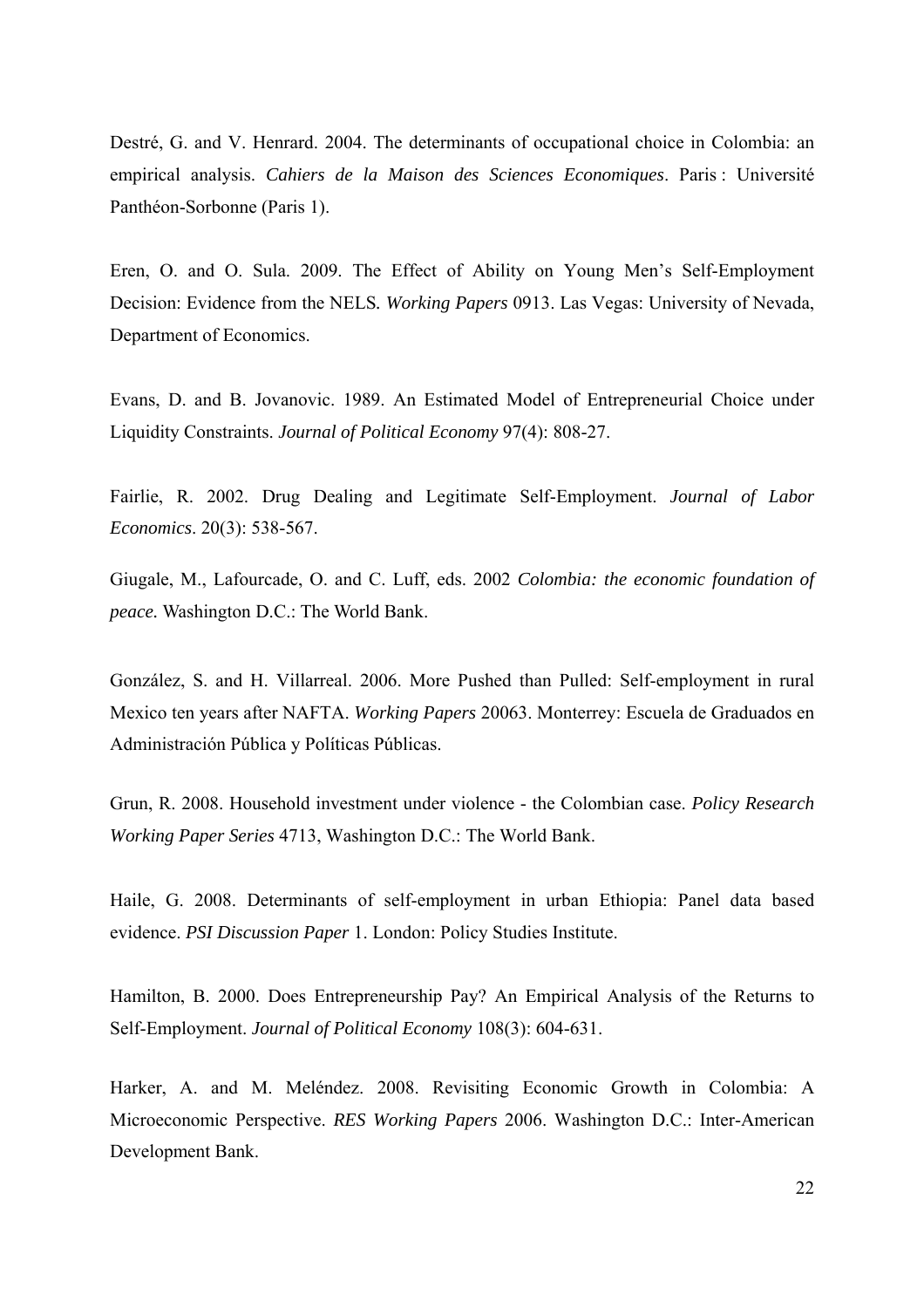Hundley, G. 2000. Male/female earnings differences in self-employment: The effects of marriage, children, and the household division of labor. *Industrial and Labor Relations Review* 54(1): 95-114.

Ibáñez, A. and C. Vélez. (2008. Civil Conflict and Forced Migration: The Micro Determinants and Welfare Losses of Displacement in Colombia. *World Development* 36(4): 659-676.

International Crisis Group. 2003. *Colombia: President Uribe's democratic security policy*, available at: http://www.unhcr.org/refworld/docid/3fd037a54.html [accessed 29 January 2010]

Jacobs, G. 2007. An Occupational Choice Model for Developing Countries. *Proceedings of the German Development Economics Conference*, Göttingen 2007 15, Verein für Socialpolitik, Research Committee Development Economics.

Johansson, E. 2000. Self-Employment and Liquidity Constraints: Evidence from Finland. *Scandinavian Journal of Economics* 102(1): 123-34.

Justino, P. and P. Verwimp. 2006. Poverty Dynamics, Violent Conflict and Convergence in Rwanda. *HiCN Working Papers* 16. Households in Conflict Network.

Kan, K. and W. Tsai. 2006. Entrepreneurship and Risk Aversion. *Small Business Economics* 26(5): 465-474.

Kondylis, F. 2008. Conflict displacement and labor market outcomes in post-war Bosnia & Herzegovina. *HiCN Working Papers* 45. Households in Conflict Network.

Leibovich, J., Nigrinis, M. and M. Ramos. 2006. Caracterización del mercado laboral rural en Colombia. *Borradores de Economia* 408. Banco de la República de Colombia.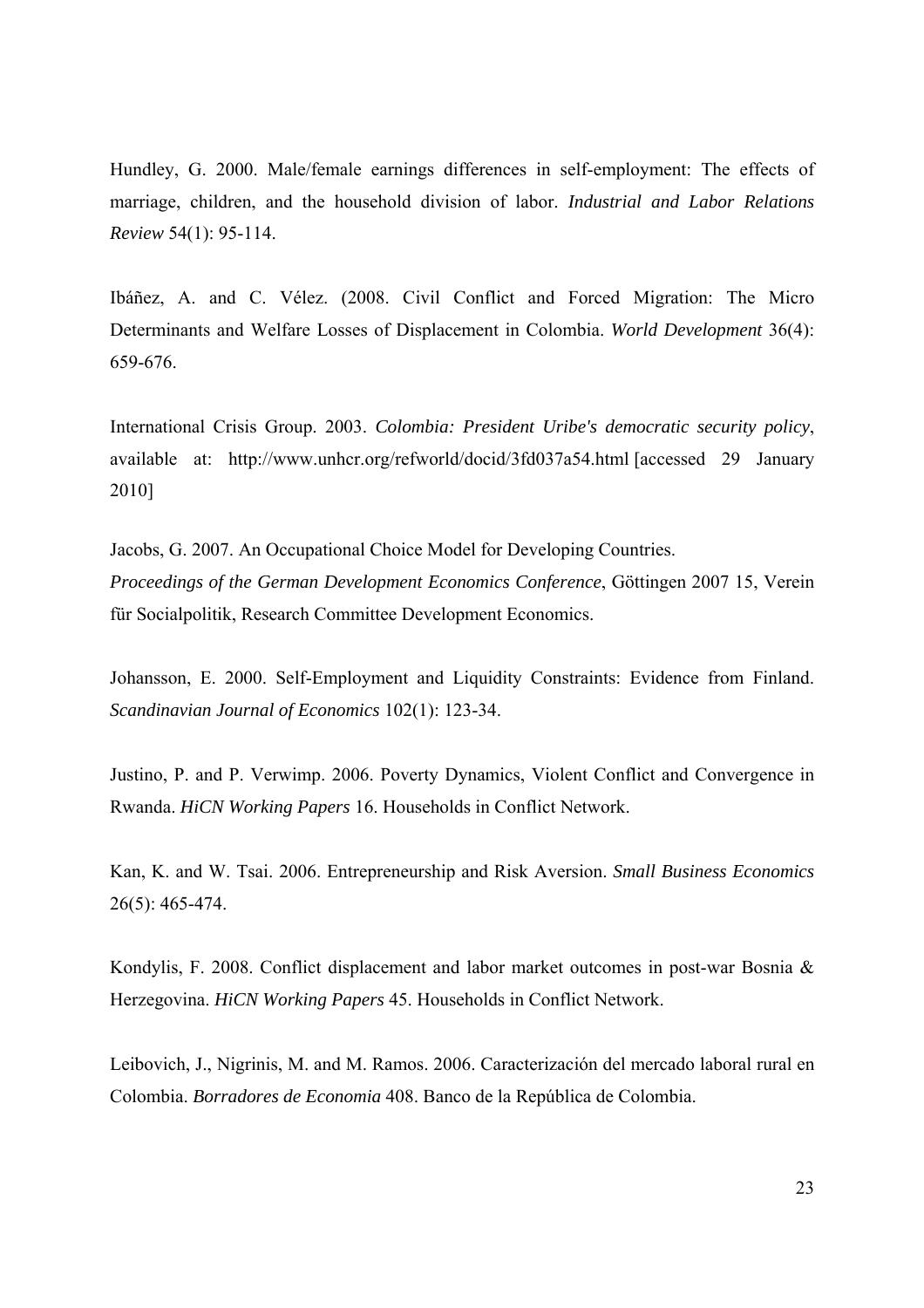Martínez, D. 1998. Colombia: La Medición de los Ingresos del Empleo Asalariado en las Encuestas de Hogares. Taller 2 MECOVI. CEPAL, Santiago de Chile.

Mesnard, A. and M. Ravallion. 2001. Is inequality bad for business: a non-linear microeconomic model of wealth effects on self-employment. *Policy Research Working Paper Series* 2527. Washington D.C.: The World Bank.

Parker*,* S. 2004. *The Economics of Self*-*Employment and Entrepreneurship*. University Press: Cambridge.

Peña, X. and C. Mondragón-Vélez. 2008. Business Ownership and Self-Employment in Developing Economies: The Colombian Case. *Documentos CEDE* 004672. Bogotá: Universidad de los Andes.

Perfetti, J. 2009. Crisis y pobreza en América Latina: el caso de Colombia. Manuscript, Santiago de Chile: Rimisp.

Perry, G., Maloney, W., Arias, O., Fajnzylber, P., Mason, A. and J. Saavedra-Chanduvi. 2007. *Informality: Exit and exclusion.* Washington D.C.: The World Bank.

Presidencia de la República and Ministerio de Defensa Nacional, *Política de Defensa y Seguridad Democrática*. Bogotá, 2003.

Restrepo, J., Spagat, M. and J. Vargas. 2003. The Dynamics of the Colombian Civil Conflict: A New Data Set. *CEPR Discussion Papers* 4108.

Rodríguez, C. and Sánchez F. 2009. Armed Conflict Exposure, Human Capital Investments and Child Labor: Evidence from Colombia. *Documentos CEDE* 005400. Bogotá: Universidad de los Andes.

Shemyakina, O. 2006. The Effect of Armed Conflict on Accumulation of Schooling: Results from Tajikistan. *HiCN Working Papers* 12. Households in Conflict Network.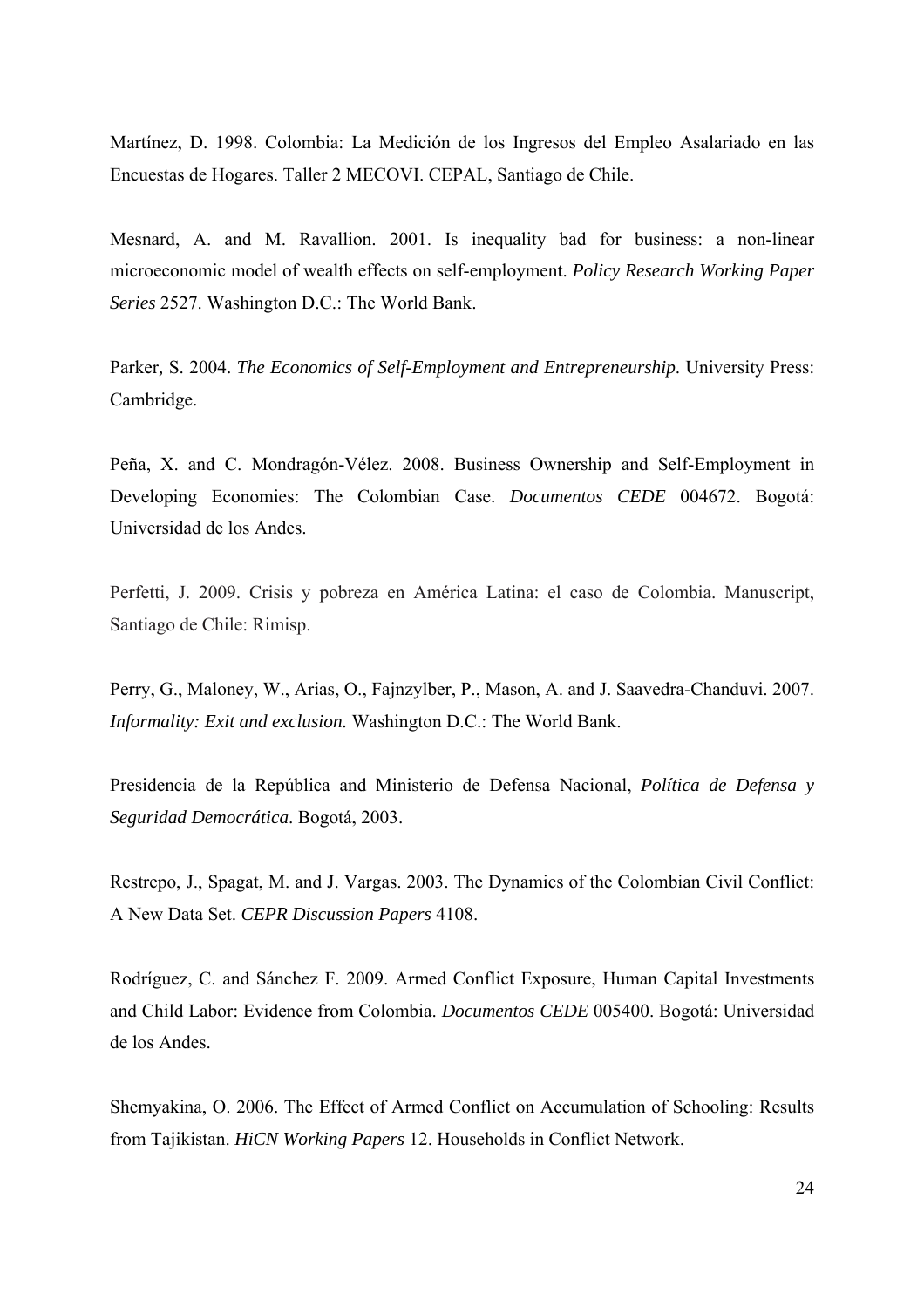Taylor, M. 1996. Earnings, Independence or Unemployment: Why Become Self-Employed? *Oxford Bulletin of Economics and Statistics* 58(2): 253-66.

Van der Sluis, J., van Praag, M. and W. Vijverberg. 2005. Entrepreneurship Selection and Performance: A Meta-Analysis of the Impact of Education in Developing Economies. *World Bank Economic Review* 19(2): 225-261.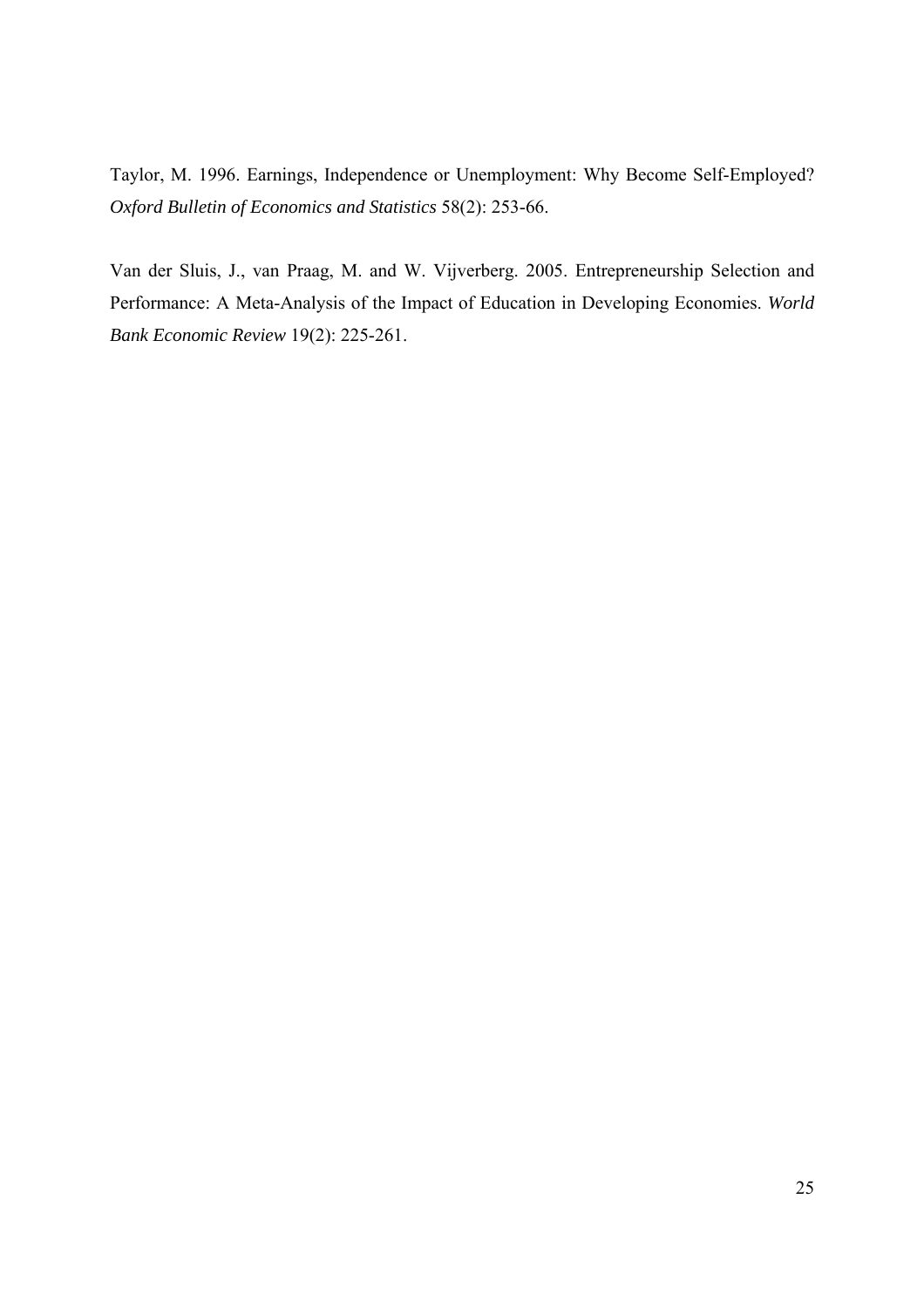# **8. Appendix**

|                                              | <b>Mean</b> | <b>SD</b> |
|----------------------------------------------|-------------|-----------|
| Age                                          | 22,72       | 18,14     |
| Age by gender:                               |             |           |
| Female                                       | 22,97       | 17,88     |
| Male                                         | 22,47       | 18,40     |
| Indicator: Person is                         |             |           |
| $$ Male                                      | 0,506       |           |
| Head of household                            | 0,164       |           |
| Spouse                                       | 0,132       |           |
| Son/daughter                                 | 0,520       |           |
| <b>Household Size</b>                        | 6,85        | 2,76      |
| <b>Indicator: Person has</b>                 |             |           |
| No education (>=10 years)                    | 0,142       |           |
| by gender:                                   |             |           |
| Female                                       | 0,139       |           |
| Male                                         | 0,145       |           |
| Some primary education (>=10 years)          | 0,596       |           |
| by gender:                                   |             |           |
| Female                                       | 0,584       |           |
| Male                                         | 0,607       |           |
| Some secondary education (>=10 years)        | 0,262       |           |
| by gender:                                   |             |           |
| Female                                       | 0,277       |           |
| Male                                         | 0,247       |           |
| Indicator: Person has a job                  | 0,632       |           |
| by gender:                                   |             |           |
| Female                                       | 0,398       |           |
| Male                                         | 0,803       |           |
| Hours worked per week                        | 43,08       | 18,44     |
| by gender:                                   |             |           |
| Female                                       | 38,77       | 20,98     |
| Male                                         | 44,69       | 17,13     |
| <b>Total Household income (Pesos)</b>        | 298.857     | 327.298   |
| No. Rooms                                    | 2,77        | 1,20      |
| Indicator: Household has access to/possesses |             |           |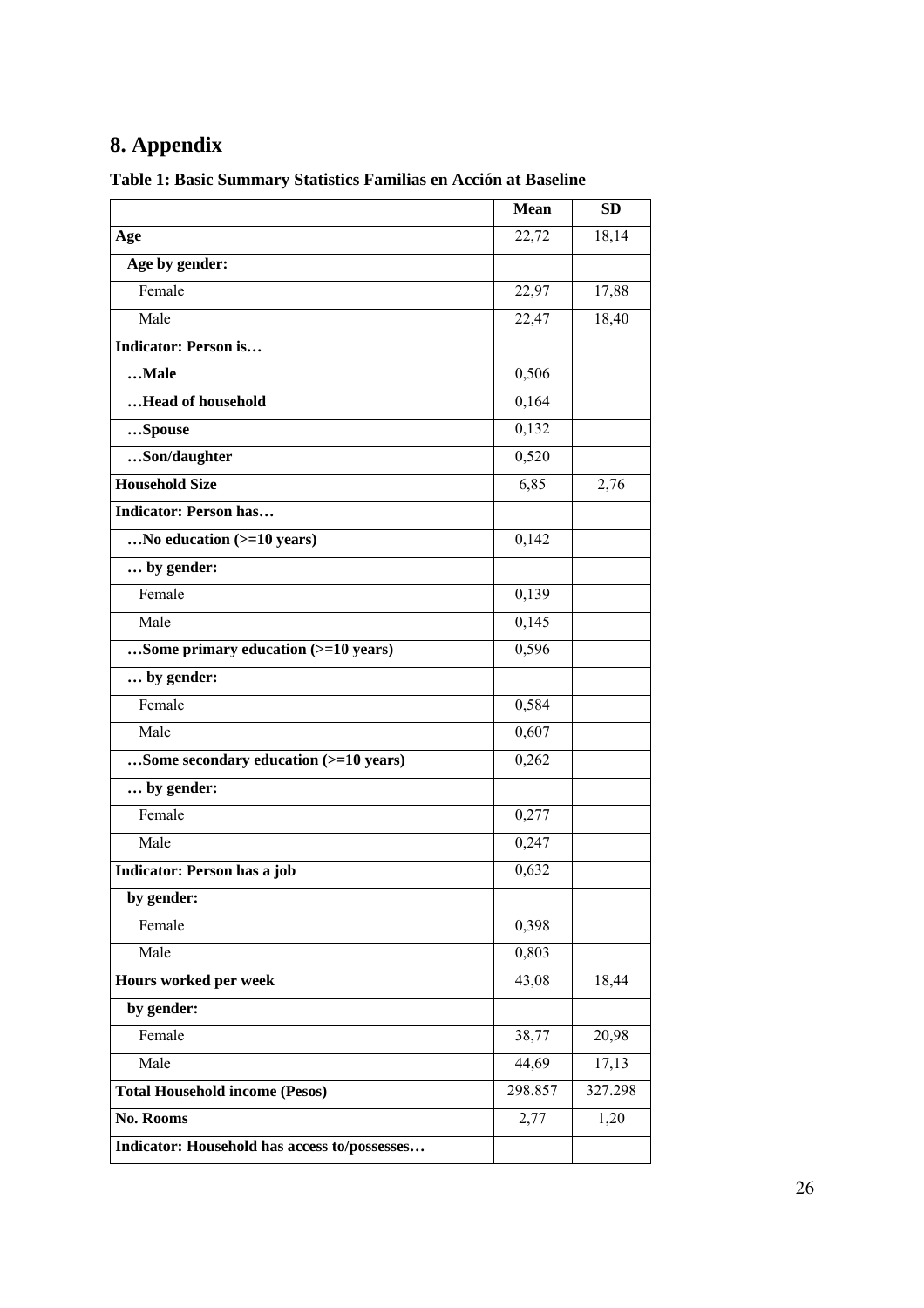| Energy         | 0,869 |
|----------------|-------|
| $$ Gas         | 0,087 |
| Aqueduct       | 0,616 |
| Sanitation     | 0,243 |
| Waste          | 0,304 |
| Fridge         | 0,308 |
| Sewing Machine | 0,101 |

**Table 2: Labor Market Status for individuals aged 10 and above** 

|              | 1. Wave |         | 2. Wave |         | 3. Wave |         |
|--------------|---------|---------|---------|---------|---------|---------|
|              | N       | Percent | N       | Percent | N       | Percent |
| Unemployed   | 574     | 2,36    | 576     | 2,38    | 666     | 2,77    |
| Working      | 15.340  | 63,19   | 13.664  | 56,45   | 12.963  | 53,87   |
| Inactive     | 8.363   | 34,45   | 9.966   | 41,17   | 10.433  | 43,36   |
| <b>Total</b> | 24.277  | 100,00  | 24.206  | 100,00  | 24.062  | 100,00  |

**Table 3: Employment Status for individuals aged 10 and above** 

|                      | 1. Wave |         | 2. Wave |         | 3. Wave |         |
|----------------------|---------|---------|---------|---------|---------|---------|
|                      | N       | Percent | N       | Percent | N       | Percent |
| Paid worker          | 7.941   | 52,20   | 7.193   | 52,65   | 7.736   | 59,78   |
| Own account worker   | 6.504   | 42,76   | 5.788   | 42.37   | 4.787   | 36,99   |
| Unpaid family worker | 767     | 5,04    | 680     | 4.98    | 418     | 3,23    |
| <b>Total</b>         | 15.212  | 100,00  | 13.661  | 100,00  | 12.941  | 100,00  |

**Table 4: Transition between activities between wave 1 and wave 3** 

| 1. Wave       | 3. Wave | Inactive | Self-Employed | Employe<br>d | Total  |
|---------------|---------|----------|---------------|--------------|--------|
| Inactive      | N       | 4.515    | 697           | 1.355        | 6.567  |
|               | Percent | 68,75    | 10,61         | 20,63        | 100    |
| Self-Employed | N       | 1.221    | 2.363         | 1.781        | 5.365  |
|               | Percent | 22,76    | 44,04         | 33,20        | 100    |
| Employed      | N       | 1.563    | 1.297         | 3.627        | 6.487  |
|               | Percent | 24,09    | 19,99         | 55.91        | 100    |
| Total         | N       | 7.299    | 4.357         | 6.763        | 18.419 |
|               | Percent | 39,63    | 23,65         | 36,72        | 100    |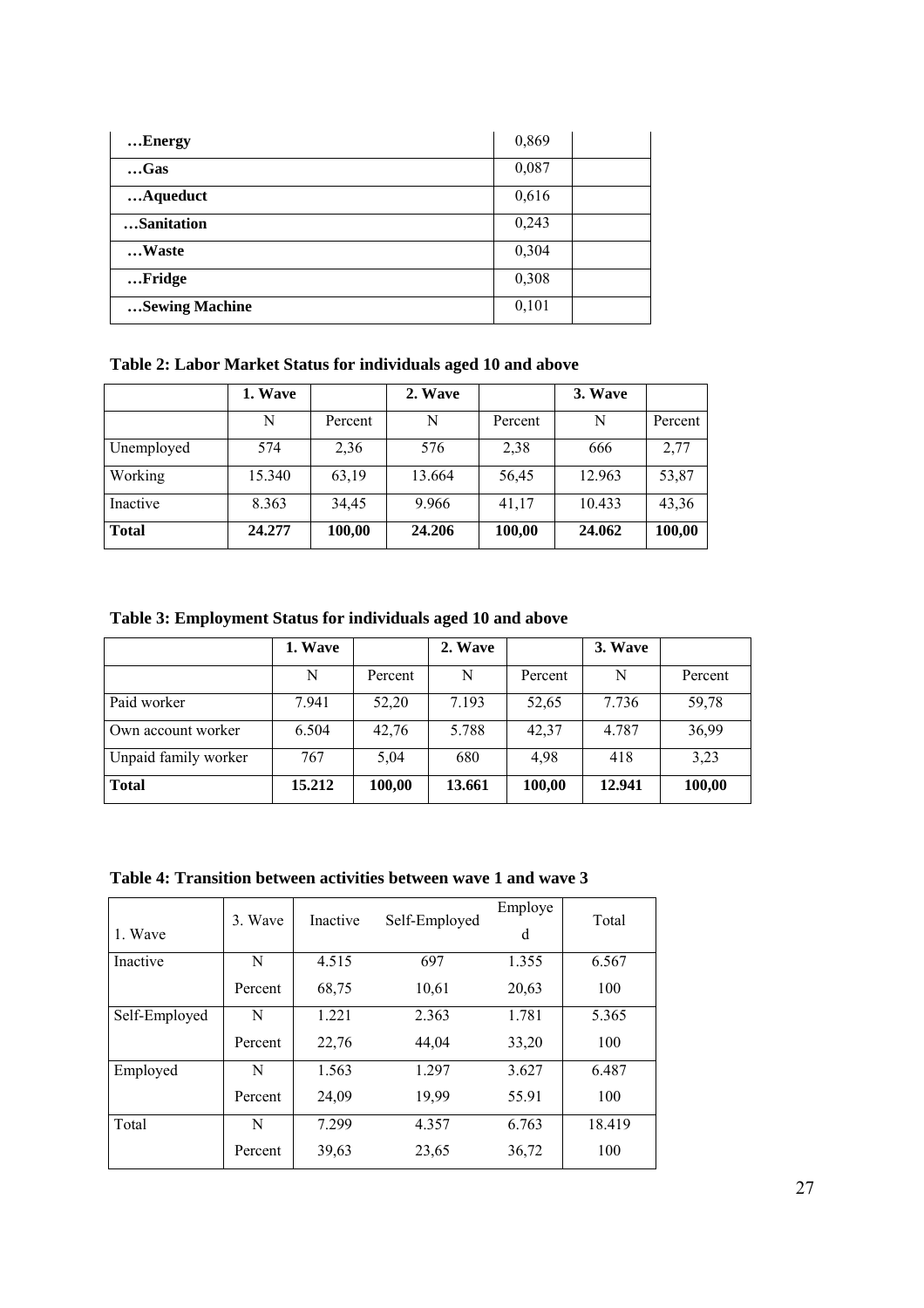|                                                      | 1. Wave |           | 2. Wave |           | 3. Wave |           |
|------------------------------------------------------|---------|-----------|---------|-----------|---------|-----------|
|                                                      | Mean    | <b>SD</b> | Mean    | <b>SD</b> | Mean    | <b>SD</b> |
| <b>Indicator: Person works on his own</b><br>account | 0,429   | 0,495     | 0,423   | 0,494     | 0,368   | 0,482     |
| By gender:                                           |         |           |         |           |         |           |
| Female                                               | 0,379   | 0,485     | 0,395   | 0,489     | 0,353   | 0,478     |
| Male                                                 | 0,447   | 0,497     | 0,433   | 0,495     | 0,374   | 0,484     |
| By household position                                |         |           |         |           |         |           |
| Not head of household                                | 0,323   | 0,468     | 0,326   | 0,469     | 0,269   | 0,443     |
| Head of household                                    | 0,530   | 0,499     | 0,507   | 0,500     | 0,456   | 0,498     |
| By age                                               |         |           |         |           |         |           |
| $10 - 20$                                            | 0,201   | 0,401     | 0,203   | 0,402     | 0,144   | 0,352     |
| $20 - 30$                                            | 0,327   | 0,469     | 0,313   | 0,464     | 0,243   | 0,429     |
| 30-40                                                | 0,452   | 0,498     | 0,439   | 0,496     | 0,374   | 0,484     |
| $40 - 50$                                            | 0,531   | 0,499     | 0,514   | 0,500     | 0,459   | 0,498     |
| 50-60                                                | 0,586   | 0,493     | 0,563   | 0,496     | 0,507   | 0,500     |
| $>60$                                                | 0,659   | 0,474     | 0,650   | 0,477     | 0,593   | 0,492     |

# **Table 5: Summary Statistics for Own Account Workers**

# **Table 6: Type of Self-Employment**

|                  | 1. Wave |         | 2. Wave |         | 3. Wave |         |
|------------------|---------|---------|---------|---------|---------|---------|
|                  | N       | Percent | N       | Percent | N       | Percent |
| Farm/Cultivation | 2.641   | 44,95   | 2.820   | 48.87   | 1.948   | 40.98   |
| Shop             | 339     | 5,77    | 368     | 6,38    | 276     | 5,81    |
| Restaurant       | 142     | 2,42    | 165     | 2,86    | 85      | 1,79    |
| Sewing           | 52      | 0,88    | 52      | 0,90    | 43      | 0,90    |
| Industry         | 293     | 4,99    | 311     | 5,39    | 263     | 5,53    |
| Services         | 780     | 13,27   | 1.338   | 23,18   | 1.105   | 23.25   |
| Other            | 1.629   | 27,72   | 717     | 12,42   | 1.033   | 21,73   |
| <b>Total</b>     | 5.876   | 100     | 5.771   | 100     | 4.753   | 100     |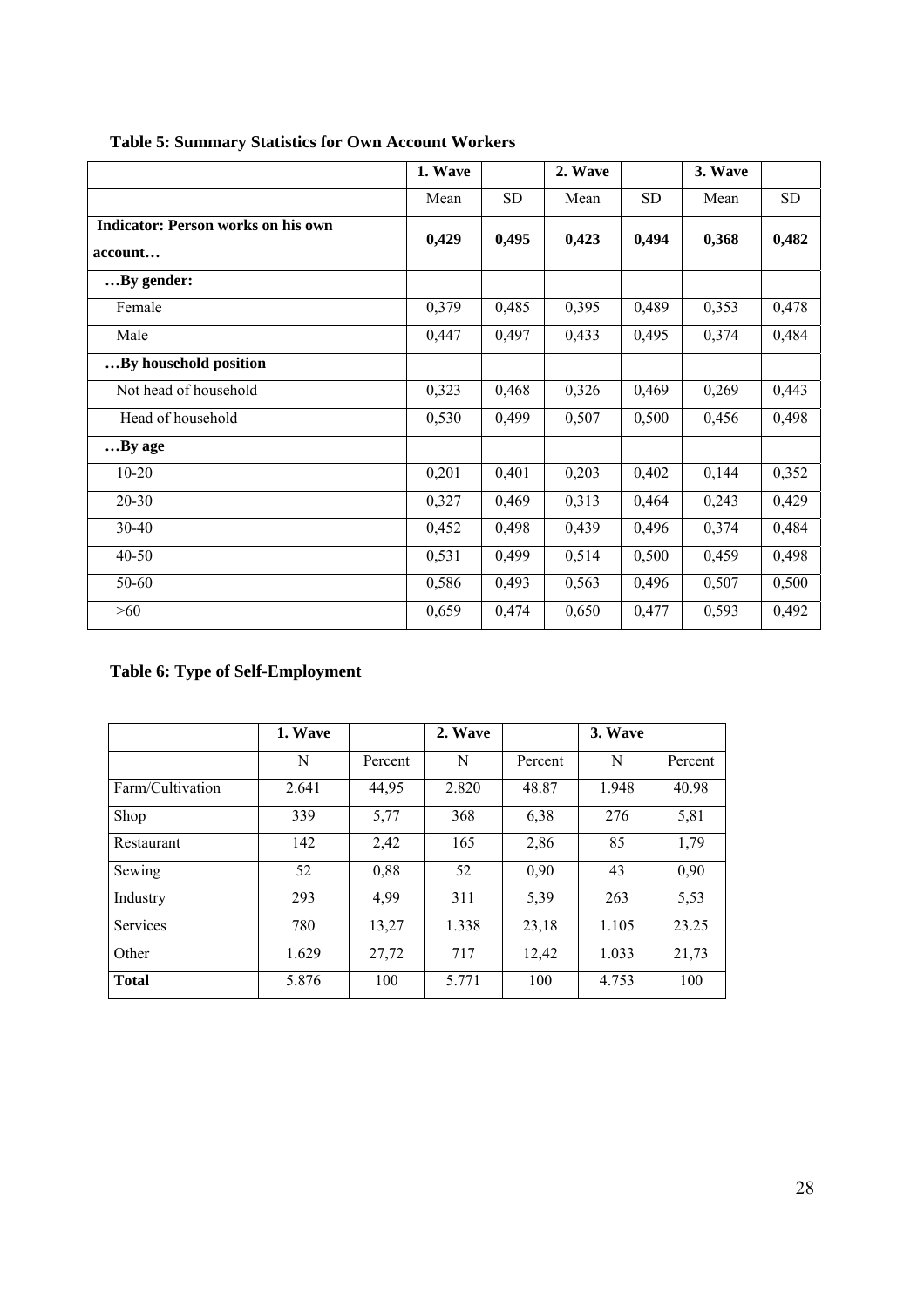# **Table 7: Violence and Conflict Data**

| 1. Wave                                            |      |           | 2. Wave                                                           |      |      | 3. Wave |      |           | <b>Total</b> |      |      |
|----------------------------------------------------|------|-----------|-------------------------------------------------------------------|------|------|---------|------|-----------|--------------|------|------|
| Median                                             | Mean | <b>SD</b> | Median                                                            | Mean | SD.  | Median  | Mean | <b>SD</b> | Median       | Mean | SD   |
| Homicide rate (per 100.000 inhabitants)            |      |           |                                                                   |      |      |         |      |           |              |      |      |
| 32                                                 | 50   | 66        | 31                                                                | 52   | 61   | 23      | 32   | 31        | 28           | 44   | 55   |
|                                                    |      |           | Displacement (per 100.000 inhabitants, by expulsing municipality) |      |      |         |      |           |              |      |      |
| 409                                                | 1615 | 2410      | 304                                                               | 912  | 1603 | 398     | 825  | 1183      | 368          | 1117 | 1840 |
|                                                    |      |           | Displacement (per 100.000 inhabitants, by receiving municipality) |      |      |         |      |           |              |      |      |
| 400                                                | 985  | 1520      | 181                                                               | 464  | 843  | 221     | 422  | 531       | 245          | 624  | 1081 |
| Number of attacks by armed groups (ELN, AUC, FARC) |      |           |                                                                   |      |      |         |      |           |              |      |      |
| 0,00                                               | 0,89 | 1,64      | 0,00                                                              | 1,12 | 2,16 | 0,00    | 0,39 | 0,89      | 0.00         | 0,80 | 1,68 |

# **Table 8: Self-Employment and Conflict**

|                                       | 1. Wave |           | 2. Wave |           | 3. Wave |           |
|---------------------------------------|---------|-----------|---------|-----------|---------|-----------|
|                                       | Mean    | <b>SD</b> | Mean    | <b>SD</b> | Mean    | <b>SD</b> |
| Person works on his own account       |         |           |         |           |         |           |
| By homicide rate                      |         |           |         |           |         |           |
| Low                                   | 0,488   | 0,499     | 0,446   | 0,497     | 0,386   | 0,487     |
| High                                  | 0,380   | 0,485     | 0,404   | 0,490     | 0,349   | 0,477     |
| T-test low vs. high                   |         | 13,657    |         | 4,996     |         | 4,281     |
| By displacement (expulsing community) |         |           |         |           |         |           |
| Low                                   | 0,463   | 0,499     | 0,399   | 0,490     | 0,332   | 0,471     |
| High                                  | 0,401   | 0,490     | 0,454   | 0,498     | 0,403   | 0,491     |
| T-test low vs. high                   |         | 7,723     |         | $-6,460$  |         | $-8,412$  |
| By displacement (receiving community) |         |           |         |           |         |           |
| Low                                   | 0,427   | 0,495     | 0,437   | 0,496     | 0,361   | 0,480     |
| High                                  | 0,428   | 0,495     | 0,407   | 0,491     | 0,378   | 0,485     |
| T-test low vs. high                   |         | $-0,165$  |         | 3,479     |         | $-2.044$  |
| By attacks against civilians          |         |           |         |           |         |           |
| N <sub>0</sub>                        | 0,461   | 0,498     | 0,426   | 0,494     | 0,377   | 0,485     |
| Yes                                   | 0,372   | 0,484     | 0,420   | 0,494     | 0,352   | 0,478     |
| T-test                                |         | 10,727    |         | 0,583     |         | 2,643     |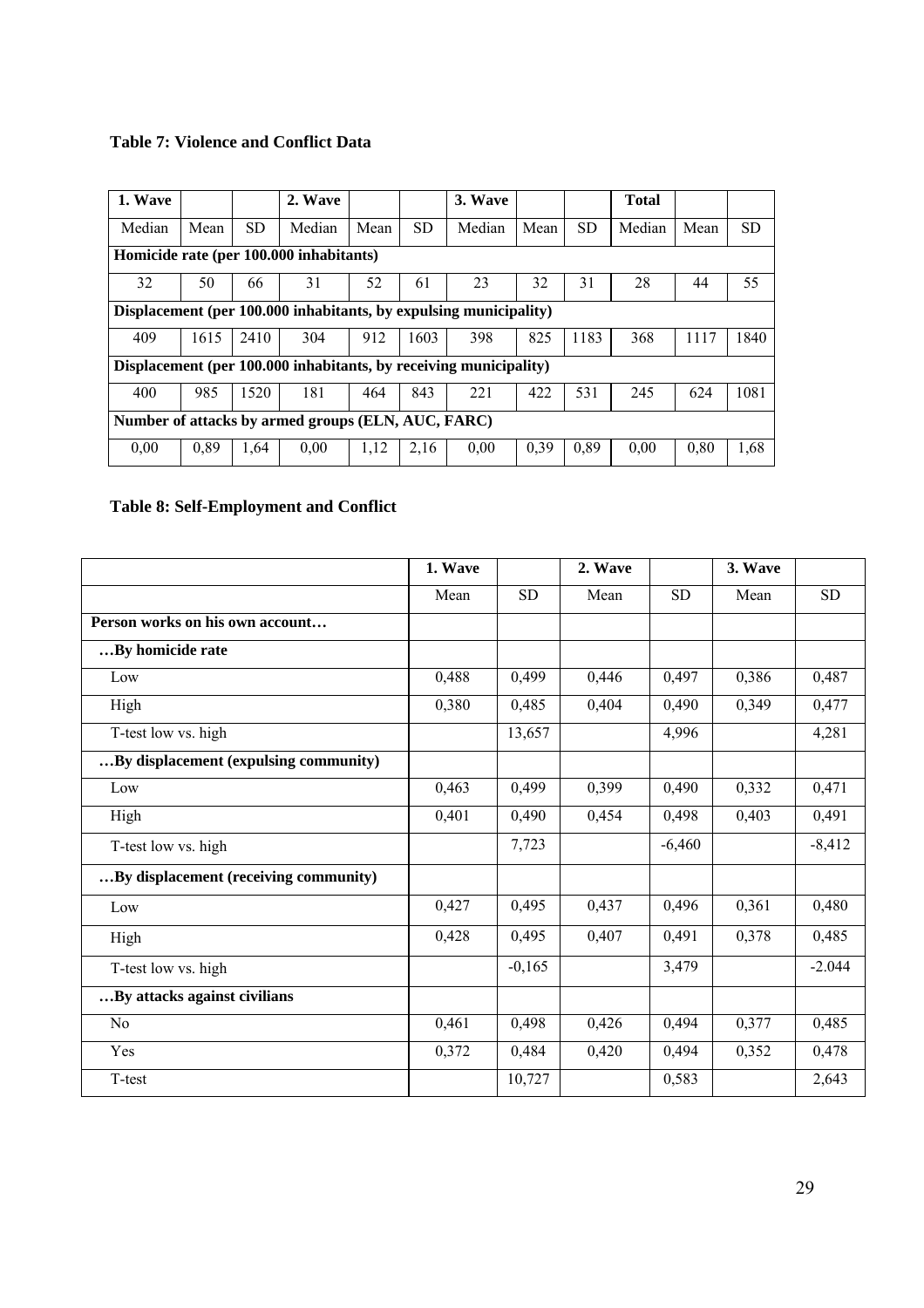|                                                                                                     | 1. Wave     |         | 3. Wave |         |
|-----------------------------------------------------------------------------------------------------|-------------|---------|---------|---------|
|                                                                                                     | $\mathbf N$ | Percent | N       | Percent |
| Low level of displacement (receiving and expulsing) in both waves                                   |             |         |         |         |
| Inactive                                                                                            | 1,413       | 40.57   | 1,610   | 47.20   |
| Self-Employed                                                                                       | 922         | 26.47   | 559     | 16.39   |
| Employed                                                                                            | 1,148       | 32.96   | 1,242   | 36.41   |
| Total                                                                                               | 3,483       | 100     | 3,411   | 100     |
| High levels of displacement (receiving) in both waves                                               |             |         |         |         |
| Inactive                                                                                            | 1,357       | 36.80   | 1,717   | 46.77   |
| Self-Employed                                                                                       | 919         | 24.93   | 673     | 18.33   |
| Employed                                                                                            | 1,411       | 38.27   | 1,281   | 34.90   |
| Total                                                                                               | 3,687       | 100     | 3,671   | 100     |
| High levels of displacement (expulsing) in both waves                                               |             |         |         |         |
| Inactive                                                                                            | 775         | 33.26   | 1,018   | 45.14   |
| Self-Employed                                                                                       | 717         | 30.77   | 577     | 25.59   |
| Employed                                                                                            | 838         | 35.97   | 660     | 29.27   |
| Total                                                                                               | 2,330       | 100     | 2,255   | 100     |
| High levels of displacement (receiving and expulsing) in both waves                                 |             |         |         |         |
| Inactive                                                                                            | 2,380       | 36.10   | 3,078   | 46.14   |
| Self-Employed                                                                                       | 1,672       | 25.36   | 1,426   | 21.38   |
| Employed                                                                                            | 2,540       | 38.53   | 2,167   | 32.48   |
| Total                                                                                               | 6,592       | 100     | 6,671   | 100     |
| Low levels of displacement in the 1. wave to high levels of displacement (expulsing) in the 3. wave |             |         |         |         |
| Inactive                                                                                            | 259         | 39.30   | 287     | 42.33   |
| Self-Employed                                                                                       | 159         | 24.13   | 165     | 24.34   |
| Employed                                                                                            | 241         | 36.57   | 226     | 33.33   |
| Total                                                                                               | 659         | 100     | 678     | 100     |
| High levels of displacement (expulsing) in the 1. wave to low levels of displacement in the 3. wave |             |         |         |         |
| Inactive                                                                                            | 235         | 31.80   | 324     | 45.89   |
| Self-Employed                                                                                       | 188         | 25.44   | 124     | 17.56   |
| Employed                                                                                            | 316         | 42.76   | 258     | 36.54   |
| Total                                                                                               | 739         | 100     | 706     | 100     |
| High levels of displacement (receiving) in the 1, wave to low levels of displacement in the 3, wave |             |         |         |         |
| Inactive                                                                                            | 757         | 35.13   | 1,010   | 47.82   |
| Self-Employed                                                                                       | 878         | 40.74   | 408     | 19.32   |
| Employed                                                                                            | 520         | 24.13   | 694     | 32.86   |
| Total                                                                                               | 2,155       | 100     | 2,112   | 100     |

# **Table 9: Labor Market Status and Displacement Level**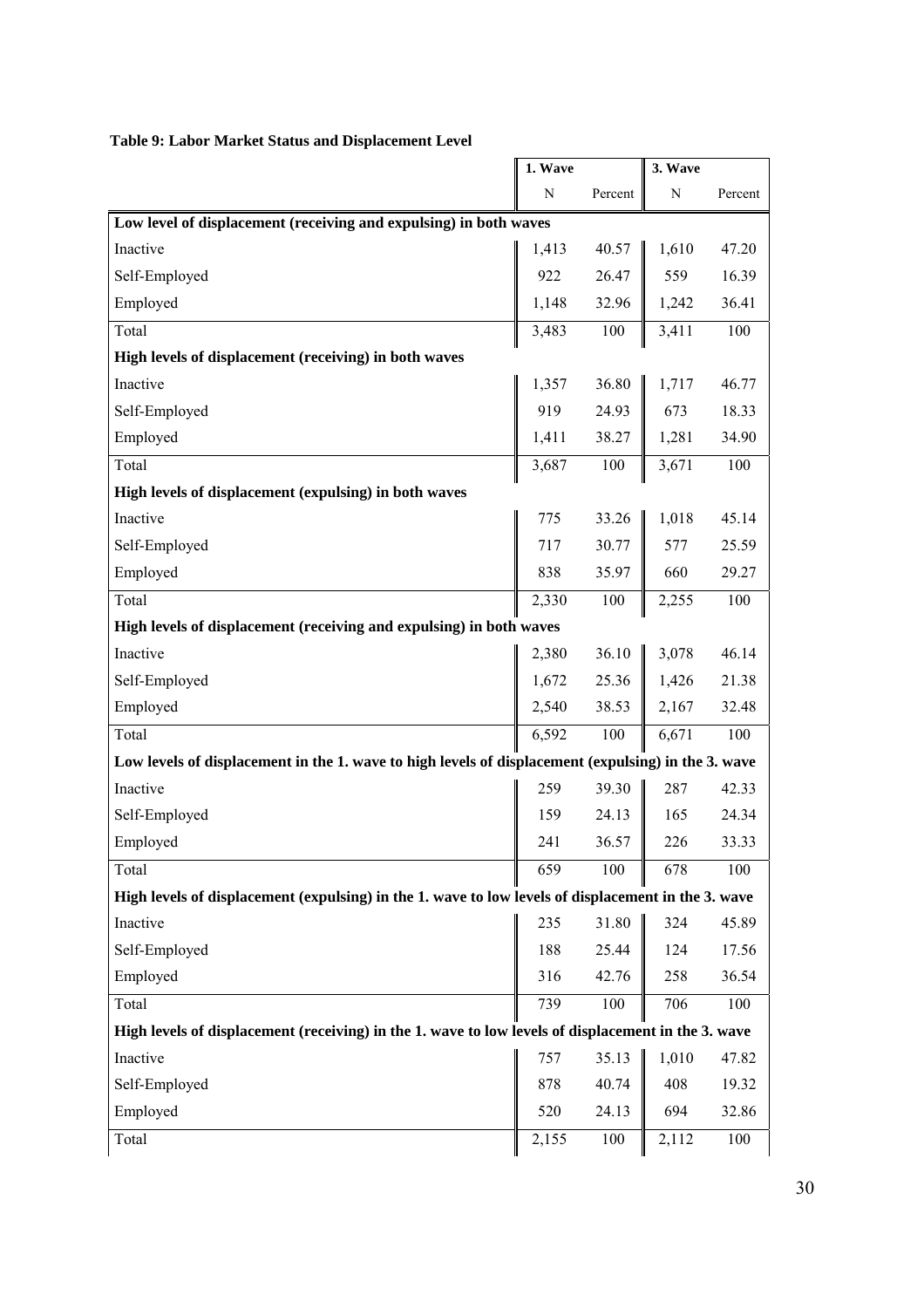| High levels of displacement (expulsing) in the 1. wave to high levels of displacement in the 3. wave |       |       |       |       |  |  |  |
|------------------------------------------------------------------------------------------------------|-------|-------|-------|-------|--|--|--|
| Inactive                                                                                             | 385   | 37.63 | 485   | 47.00 |  |  |  |
| Self-Employed                                                                                        | 260   | 25.42 | 195   | 18.90 |  |  |  |
| Employed                                                                                             | 378   | 36.95 | 352   | 34.11 |  |  |  |
| Total                                                                                                | 1,023 | 100   | 1,032 | 100   |  |  |  |
| High levels of displacement in the 1. wave to high levels of displacement (expulsing) in the 3. wave |       |       |       |       |  |  |  |
| Inactive                                                                                             | 625   | 44.2  | 577   | 41.93 |  |  |  |
| Self-Employed                                                                                        | 360   | 25.46 | 299   | 21.73 |  |  |  |
| Employed                                                                                             | 429   | 30.34 | 500   | 36.34 |  |  |  |
| Total                                                                                                | 1,414 | 100   | 1,376 | 100   |  |  |  |
| High levels of displacement in the 1, wave to low levels of displacement in the 3, wave              |       |       |       |       |  |  |  |
| Inactive                                                                                             | 286   | 28.46 | 496   | 46.49 |  |  |  |
| Self-Employed                                                                                        | 209   | 20.8  | 136   | 12.75 |  |  |  |
| Employed                                                                                             | 510   | 50.75 | 435   | 40.77 |  |  |  |
| Total                                                                                                | 1,005 | 100   | 1,067 | 100   |  |  |  |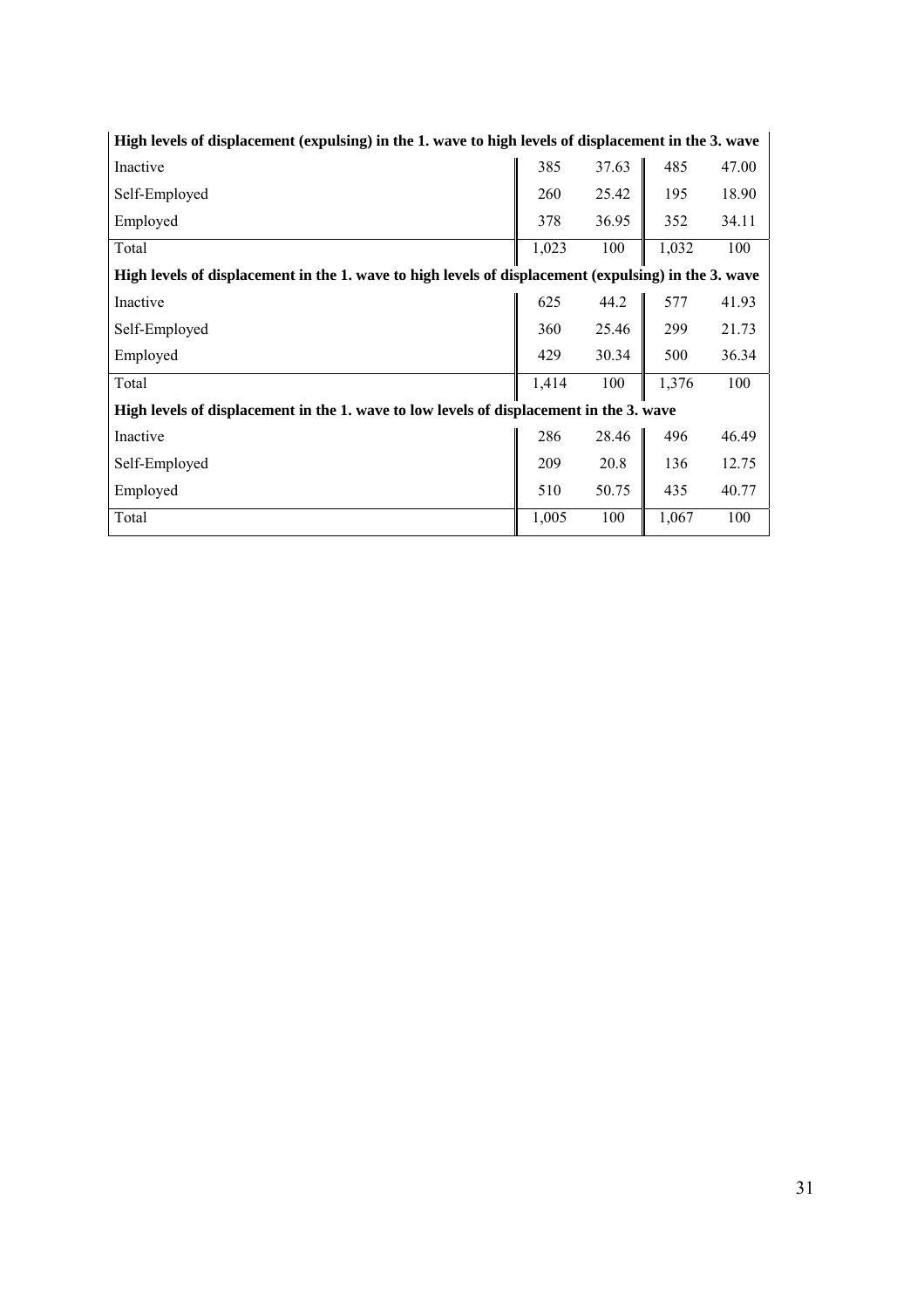**Table 10: Probability of Self-Employment** 

|                          | 1            | $\overline{2}$ | 3            | $\overline{4}$ | 5           | 6           | $\overline{7}$ |
|--------------------------|--------------|----------------|--------------|----------------|-------------|-------------|----------------|
| Age                      | 0,022        |                | 0,023        | 0,021          | 0,022       | 0,022       |                |
|                          | $(5,80)$ **  |                | $(6,16)$ **  | $(5,84)$ **    | $(6,16)$ ** | $(5,79)$ ** |                |
| Age Squared              | 0,000        |                | 0,000        | 0,000          | 0,000       | 0,000       |                |
|                          | $(6,66)$ **  |                | $(6,98)$ **  | $(6,82)$ **    | $(7,25)$ ** | $(6,64)$ ** |                |
| Treatment                | 0,107        |                | 0,098        | 0,093          | 0,091       | 0,107       |                |
|                          |              |                | $(11, 92)^*$ | $(11,36)^*$    | $(12,17)^*$ | $(12,60)*$  |                |
|                          | $(12,62)$ ** |                | $\ast$       | $\ast$         | $\ast$      | $\ast$      |                |
| Dependency Ratio         | $-0,001$     |                | 0,000        | $-0,003$       | 0,003       | $-0,001$    |                |
|                          | (0, 24)      |                | (0,07)       | (0,63)         | (0, 81)     | (0,24)      |                |
| Household Size           | $-0,042$     |                | $-0,049$     | $-0,040$       | $-0,041$    | $-0,042$    |                |
|                          | $(2,70)$ **  |                | $(3,27)$ **  | $(2,74)$ **    | $(2,82)$ ** | $(2,69)$ ** |                |
| Population               | $-0,040$     | $-0,046$       |              | $-0,028$       | $-0,041$    | $-0,037$    |                |
|                          | $(2,08)*$    | $(2,56)^*$     |              | (1,62)         | $(2,26)^*$  | (1, 93)     |                |
| Cabecera                 | $-0,001$     | 0,000          |              | $-0,003$       | $-0,005$    | $-0,001$    |                |
|                          | (0,13)       | (0,03)         |              | (0, 73)        | (1,07)      | (0,13)      |                |
| Tax/capita               | $-0,008$     | $-0,001$       |              | $-0,001$       | 0,005       | $-0,010$    |                |
|                          | (1,71)       | (0,30)         |              | (0,20)         | (1,35)      | (1, 94)     |                |
| Homicide Rate            | $-0,017$     | $-0,013$       | $-0,020$     |                | $-0,013$    | $-0,015$    | $-0,016$       |
|                          | $(5,15)$ **  | $(3,89)$ **    | $(6,24)$ **  |                | $(4,33)$ ** | $(4,93)$ ** | $(5,05)$ **    |
| Lagged Homicide Rate     | $-0,016$     | $-0,014$       | $-0,010$     |                | $-0,013$    | $-0,016$    | $-0,010$       |
|                          | $(4,09)**$   | $(3,59)$ **    | $(2,88)$ **  |                | $(3,77)$ ** | $(4,16)$ ** | $(2,68)$ **    |
| Displacement (receiving) | 0,017        | 0,013          | 0,016        | 0,015          |             | 0,017       | 0,012          |
|                          | $(6,48)$ **  | $(4,79)**$     | $(6,14)$ **  | $(6,31)$ **    |             | $(6,43)$ ** | $(4,64)$ **    |
| Displacement (expulsing) | $-0,017$     | $-0,020$       | $-0,015$     | $-0,017$       |             | $-0,017$    | $-0,017$       |
|                          | $(4,26)$ **  | $(4,96)$ **    | $(3,66)$ **  | $(4,53)$ **    |             | $(4,20)$ ** | $(4,36)$ **    |
| Attacks                  | 0,003        | 0,002          | 0,004        | 0,000          | 0,002       |             | 0,003          |
|                          | (1, 54)      | (1,29)         | $(2,30)*$    | (0,10)         | (1, 33)     |             | (1, 82)        |
| Constant                 | 0,369        | 0,804          | $-0,131$     | 0,210          | 0,325       | 0,329       | 0,326          |
|                          | (1,67)       | $(4,22)$ **    | (1,29)       | (1,06)         | (1,60)      | (1,50)      | $(12,62)$ **   |
| Observations             | 53026        | 53496          | 54623        | 57468          | 59515       | 53026       | 55104          |
| Number of Groups         | 26102        | 26282          | 26345        | 27359          | 28222       | 26102       | 26525          |
| R-squared                | 0,02         | 0,01           | 0,01         | 0,01           | 0,01        | 0,02        | 0,01           |

Note: The table reports fixed effects estimates for the probability to be self-employed. We use a binary dependent variable, taking the value 1 if a person is self-employed and 0 otherwise. All individuals aged 10 and above were included in the sample. Variables population, tax/capita, homicide rate, lagged homicide rate, and displacement rates are in logs. Cabecera is a dummy variable taking the value 1 if municipality's cabecera to account for urbanrural differences. Treatment is a dummy for participation in Familias en Acción. Time dummies were included. Estimation with robust standard errors, t-values in brackets.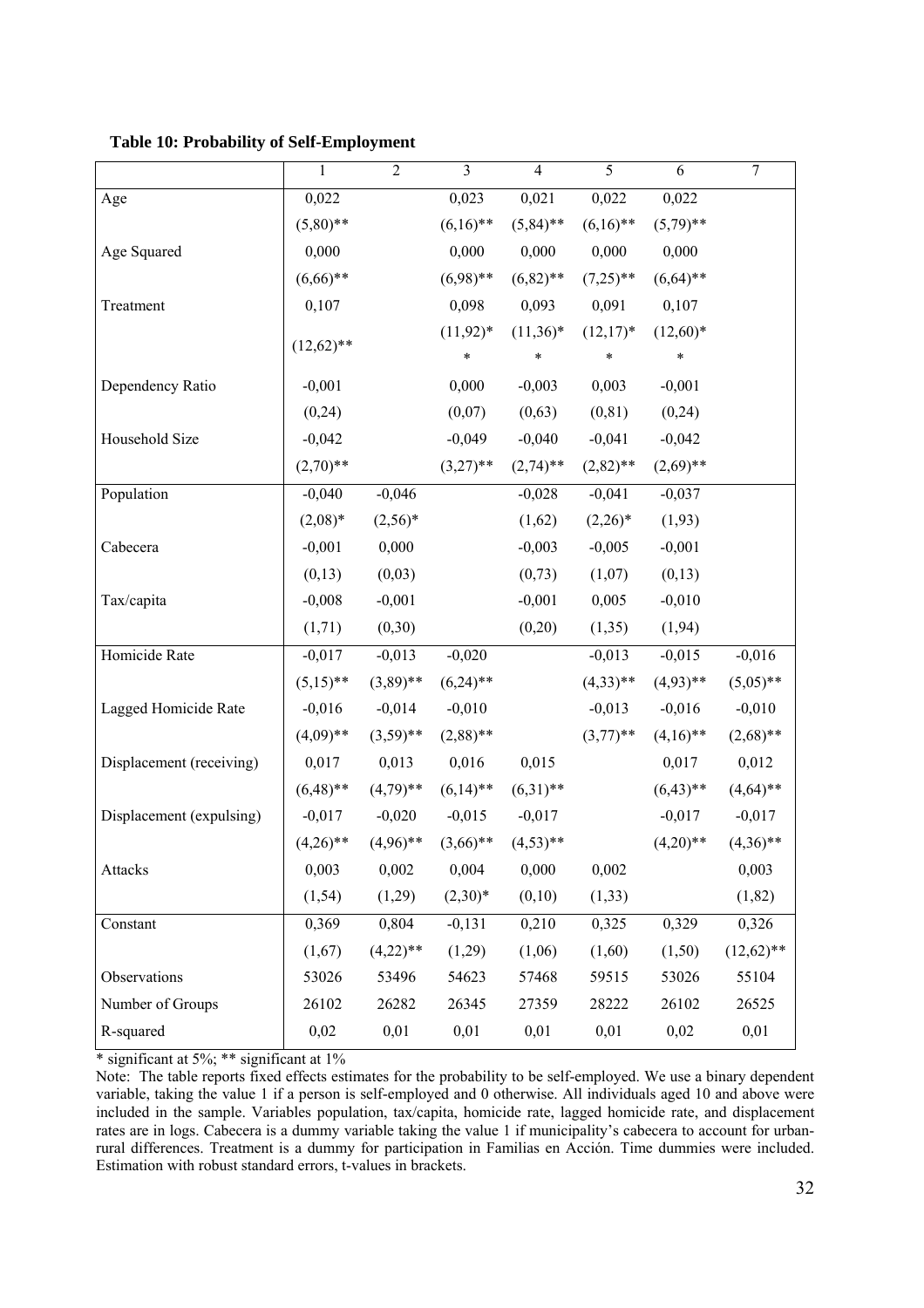|                          | $\mathbf{1}$  | $\sqrt{2}$  | $\mathfrak{Z}$    | $\overline{4}$ | 5               | 6                    | $\boldsymbol{7}$ |
|--------------------------|---------------|-------------|-------------------|----------------|-----------------|----------------------|------------------|
| Age                      | 0,003         |             | 0,004             | 0,003          | 0,003           | 0,003                |                  |
|                          | (0, 42)       |             | (0, 59)           | (0, 55)        | (0, 49)         | (0, 39)              |                  |
| Age Squared              | 0,000         |             | 0,000             | 0,000          | 0,000           | 0,000                |                  |
|                          | (0,97)        |             | (0, 89)           | (1,14)         | (1,02)          | (0, 95)              |                  |
| Treatment                | 0,162         |             | 0,139             | 0,145          | 0,134           | 0,162                |                  |
|                          | $(12, 41)$ ** |             | $(10, 91)^*$<br>* | $(11,39)*$     | $(11,63)*$<br>* | $(12,39)*$<br>$\ast$ |                  |
| Dependency Ratio         | $-0,001$      |             | 0,002             | $-0,002$       | 0,007           | $-0,001$             |                  |
|                          | (0,13)        |             | (0, 33)           | (0,27)         | (1,01)          | (0,15)               |                  |
| Household Size           | $-0,063$      |             | $-0,075$          | $-0,068$       | $-0,065$        | $-0,063$             |                  |
|                          | $(2,50)*$     |             | $(3,11)$ **       | $(2,80)$ **    | $(2,76)$ **     | $(2,49)^*$           |                  |
| Population               | $-0,053$      | $-0,069$    |                   | $-0,035$       | $-0,103$        | $-0,046$             |                  |
|                          | (1,72)        | $(2,26)^*$  |                   | (1,30)         | $(3,38)$ **     | (1,51)               |                  |
| Cabecera                 | $-0,005$      | $-0,004$    |                   | $-0,008$       | $-0,01$         | $-0,005$             |                  |
|                          | (0,60)        | (0,51)      |                   | (1,05)         | (1,38)          | (0,60)               |                  |
| Tax/capita               | $-0,016$      | $-0,006$    |                   | $-0,003$       | 0,018           | $-0,017$             |                  |
|                          | $(2,01)^*$    | (0,79)      |                   | (0, 41)        | $(2,99)$ **     | $(2,27)^*$           |                  |
| Homicide Rate            | $-0,030$      | $-0,025$    | $-0,029$          |                | $-0,024$        | $-0,027$             | $-0,026$         |
|                          | $(5,98)$ **   | $(5,05)$ ** | $(6,20)**$        |                | $(5,02)$ **     | $(5,64)$ **          | $(5,42)$ **      |
| Lagged Homicide Rate     | $-0,016$      | $-0,015$    | $-0,006$          |                | $-0,010$        | $-0,016$             | $-0,006$         |
|                          | $(2,70)$ **   | $(2,57)^*$  | (1,12)            |                | (1, 83)         | $(2,76)$ **          | (1,14)           |
| Displacement (receiving) | 0,024         | 0,016       | 0,023             | 0,024          |                 | 0,024                | 0,016            |
|                          | $(5,74)$ **   | $(3,85)$ ** | $(5,51)$ **       | $(6,30)**$     |                 | $(5,67)$ **          | $(3,93)$ **      |
| Displacement (expulsing) | $-0,020$      | $-0,023$    | $-0,013$          | $-0,023$       |                 | $-0,019$             | $-0,017$         |
|                          | $(2,99)$ **   | $(3,51)$ ** | $(2,09)^*$        | $(3,70)**$     |                 | $(2,91)$ **          | $(2,61)$ **      |
| Attacks                  | 0,005         | 0,005       | 0,006             | 0,001          | 0,005           |                      | 0,006            |
|                          | (1,95)        | (1,90)      | $(2,52)*$         | (0,57)         | $(2,10)*$       |                      | $(2,28)*$        |
| Constant                 | 0,959         | 1,205       | 0,523             | 0,832          | 1,617           | 0,875                | 0,542            |
|                          | $(2,68)$ **   | $(3,83)$ ** | $(3,17)$ **       | $(2,61)$ **    | $(4,76)$ **     | $(2,48)^*$           | $(12,27)$ **     |
| Observations             | 30738         | 30909       | 31878             | 33307          | 34538           | 30738                | 32054            |
| Number of Groups         | 16793         | 16882       | 17148             | 17780          | 18426           | 16793                | 17240            |
| R-squared                | 0,02          | 0,01        | 0,02              | 0,02           | 0,02            | 0,02                 | 0,01             |

**Table 11: Probability of Self-Employment Conditional Being Employed** 

Note: The table reports fixed effects estimates for the probability to be self-employed conditioning on being employed. We use a binary dependent variable, taking the value 1 if a person is self-employed and 0 for paid employment and unpaid family workers, respectively. All individuals aged 10 and above belonging to the working population were included in the sample. Variables population, tax/capita, homicide rate, lagged homicide rate, and displacement rates are in logs. Cabecera is a dummy variable taking the value 1 if municipality's cabecera to account for urban-rural differences. Treatment is a dummy for participation in Familias en Acción. Time dummies were included. Estimation with robust standard errors, t-values in brackets.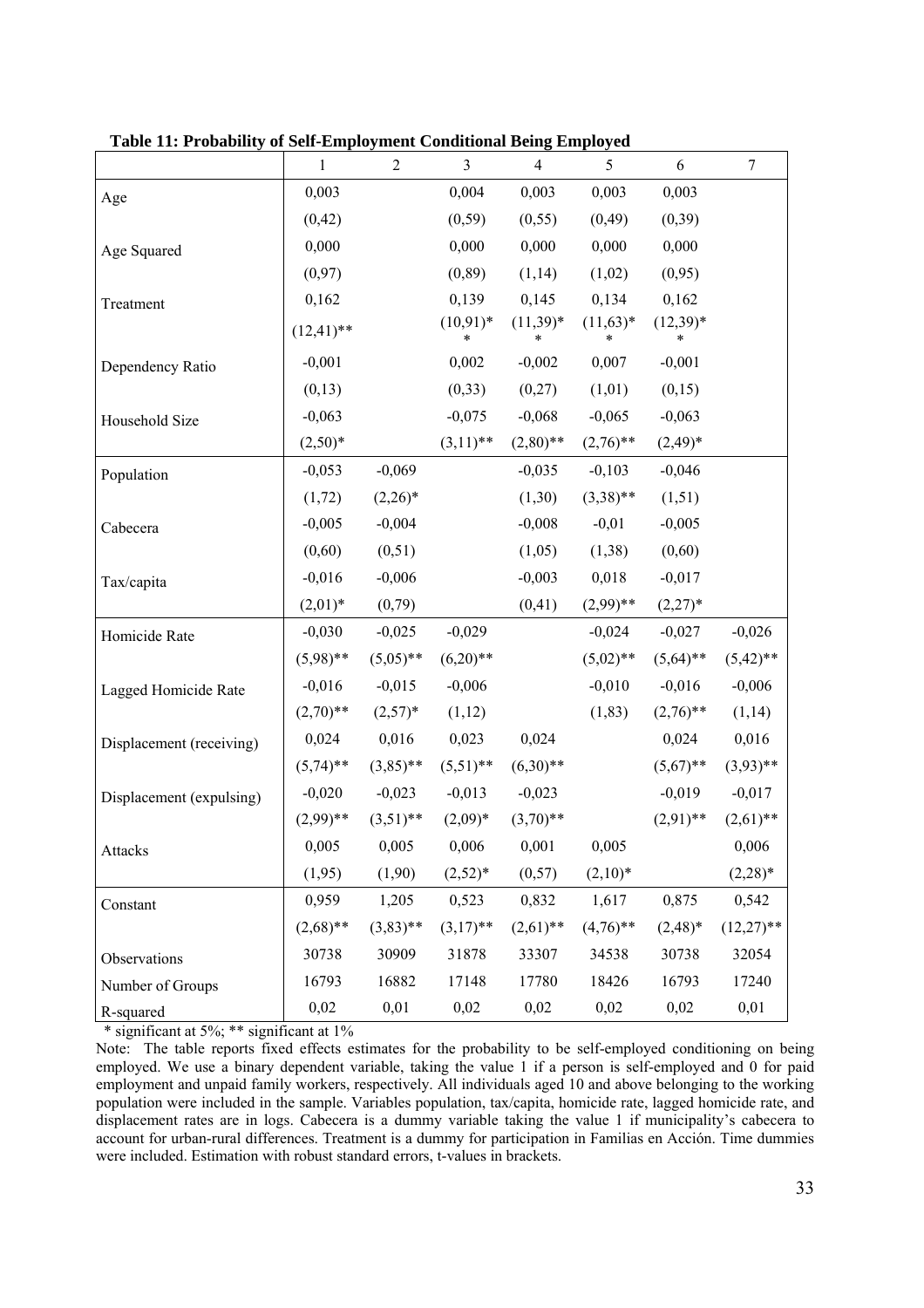|                          | $\mathbf{1}$ | $\mathbf{2}$ | 3               | $\overline{4}$  | 5               | $\sqrt{6}$      | $\tau$       |
|--------------------------|--------------|--------------|-----------------|-----------------|-----------------|-----------------|--------------|
| Age                      | 0,024        |              | 0,025           | 0,025           | 0,025           | 0,024           |              |
|                          | $(4,96)$ **  |              | $(5,12)$ **     | $(5,26)$ **     | $(5,29)$ **     | $(4,95)$ **     |              |
| Age Squared              | 0,000        |              | 0,000           | 0,000           | 0,000           | 0,000           |              |
|                          | $(5,50)$ **  |              | $(5,53)$ **     | $(5,92)$ **     | $(6,04)$ **     | $(5,49)$ **     |              |
| Treatment                | 0,160        |              | 0,135           | 0,144           | 0,136           | 0,160           |              |
|                          | $(13,03)$ ** |              | $(11,33)*$<br>* | $(12,05)*$      | $(12,52)*$<br>* | $(13,01)*$<br>* |              |
| Dependency Ratio         | $-0,006$     |              | $-0,004$        | $-0,006$        | 0,001           | $-0,006$        |              |
|                          | (0, 88)      |              | (0,57)          | (0,93)          | (0,18)          | (0, 89)         |              |
| Household Size           | $-0,075$     |              | $-0,085$        | $-0,073$        | $-0,072$        | $-0,075$        |              |
|                          | $(3,19)$ **  |              | $(3,71)$ **     | $(3,21)$ **     | $(3,28)$ **     | $(3,18)$ **     |              |
| Population               | $-0,035$     | $-0,050$     |                 | $-0,030$        | $-0,036$        | $-0,032$        |              |
|                          | (1,25)       | (1, 80)      |                 | (1,17)          | (1, 33)         | (1,13)          |              |
| Cabecera                 | $-0,005$     | $-0,006$     |                 | $-0,009$        | $-0,012$        | $-0,005$        |              |
|                          | (0, 74)      | (0,76)       |                 | (1,29)          | (1,76)          | (0, 74)         |              |
| Tax/capita               | $-0,016$     | $-0,006$     |                 | $-0,006$        | 0,008           | $-0,017$        |              |
|                          | $(2,24)^*$   | (0, 86)      |                 | (0,96)          | (1,48)          | $(2,43)*$       |              |
| Homicide Rate            | $-0,023$     | $-0,017$     | $-0,023$        |                 | $-0,017$        | $-0,022$        | $-0,017$     |
|                          | $(4,97)$ **  | $(3,66)$ **  | $(5,08)$ **     |                 | $(3,82)$ **     | $(4,82)$ **     | $(3,91)$ **  |
| Lagged Homicide Rate     | $-0,018$     | $-0,016$     | $-0,009$        |                 | $-0,015$        | $-0,019$        | $-0,008$     |
|                          | $(3,33)$ **  | $(2,87)$ **  | (1,78)          |                 | $(2,87)$ **     | $(3,37)$ **     | (1,63)       |
| Displacement (receiving) | 0,020        | 0,013        | 0,018           | 0,018           |                 | 0,020           | 0,012        |
|                          | $(5,06)$ **  | $(3,22)$ **  | $(4,64)$ **     | $(5,10)**$      |                 | $(5,01)$ **     | $(3,15)$ **  |
| Displacement (expulsing) | $-0,019$     | $-0,023$     | $-0,014$        | $-0,019$        |                 | $-0,018$        | $-0,018$     |
|                          | $(3,08)$ **  | $(3,80)$ **  | $(2,27)^*$      | $(3,34)$ **     |                 | $(3,03)$ **     | $(2,95)$ **  |
| Attacks                  | 0,003        | 0,002        | 0,004           | $0,000$ $0,003$ |                 |                 | 0,003        |
|                          | (1,25)       | (0,93)       | (1, 88)         | (0,14)          | (1,15)          |                 | (1,36)       |
| Constant                 | 0,426        | 0,919        | 0,085           | 0,287           | 0,383           | 0,380           | 0,396        |
|                          | (1, 34)      | $(3,17)$ **  | (0,67)          | (1,00)          | (1,29)          | (1,21)          | $(10,51)$ ** |
| Observations             | 29897        | 30148        | 30829           | 32408           | 33749           | 29897           | 31086        |
| Number of Groups         | 14547        | 14640        | 14705           | 15276           | 15800           | 14547           | 14797        |
| R-squared                | 0,03         | 0,01         | 0,02            | 0,02            | 0,02            | 0,03            | 0,01         |

**Table 12: Probability of Self-Employment for Men** 

Note: The table reports fixed effects estimates for the probability to be self-employed. We use a binary dependent variable, taking the value 1 if a person is self-employed and 0 for paid employment and unpaid family workers, respectively. All individuals aged 10 and above belonging to the working population were included in the sample. Variables population, tax/capita, homicide rate, lagged homicide rate, and displacement rates are in logs. Cabecera is a dummy variable taking the value 1 if municipality's cabecera to account for urban-rural differences. Treatment is a dummy for participation in Familias en Acción. Time dummies were included. Estimation with robust standard errors, t-values in brackets.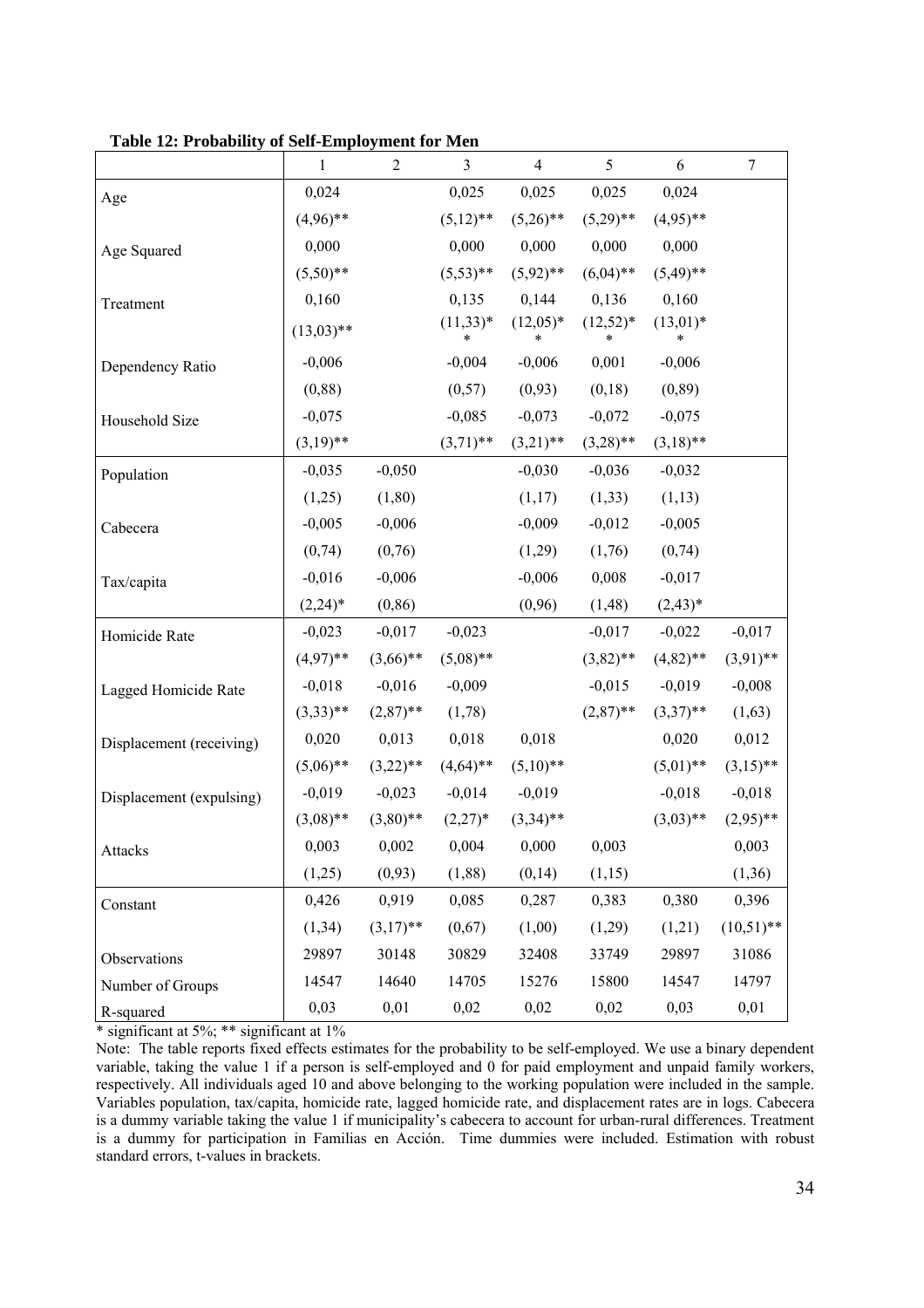|                          | $\mathbf{1}$ | $\mathbf{2}$ | $\mathfrak{Z}$ | $\overline{\mathcal{A}}$ | $\mathfrak s$ | 6           | 7           |
|--------------------------|--------------|--------------|----------------|--------------------------|---------------|-------------|-------------|
| Age                      | 0,018        |              | 0,019          | 0,015                    | 0,018         | 0,018       |             |
|                          | $(3,56)$ **  |              | $(3,83)$ **    | $(3,11)$ **              | $(3,77)$ **   | $(3,55)$ ** |             |
| Age Squared              | 0,000        |              | 0,000          | 0,000                    | 0,000         | 0,000       |             |
|                          | $(4,07)$ **  |              | $(4,36)$ **    | $(3,59)$ **              | $(4,43)$ **   | $(4,06)$ ** |             |
| Treatment                | 0,032        |              | 0,047          | 0,022                    | 0,027         | 0,032       |             |
|                          | $(3,03)$ **  |              | $(4,52)$ **    | $(2,19)^*$               | $(2,87)$ **   | $(3,02)$ ** |             |
| Dependency Ratio         | 0,007        |              | 0,007          | 0,003                    | 0,008         | 0,007       |             |
|                          | (1,18)       |              | (1,29)         | (0,60)                   | (1, 48)       | (1,18)      |             |
| Household Size           | 0,000        |              | $-0,009$       | $-0,001$                 | $-0,002$      | 0,000       |             |
|                          | (0,01)       |              | (0, 47)        | (0,05)                   | (0,09)        | (0,01)      |             |
| Population               | $-0,048$     | $-0,047$     |                | $-0,030$                 | $-0,050$      | $-0,045$    |             |
|                          | (1, 85)      | $(1,97)^*$   |                | (1,27)                   | $(2,11)^*$    | (1,75)      |             |
| Cabecera                 | 0,006        | 0,007        |                | 0,004                    | 0,005         | 0,006       |             |
|                          | (0,93)       | (1,10)       |                | (0, 66)                  | (0, 80)       | (0, 93)     |             |
| Tax/capita               | 0,006        | 0,007        |                | 0,008                    | 0,004         | 0,005       |             |
|                          | (0, 86)      | (1,15)       |                | (1, 53)                  | (0, 84)       | (0,75)      |             |
| Homicide Rate            | $-0,007$     | $-0,006$     | $-0,015$       |                          | $-0,008$      | $-0,006$    | $-0,013$    |
|                          | (1,68)       | (1,31)       | $(3,49)$ **    |                          | $(2,01)^*$    | (1,50)      | $(3,05)$ ** |
| Lagged Homicide Rate     | $-0,011$     | $-0,011$     | $-0,012$       |                          | $-0,011$      | $-0,012$    | $-0,011$    |
|                          | $(2,27)^*$   | $(2,24)^*$   | $(2,44)^*$     |                          | $(2,53)*$     | $(2,33)*$   | $(2,43)*$   |
| Displacement (receiving) | 0,014        | 0,013        | 0,014          | 0,011                    |               | 0,014       | 0,012       |
|                          | $(4,07)$ **  | $(3,80)$ **  | $(4,08)$ **    | $(3,75)$ **              |               | $(4,05)$ ** | $(3,61)$ ** |
| Displacement (expulsing) | $-0,015$     | $-0,017$     | $-0,016$       | $-0,015$                 |               | $-0,015$    | $-0,017$    |
|                          | $(2,95)$ **  | $(3,22)$ **  | $(3,05)$ **    | $(3,11)$ **              |               | $(2,92)$ ** | $(3,35)$ ** |
| Attacks                  | 0,002        | 0,002        | 0,002          | 0,001                    | 0,001         |             | 0,002       |
|                          | (0, 88)      | (0, 91)      | (1,17)         | (0, 44)                  | (0, 66)       |             | (1,12)      |
| Constant                 | 0,341        | 0,714        | $-0,203$       | 0,163                    | 0,343         | 0,310       | 0,234       |
|                          | (1,15)       | $(2,85)$ **  | (1,50)         | (0,61)                   | (1,30)        | (1,05)      | $(6,93)$ ** |
| Observations             | 23124        | 23343        | 23789          | 25055                    | 25761         | 23124       | 24013       |
| Number of Groups         | 11664        | 11752        | 11751          | 12203                    | 12538         | 11664       | 11840       |
| R-squared                | 0,01         | 0,00         | 0,01           | 0,00                     | 0,00          | 0,01        | 0,00        |

**Table 13: Probability of Self-Employment for Women** 

Note: The table reports fixed effects estimates for the probability to be self-employed. We use a binary dependent variable, taking the value 1 if a person is self-employed and 0 for paid employment and unpaid family workers, respectively. All individuals aged 10 and above belonging to the working population were included in the sample. Variables population, tax/capita, homicide rate, lagged homicide rate, and displacement rates are in logs. Cabecera is a dummy variable taking the value 1 if municipality's cabecera to account for urban-rural differences. Treatment is a dummy for participation in Familias en Acción. Time dummies were included. Estimation with robust standard errors, t-values in brackets.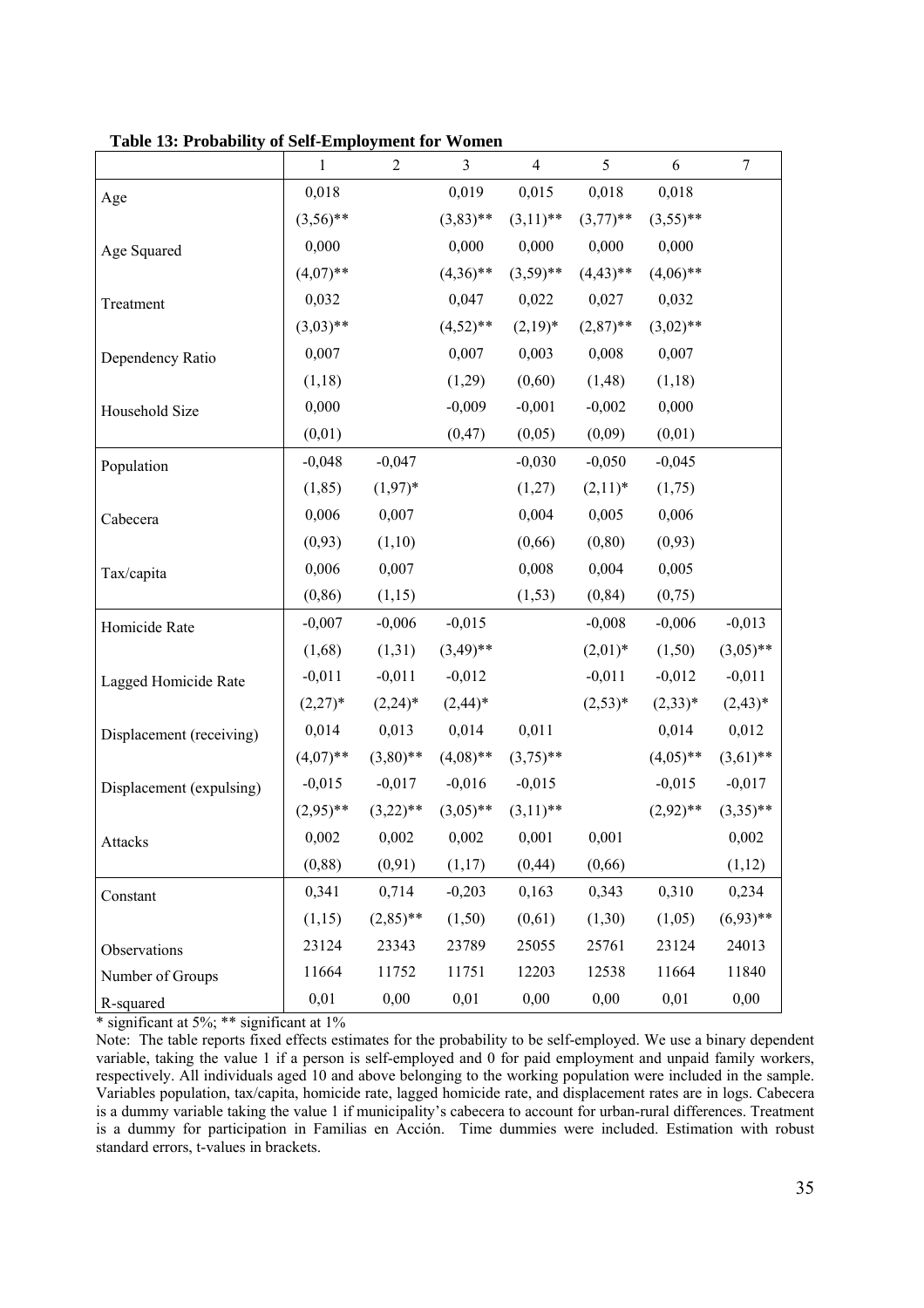|                          | $\mathbf{1}$ | $\overline{2}$ | $\mathfrak{Z}$       | $\overline{4}$  | 5                | 6               | $\boldsymbol{7}$ |
|--------------------------|--------------|----------------|----------------------|-----------------|------------------|-----------------|------------------|
| Age                      | $-0,001$     |                | 0,001                | 0,002           | 0,000            | $-0,001$        |                  |
|                          | (0,13)       |                | (0,17)               | (0,25)          | (0,03)           | (0,16)          |                  |
| Age Squared              | 0,000        |                | 0,000                | 0,000           | 0,000            | 0,000           |                  |
|                          | (0, 24)      |                | (0,30)               | (0,70)          | (0,32)           | (0,22)          |                  |
| Treatment                | 0,192        |                | 0,160                | 0,173           | 0,157            | 0,192           |                  |
|                          | $(12,89)$ ** |                | $(11,08)*$<br>$\ast$ | $(11,86)*$<br>* | $(11,95)^*$<br>* | $(12,87)*$<br>* |                  |
| Dependency Ratio         | $-0,005$     |                | $-0,002$             | $-0,006$        | 0,004            | $-0,006$        |                  |
|                          | (0, 59)      |                | (0,18)               | (0,75)          | (0, 46)          | (0,61)          |                  |
| Household Size           | $-0,077$     |                | $-0,095$             | $-0,083$        | $-0,076$         | $-0,078$        |                  |
|                          | $(2,64)$ **  |                | $(3,35)$ **          | $(2,95)$ **     | $(2,78)$ **      | $(2,65)$ **     |                  |
| Population               | $-0,037$     | $-0,056$       |                      | $-0,023$        | $-0,093$         | $-0,031$        |                  |
|                          | (1,08)       | (1,67)         |                      | (0,76)          | $(2,66)$ **      | (0,90)          |                  |
| Cabecera                 | $-0,008$     | $-0,007$       |                      | $-0,012$        | $-0,014$         | $-0,008$        |                  |
|                          | (0, 86)      | (0,79)         |                      | (1,40)          | (1,64)           | (0, 86)         |                  |
| Tax/capita               | $-0,018$     | $-0,007$       |                      | $-0,006$        | 0,021            | $-0,020$        |                  |
|                          | $(2,06)^*$   | (0,79)         |                      | (0,70)          | $(3,11)$ **      | $(2,30)*$       |                  |
| Homicide Rate            | $-0,033$     | $-0,027$       | $-0,032$             |                 | $-0,026$         | $-0,031$        | $-0,027$         |
|                          | $(5,88)$ **  | $(4,85)$ **    | $(5,94)$ **          |                 | $(4,91)$ **      | $(5,61)$ **     | $(5,08)$ **      |
| Lagged Homicide Rate     | $-0,019$     | $-0,018$       | $-0,007$             |                 | $-0,012$         | $-0,019$        | $-0,007$         |
|                          | $(2,81)$ **  | $(2,67)$ **    | (1,09)               |                 | $(2,00)*$        | $(2,83)$ **     | (1,10)           |
| Displacement (receiving) | 0,024        | 0,015          | 0,022                | 0,026           |                  | 0,024           | 0,014            |
|                          | $(5,07)$ **  | $(3,10)**$     | $(4,63)$ **          | $(5,95)$ **     |                  | $(5,00)$ **     | $(3,04)$ **      |
| Displacement (expulsing) | $-0,015$     | $-0,020$       | $-0,007$             | $-0,020$        |                  | $-0,015$        | $-0,011$         |
|                          | $(2,02)^*$   | $(2,61)$ **    | (0, 91)              | $(2,89)$ **     |                  | (1, 94)         | (1,46)           |
| Attacks                  | 0,005        | 0,005          | 0,007                | $0,\!001$       | 0,006            |                 | 0,006            |
|                          | (1,73)       | (1,67)         | $(2,30)*$            | (0, 43)         | $(1,99)^*$       |                 | $(2,05)^*$       |
| Constant                 | 1,017        | 1,086          | 0,467                | 0,747           | 1,775            | 0,938           | 0,465            |
|                          | $(2,55)^*$   | $(3,09)$ **    | $(2,45)^*$           | $(2,08)*$       | $(4,64)$ **      | $(2,39)^*$      | $(10,08)$ **     |
| Observations             | 22460        | 22579          | 23252                | 24326           | 25391            | 22460           | 23375            |
| Number of Groups         | 11457        | 11511          | 11651                | 12061           | 12607            | 11457           | 11707            |
| R-squared                | 0,03         | 0,02           | 0,02                 | 0,02            | 0,02             | 0,03            | 0,01             |

**Table 14: Probability of Self-Employment for Men conditional on being employed** 

Note: The table reports fixed effects estimates for the probability to be self-employed conditioning on being employed. We use a binary dependent variable, taking the value 1 if a person is self-employed and 0 for paid employment and unpaid family workers, respectively. All individuals aged 10 and above belonging to the working population were included in the sample. Variables population, tax/capita, homicide rate, lagged homicide rate, and displacement rates are in logs. Cabecera is a dummy variable taking the value 1 if municipality's cabecera to account for urban-rural differences. Treatment is a dummy for participation in Familias en Acción. Time dummies were included. Estimation with robust standard errors, t-values in brackets.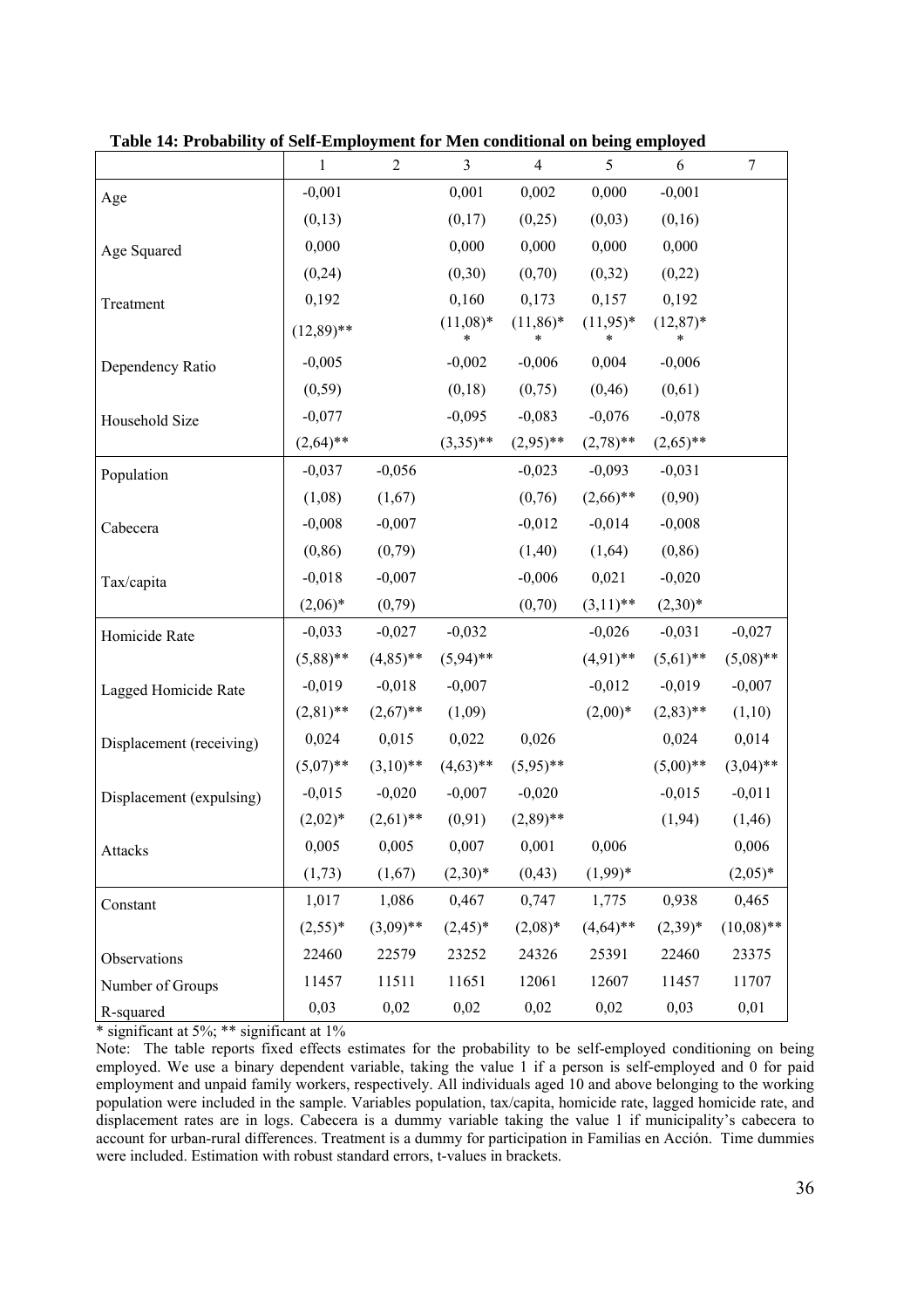|                          | $\mathbf{1}$ | $\overline{2}$ | $\mathfrak{Z}$ | $\overline{4}$ | 5          | 6           | $\boldsymbol{7}$ |
|--------------------------|--------------|----------------|----------------|----------------|------------|-------------|------------------|
| Age                      | 0,021        |                | 0,014          | 0,011          | 0,022      | 0,021       |                  |
|                          | (1, 34)      |                | (0,95)         | (0, 74)        | (1,50)     | (1, 34)     |                  |
| Age Squared              | 0,000        |                | 0,000          | 0,000          | 0,000      | 0,000       |                  |
|                          | (1,93)       |                | (1,50)         | (1,23)         | (1, 94)    | (1,92)      |                  |
| Treatment                | 0,054        |                | 0,064          | 0,042          | 0,048      | 0,054       |                  |
|                          | $(2,01)^*$   |                | $(2,46)^*$     | (1,63)         | $(2,02)^*$ | $(2,01)^*$  |                  |
| Dependency Ratio         | 0,013        |                | 0,014          | 0,012          | 0,017      | 0,013       |                  |
|                          | (1,08)       |                | (1,23)         | (1,07)         | (1,49)     | (1,08)      |                  |
| Household Size           | 0,009        |                | 0,001          | 0,010          | $-0,008$   | 0,009       |                  |
|                          | (0,18)       |                | (0,01)         | (0,22)         | (0,17)     | (0,19)      |                  |
| Population               | $-0,108$     | $-0,105$       |                | $-0,102$       | $-0,144$   | $-0,103$    |                  |
|                          | (1,52)       | (1,49)         |                | (1,61)         | $(2,30)*$  | (1, 46)     |                  |
| Cabecera                 | 0,002        | 0,004          |                | 0,003          | 0,001      | 0,002       |                  |
|                          | (0,15)       | (0, 28)        |                | (0,22)         | (0,05)     | (0,15)      |                  |
| Tax/capita               | 0,004        | 0,005          |                | 0,016          | 0,013      | 0,003       |                  |
|                          | (0, 26)      | (0, 34)        |                | (1,15)         | (1,06)     | (0,20)      |                  |
| Homicide Rate            | $-0,012$     | $-0,011$       | $-0,017$       |                | $-0,012$   | $-0,011$    | $-0,016$         |
|                          | (1,12)       | (1,06)         | (1,68)         |                | (1,18)     | (1,02)      | (1,60)           |
| Lagged Homicide Rate     | $-0,011$     | $-0,011$       | $-0,009$       |                | $-0,008$   | $-0,012$    | $-0,009$         |
|                          | (0,90)       | (0, 89)        | (0,76)         |                | (0,70)     | (0,95)      | (0,77)           |
| Displacement (receiving) | 0,025        | 0,022          | 0,026          | 0,019          |            | 0,025       | 0,023            |
|                          | $(2,92)$ **  | $(2,65)$ **    | $(3,16)$ **    | $(2,44)^*$     |            | $(2,90)$ ** | $(2,83)$ **      |
| Displacement (expulsing) | $-0,034$     | $-0,035$       | $-0,036$       | $-0,030$       |            | $-0,034$    | $-0,037$         |
|                          | $(2,53)*$    | $(2,63)$ **    | $(2,75)$ **    | $(2,42)^*$     |            | $(2,53)*$   | $(2,88)$ **      |
| Attacks                  | 0,002        | 0,003          | 0,003          | 0,001          | 0,002      |             | 0,003            |
|                          | (0, 48)      | (0, 53)        | (0, 52)        | (0, 28)        | (0, 42)    |             | (0, 55)          |
| Constant                 | 1,249        | 1,609          | 0,275          | 1,371          | 1,562      | 1,194       | 0,541            |
|                          | (1,50)       | $(2,20)^*$     | (0,68)         | (1, 83)        | $(2,17)^*$ | (1, 44)     | $(6,06)$ **      |
| Observations             | 8276         | 8328           | 8624           | 8979           | 9145       | 8276        | 8677             |
| Number of Groups         | 5386         | 5421           | 5547           | 5775           | 5875       | 5386        | 5583             |
| R-squared                | 0,02         | 0,02           | 0,02           | 0,02           | 0,01       | 0,02        | 0,01             |

**Table 15: Probability of Self-Employment for Women conditional on being employed** 

Note: The table reports fixed effects estimates for the probability to be self-employed conditioning on being employed. We use a binary dependent variable, taking the value 1 if a person is self-employed and 0 for paid employment and unpaid family workers, respectively. All individuals aged 10 and above belonging to the working population were included in the sample. Variables population, tax/capita, homicide rate, lagged homicide rate, and displacement rates are in logs. Cabecera is a dummy variable taking the value 1 if municipality's cabecera to account for urban-rural differences. Treatment is a dummy for participation in Familias en Acción. Time dummies were included. Estimation with robust standard errors, t-values in brackets.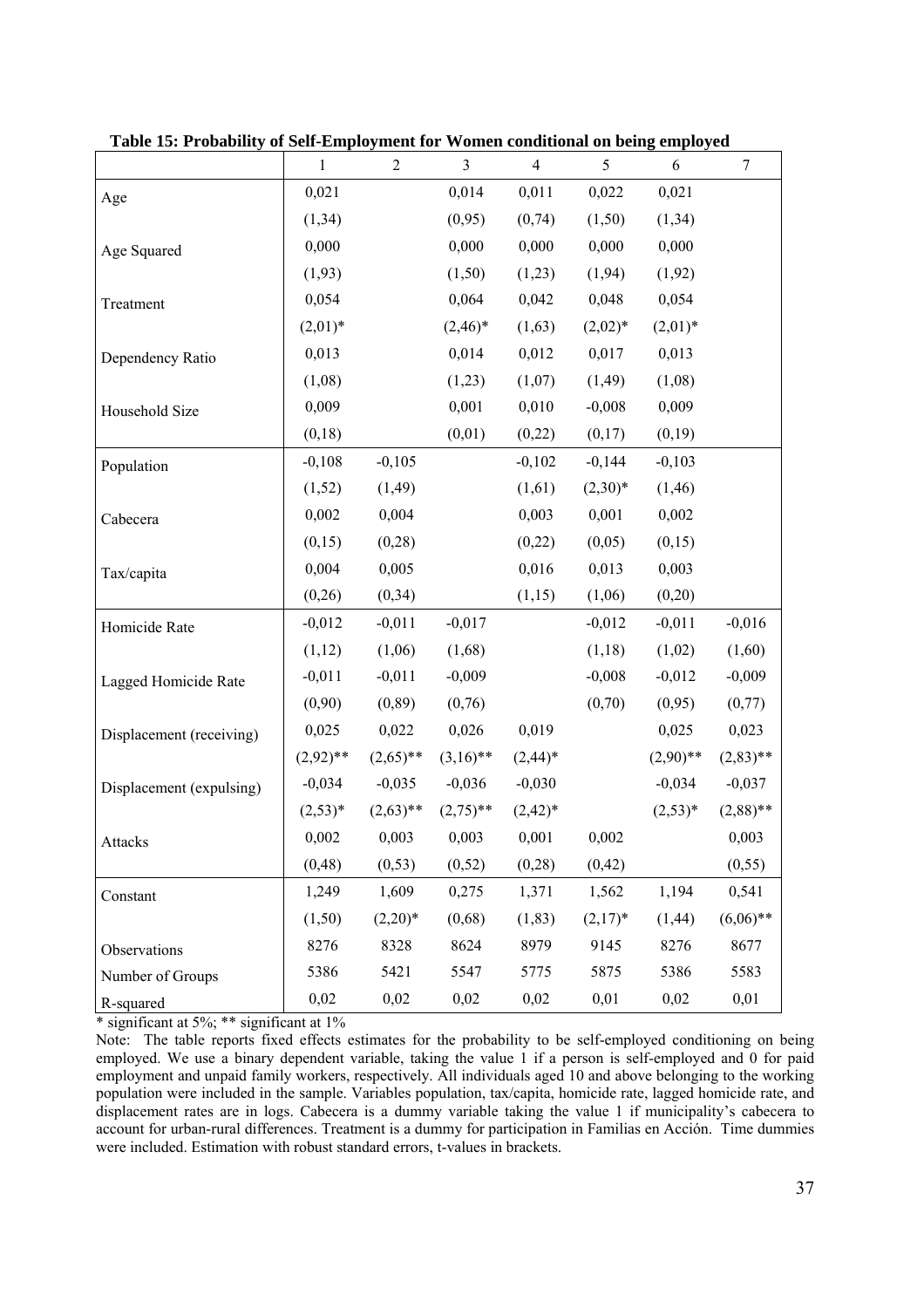#### **Table 16: Probability of Self-Employment conditional on being employed for subgroups of the population**

The following tables show the effects of displacement rates (by expulsing and receiving community) interacted with certain different categories such as age, gender, education and household position. The dependent variable and the included independent variables (covariates, homicide rates and attacks) correspond to regressions displayed in table 10.

We performed an F-test to test for equality of coefficients displayed after each group of interactions. The hypothesis that coefficients are not significantly different, could never be rejected on the 5% level.

|                                    | $\mathbf{1}$ | $\overline{2}$ | 3           | 4           | 6           | 7           |
|------------------------------------|--------------|----------------|-------------|-------------|-------------|-------------|
| Displacement (receiving)*Age 10-25 | 0,020        | 0,009          | 0,020       | 0,019       | 0,019       | 0,011       |
|                                    | $(2,62)$ **  | (1,18)         | $(2,70)$ ** | $(2,80)$ ** | $(2,54)^*$  | (1,41)      |
| Displacement (receiving)*Age 25-40 | 0,029        | 0,021          | 0,029       | 0,029       | 0,029       | 0,023       |
|                                    | $(4,91)$ **  | $(3,59)$ **    | $(5,08)$ ** | $(5,28)$ ** | $(4,85)$ ** | $(4,01)$ ** |
| Displacement (receiving)*Age 40+   | 0,021        | 0,014          | 0,017       | 0,02        | 0,021       | 0,012       |
|                                    | $(3,47)$ **  | $(2,33)^*$     | $(2,87)$ ** | $(3,73)$ ** | $(3,42)$ ** | (1,96)      |
| $F-Test: Prob > F$                 | 0,453        | 0,3548         | 0,2275      | 0,3605      | 0,4489      | 0,1942      |
| Displacement (expulsing)*Age 10-25 | $-0,018$     | $-0,020$       | $-0,012$    | $-0,021$    | $-0,017$    | $-0,014$    |
|                                    | (1, 89)      | $(2,09)^*$     | (1,31)      | $(2,48)^*$  | (1, 81)     | (1, 54)     |
| Displacement (expulsing)*Age 25-40 | $-0,026$     | $-0,029$       | $-0,021$    | $-0,030$    | $-0,025$    | $-0,025$    |
|                                    | $(3,40)$ **  | $(3,85)$ **    | $(2,88)$ ** | $(4,23)$ ** | $(3,33)$ ** | $(3,34)$ ** |
| Displacement (expulsing)*Age 40+   | $-0,014$     | $-0,018$       | $-0,006$    | $-0,016$    | $-0,014$    | $-0,010$    |
|                                    | (1,78)       | $(2,30)^*$     | (0, 78)     | $(2,15)^*$  | (1,74)      | (1,29)      |
| $F-Test: Prob > F$                 | 0,2726       | 0,2803         | 0,1001      | 0,1154      | 0,2769      | 0,1049      |
| Observations                       | 30738        | 30908          | 31878       | 33307       | 30738       | 32053       |
| Number of groups                   | 16793        | 16882          | 17148       | 17780       | 16793       | 17240       |
| R-squared                          | 0,02         | 0,01           | 0,02        | 0,02        | 0,02        | 0,01        |

#### A. By age groups

\* significant at 5%; \*\* significant at 1%

#### B. By gender

|                                 | 1           | 2           | 3           | $\overline{4}$ | 6           | 7           |
|---------------------------------|-------------|-------------|-------------|----------------|-------------|-------------|
| Displacement (receiving)*Male   | 0,025       | 0,017       | 0,023       | 0,026          | 0,025       | 0,016       |
|                                 | $(5,44)$ ** | $(3,73)$ ** | $(4,99)$ ** | $(6,01)$ **    | $(5,37)$ ** | $(3,58)$ ** |
| Displacement (receiving)*Female | 0,018       | 0,010       | 0,020       | 0,017          | 0,018       | 0,014       |
|                                 | $(2,28)^*$  | (1,27)      | $(2,62)$ ** | $(2,30)*$      | $(2,23)^*$  | (1,77)      |
| $F-Test: Prob > F$              | 0,4151      | 0,4145      | 0,7705      | 0,2694         | 0,4143      | 0,7648      |
| Displacement (expulsing)*Male   | $-0,021$    | $-0,024$    | $-0,013$    | $-0,023$       | $-0,020$    | $-0,017$    |
|                                 | $(2,88)$ ** | $(3,35)$ ** | (1, 87)     | $(3,48)$ **    | $(2,81)$ ** | $(2,34)^*$  |
| Displacement (expulsing)*Female | $-0,015$    | $-0,019$    | $-0,013$    | $-0,019$       | $-0,015$    | $-0,017$    |
|                                 | (1,40)      | (1,73)      | (1,26)      | (1, 94)        | (1,34)      | (1,60)      |
| $F-Test: Prob > F$              | 0,6492      | 0,6520      | 0,9898      | 0,7210         | 0,6406      | 0,9715      |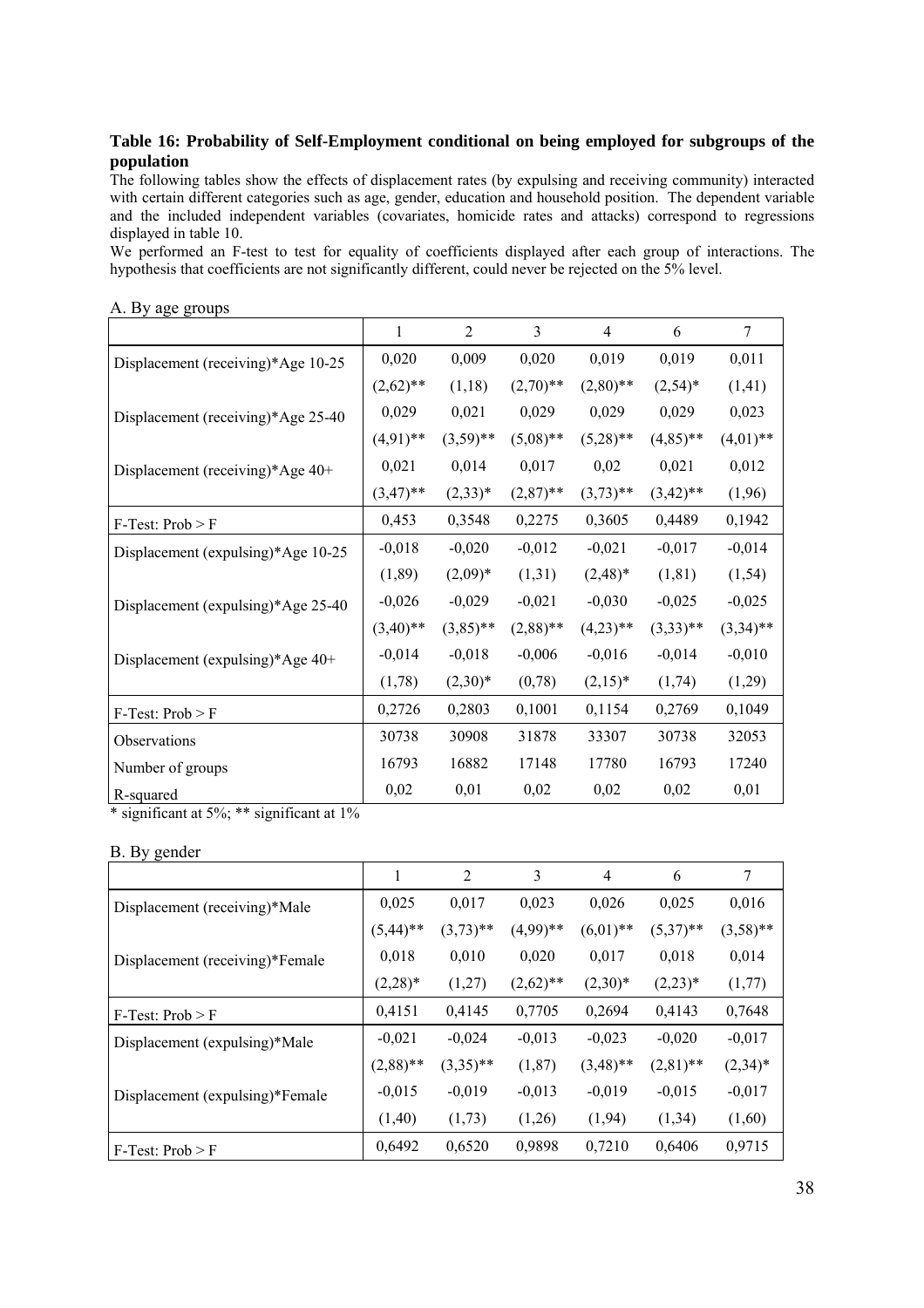| <i><b>Observations</b></i>                                                                                                                                                   | 30736 | 30907 | 31876 | 33305 | 30736 | 32052      |
|------------------------------------------------------------------------------------------------------------------------------------------------------------------------------|-------|-------|-------|-------|-------|------------|
| Number of groups                                                                                                                                                             | 16791 | 16880 | 17146 | 17778 | 16791 | 17238      |
| R-squared                                                                                                                                                                    | 0.02  | 0.01  | 0.02  | 0.02  | 0.02  | $\rm 0.01$ |
| $\mathbf{u}$ . $\mathbf{v}$<br>استعمل من المتعمل المتحدة المتحدة المتحدة المتحدة المتحدة المتحدة المتحدة المتحدة المتحدة المتحدة ال<br>$\cdot$ $\sim$<br>$\cdot$ $\cdot$ 10/ |       |       |       |       |       |            |

# C. By household position

|                                       | $\mathbf{1}$        | $\overline{2}$ | $\overline{3}$ | $\overline{4}$ | 6           | $\overline{7}$ |
|---------------------------------------|---------------------|----------------|----------------|----------------|-------------|----------------|
| Displacement (receiving)*Head         | 0,022               | 0,015          | 0,020          | 0,019          | 0,021       | 0,015          |
|                                       | $(4,08)*$           | $(2,86)$ **    | $(3,85)$ **    | $(3,96)$ **    | $(4,02)$ ** | $(2,87)$ **    |
| Displacement (receiving)*Son/Daughter | 0,025               | 0,015          | 0,024          | 0,030          | 0,025       | 0,015          |
|                                       | $(3,39)*$<br>*      | $(2,00)*$      | $(3,29)$ **    | $(4,45)$ **    | $(3,34)$ ** | $(2,08)*$      |
| Displacement (receiving)*Spouse       | 0,028               | 0,019          | 0,029          | 0,028          | 0,027       | 0,022          |
|                                       | $(2,37)^*$          | (1,62)         | $(2,52)^*$     | $(2,71)$ **    | $(2,34)^*$  | (1, 91)        |
| Displacement (receiving)*Other        | 0,036               | 0,023          | 0,030          | 0,038          | 0,036       | 0,019          |
|                                       | $(2,58)*$<br>$\ast$ | (1,64)         | $(2,10)^*$     | $(2,88)$ **    | $(2,56)^*$  | (1,34)         |
| $F-Test: Prob > F$                    | 0,7741              | 0,9407         | 0,8431         | 0,3996         | 0,7740      | 0,9943         |
| Displacement (expulsing)*Head         | $-0,016$            | $-0,020$       | $-0,010$       | $-0,016$       | $-0,016$    | $-0,013$       |
|                                       | $(2,22)^*$          | $(2,69)$ **    | (1,38)         | $(2,36)^*$     | $(2,15)^*$  | (1, 82)        |
| Displacement (expulsing)*Son/Daughter | $-0,022$            | $-0,026$       | $-0,016$       | $-0,034$       | $-0,022$    | $-0,020$       |
|                                       | $(2,26)^*$          | $(2,61)$ **    | (1,66)         | $(3,81)$ **    | $(2,22)^*$  | $(2,03)*$      |
| Displacement (expulsing)*Spouse       | $-0,030$            | $-0,032$       | $-0,026$       | $-0,030$       | $-0,029$    | $-0,029$       |
|                                       | $(2,12)^*$          | $(2,31)^*$     | (1, 91)        | $(2,43)*$      | $(2,09)^*$  | $(2,17)^*$     |
| Displacement (expulsing)*Other        | $-0,028$            | $-0,030$       | $-0,019$       | $-0,032$       | $-0,027$    | $-0,022$       |
|                                       | (1,92)              | $(2,08)*$      | (1,29)         | $(2,43)^*$     | (1, 88)     | (1,49)         |
| $F-Test: Prob > F$                    | 0,6935              | 0,7379         | 0,6303         | 0,1969         | 0,6900      | 0,6205         |
| Observations                          | 30736               | 30907          | 31876          | 33305          | 30736       | 32052          |
| Number of groups                      | 16791               | 16880          | 17146          | 17778          | 16791       | 17238          |
| R-squared                             | 0,02                | 0,01           | 0,02           | 0,02           | 0,02        | 0,01           |

\* significant at  $5\%$ ; \*\* significant at  $1\%$ 

# D. By education

|                                    |             | $\overline{2}$ | 3           | 4           | 6           | 7           |
|------------------------------------|-------------|----------------|-------------|-------------|-------------|-------------|
| Displacement (receiving)*None      | 0,016       | 0,005          | 0.010       | 0.019       | 0.015       | 0,002       |
|                                    | (1, 47)     | (0,45)         | (0,96)      | $(1,97)^*$  | (1, 43)     | (0,16)      |
| Displacement (receiving)*Primary   | 0,022       | 0,013          | 0,021       | 0,022       | 0,021       | 0,014       |
|                                    | $(4,15)$ ** | $(2,58)$ **    | $(4,02)$ ** | $(4,54)$ ** | $(4,05)$ ** | $(2,71)$ ** |
| Displacement (receiving)*Secondary | 0,023       | 0,023          | 0,023       | 0.016       | 0,023       | 0,023       |
|                                    | $(2,32)^*$  | $(2,31)^*$     | $(2,36)^*$  | (1,71)      | $(2,32)^*$  | $(2,38)^*$  |
| $F-Test: Prob > F$                 | 0,8502      | 0,4555         | 0,6001      | 0,8204      | 0,8443      | 0,3221      |